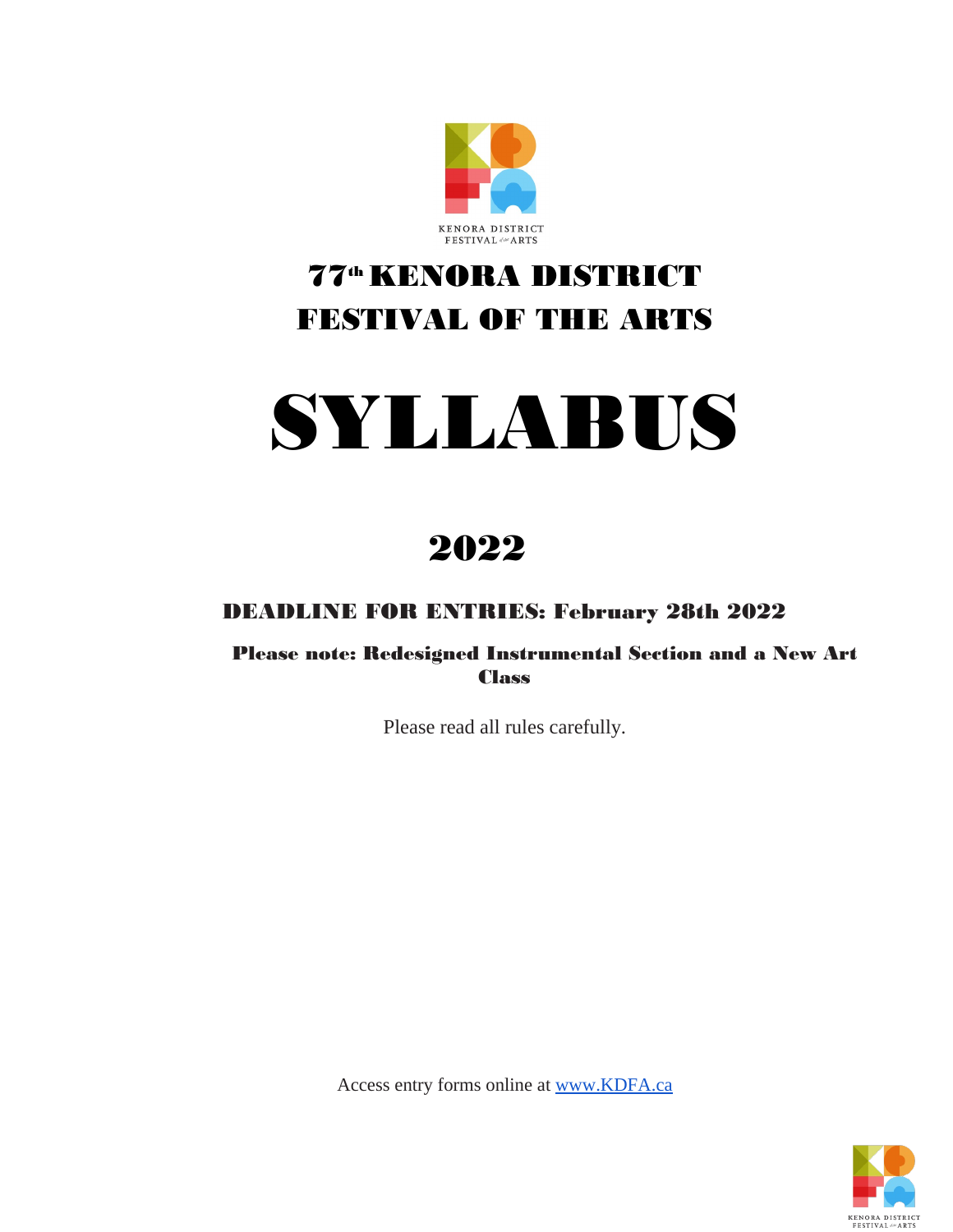# 77<sup>th</sup> KENORA DISTRICT FESTIVAL OF THE ARTS

is back in 2022!!! We are going VIRTUAL. We have a new LOGO and WEBSITE.

Downloadable entry form easy to fill out right on your computer.

Then email it to kdfa8270@gmail.com Pay your entrance fee by e-transfer to kdfa8270@gmail.com DEADLINE IS FEBRUARY 28, 2022 For more info go to: KDFA.ca

Performance Instructions will be emailed to contestants.



# KENORA DISTRICT FESTIVAL of the ARTS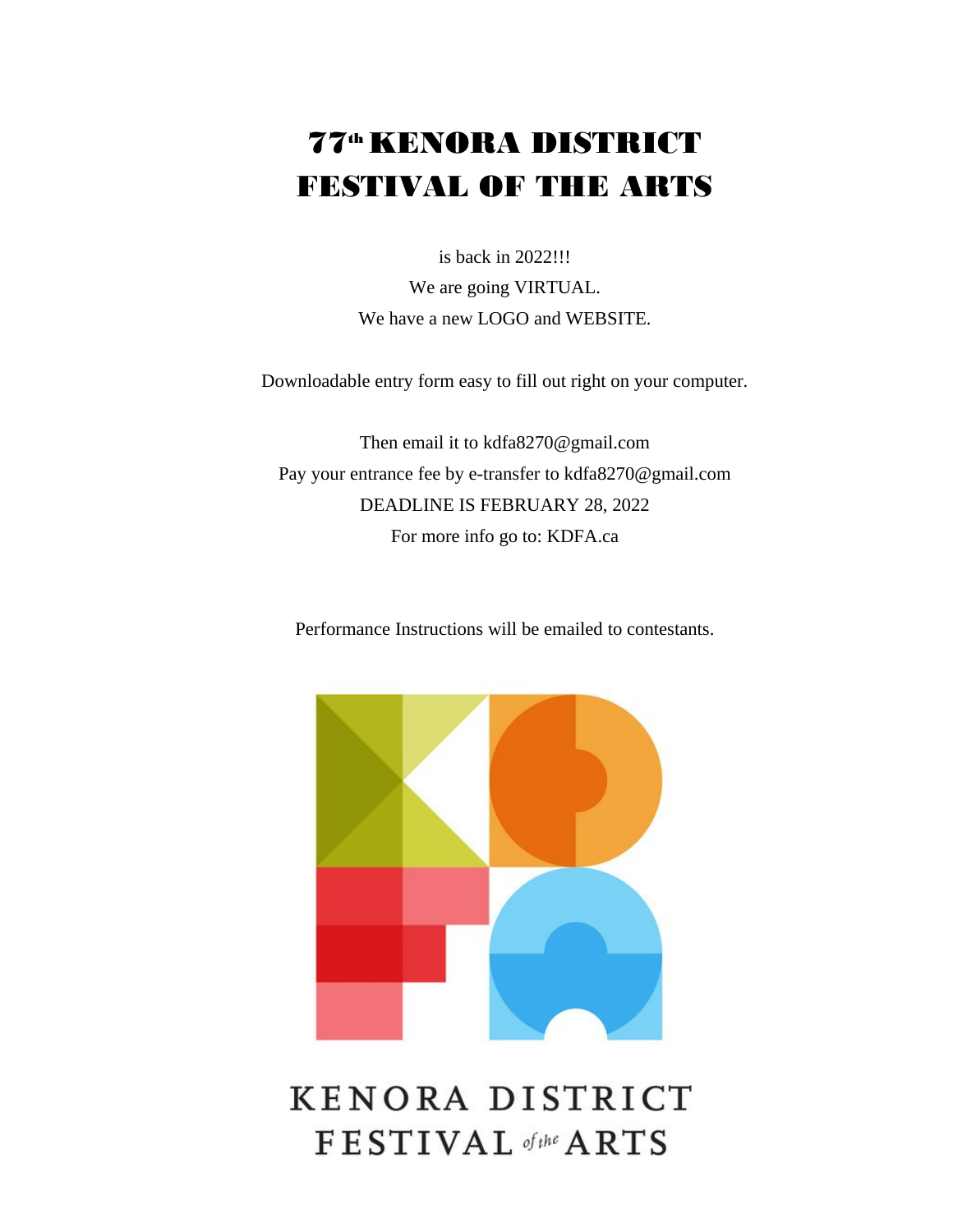# 77th KENORA DISTRICT FESTIVAL OF THE ARTS

The 2022 Kenora District Festival (KDFA) will be presented in Virtual Performance Venues. Home performances will be given instructions on optimum performance quality. Performance adjudicators will attempt to provide a brief masterclass (coaching) with the participant(s).

The intention of the Kenora District Festival of the Arts (KDFA) is to allow family and friends to attend (Virtually) the performance.

The 2022 Kenora District Festival of the Arts (KDFA) invites individuals to take the opportunity to work on and present their performance and creativity in the 2022 Kenora District Festival of the Arts (KDFA).

In 2022 the KDFA will be in a Virtual mode. We plan to have the performer(s)/participant(s) and adjudicator actively engaged. The KDAFA plan to have teachers and individuals (family/friends) invited to be able to observe and hear/view/obeserve the performance and adjudication.

The performance venues will vary from an at home presentation, teacher's studio, school designated performance venue and community central venues. (The venues will be communicated to the applicants upon receipt of application of intent to participate in this year's Festival of the Arts).

The observers will be limited to watching but not be able to participate, comment or respond.

The adjudicator will observe the performer(s)/participant(s) presentation/performance.

The adjudicator will speak with the performer(s)/participant(s) Virtually after they have completed their evaluation. They will then address the performer Virtually and state their opinion and adjudication (or highlights from their evaluation) to the performer.

The adjudicator will have the opportunity to speak with the performer(s)/participant(s) of Visual Art presentation Virtually after they have completed their evaluation. They will then address the performer Virtually and state their opinion and adjudication (or highlights from their evaluation) to the performer.

They will then engage with participant Virtually in a brief masterclass (coaching) and give the participant the opportunity to respond to suggestions and possibly play/perform/demonstrate an excerpt from their performance.

Our approach to the Virtual presentation and masterclass (coaching) is new for the Kenora District Festival of the Arts.

We want to make this a positive and informative experience for the participants.

The adjudication will be emailed to the performers or teacher as preferred as soon as possible. A hard copy can be sent upon request.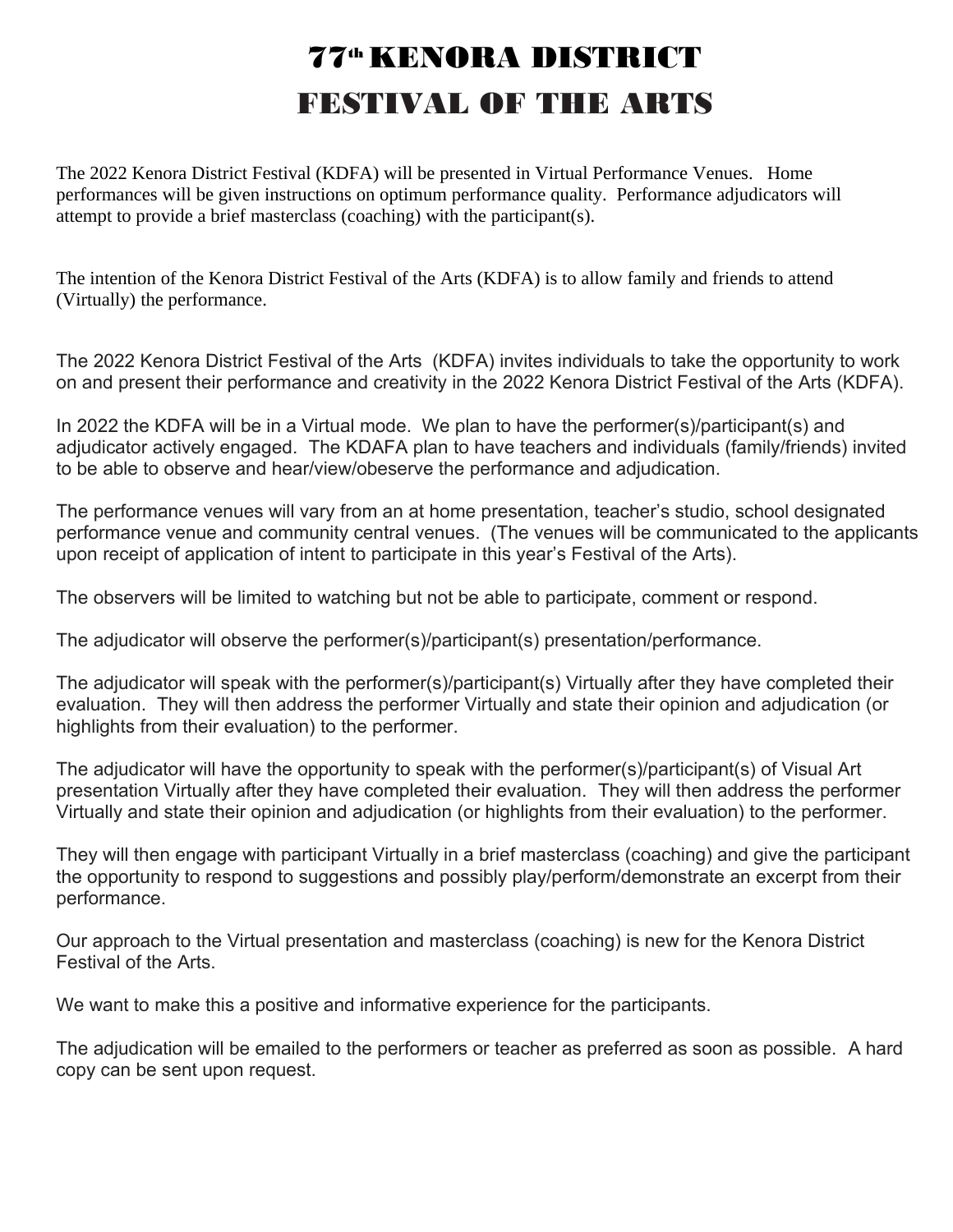# 77<sup>th</sup> KENORA DISTRICT FESTIVAL OF THE ARTS

# *EXECUTIVE -*

\* Officers referred to in rules.

**President:** 2533 1st Vice-President: Edward Franko 416-803-6877 **Recording Secretary: Corresponding Secretary:\* Treasurer: Rules Chairman:** President and/or Past

President

**SECTIONS DRAMATIC ARTS**

(French 2022)

(The Festival in 2023 will offer ENGLISH Verse Speaking rather than FRENCH)

#### **Co-ordinator**

| <b>Poetry Selection Committee</b> | Kirsten Dexter (English)           | 548-8282 |
|-----------------------------------|------------------------------------|----------|
|                                   | Suzanne Langlois White<br>(French) | 464-1222 |
|                                   | <b>VOCAL AND CHORAL</b>            |          |
| <b>Co-ordinator</b>               |                                    |          |
| <b>Advisory Committee</b>         |                                    |          |
|                                   | Suzanne McIntosh                   | 548-4676 |
|                                   | <b>PIANO</b>                       |          |
| <b>Co-ordinator</b>               |                                    |          |
|                                   | <b>BAND INSTRUMENTAL</b>           |          |
| <b>Co-ordinator</b>               |                                    |          |
| <b>Advisory Committee</b>         | Darcy Ura                          | 548-8282 |
|                                   | <b>Suzanne McIntosh</b>            | 548-4676 |
|                                   | <b>Eric Harty</b>                  | 464-5049 |
|                                   | <b>VISUAL ARTS</b>                 |          |
| <b>Co-ordinator</b>               |                                    |          |
|                                   | <b>DANCE</b>                       |          |
| <b>Co-ordinator</b>               | Erin McCuaig                       | 464-3666 |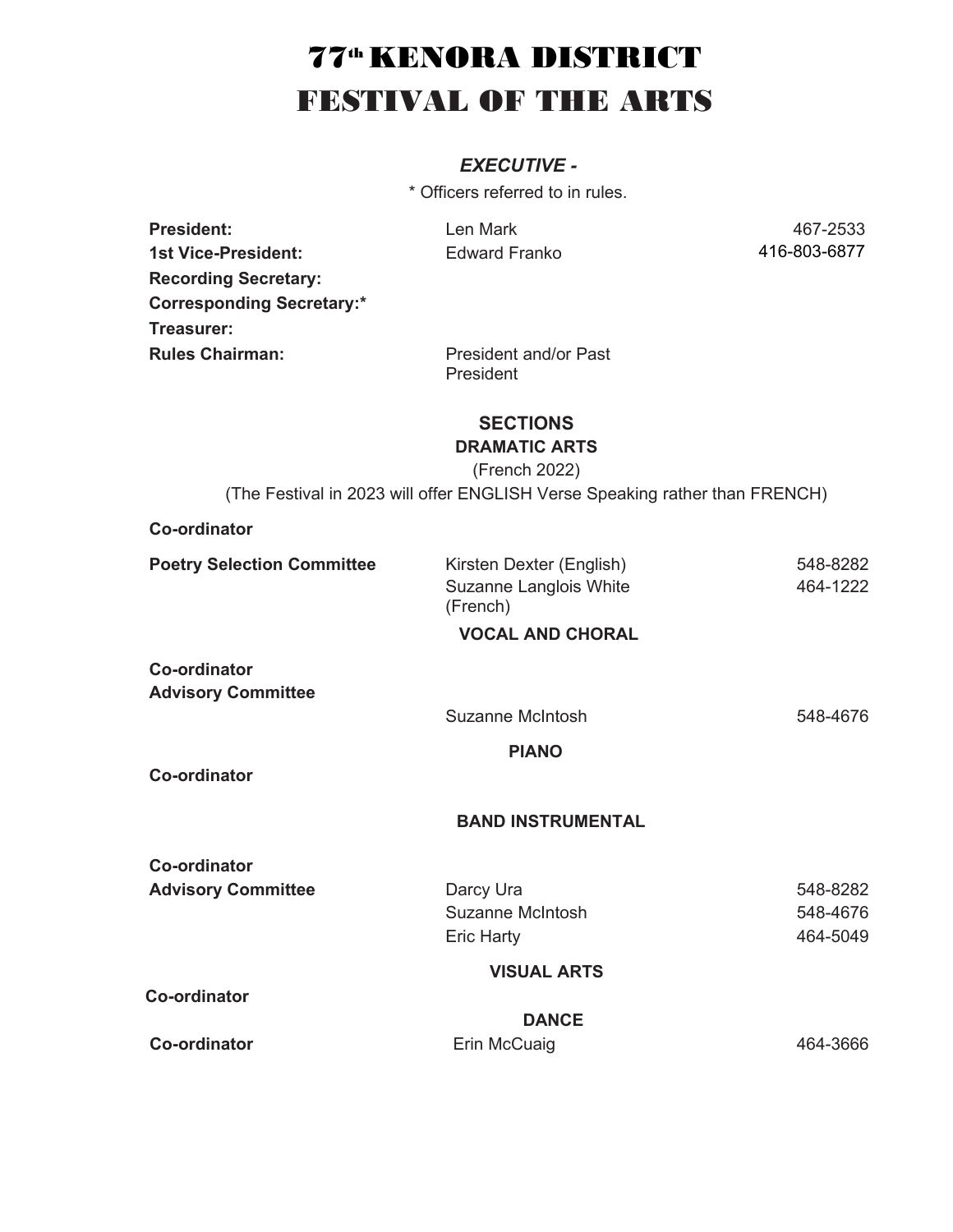# *COMMITTEE CONVENORS, HELPERS AND KDFA OFFICERS*

#### **\* Officers referred to in rules**

| <b>Publicity:</b>               |                                   | Geri Beveridge                                                                                                                                          |                                                       | 468-5954                                     |
|---------------------------------|-----------------------------------|---------------------------------------------------------------------------------------------------------------------------------------------------------|-------------------------------------------------------|----------------------------------------------|
| Programme:                      |                                   | Volunteer<br>Needed                                                                                                                                     |                                                       | 468-4522                                     |
| <b>Adjudicators' Personnel:</b> |                                   | <b>Cheryl Kinney Matheson</b>                                                                                                                           |                                                       | 548-3061                                     |
| <b>Adjudicators' Supplies:</b>  |                                   | <b>Volunteer Needed</b>                                                                                                                                 |                                                       |                                              |
| <b>Hi-Lites Committee:</b>      |                                   | Len Mark                                                                                                                                                |                                                       | 467-2533                                     |
| <b>Fund Raising:</b>            |                                   |                                                                                                                                                         |                                                       |                                              |
| <b>Trophy Convenor</b>          |                                   | <b>Volunteer Needed</b>                                                                                                                                 |                                                       |                                              |
| <b>Entries Secretary:</b>       |                                   |                                                                                                                                                         |                                                       |                                              |
| <b>Cashier Co-ordinators:</b>   |                                   | Sandra Horbaty<br><b>Wendy Paton</b>                                                                                                                    |                                                       | 468-6322<br>468-1882                         |
| <b>School Liaison:</b>          | Contact the Principal:<br>Aquinas | For Public Elementary: King George School<br>For Public Secondary: Beaver Brae<br>For Separate Elementary: S.M.B.<br>For Separate Secondary: St. Thomas |                                                       | 468-7570<br>468-6401<br>468-6618<br>548-8282 |
| <b>On-line Information:</b>     |                                   | <b>Edward Franko</b>                                                                                                                                    | Website: www.kdfa.ca<br><b>Facebook Administrator</b> |                                              |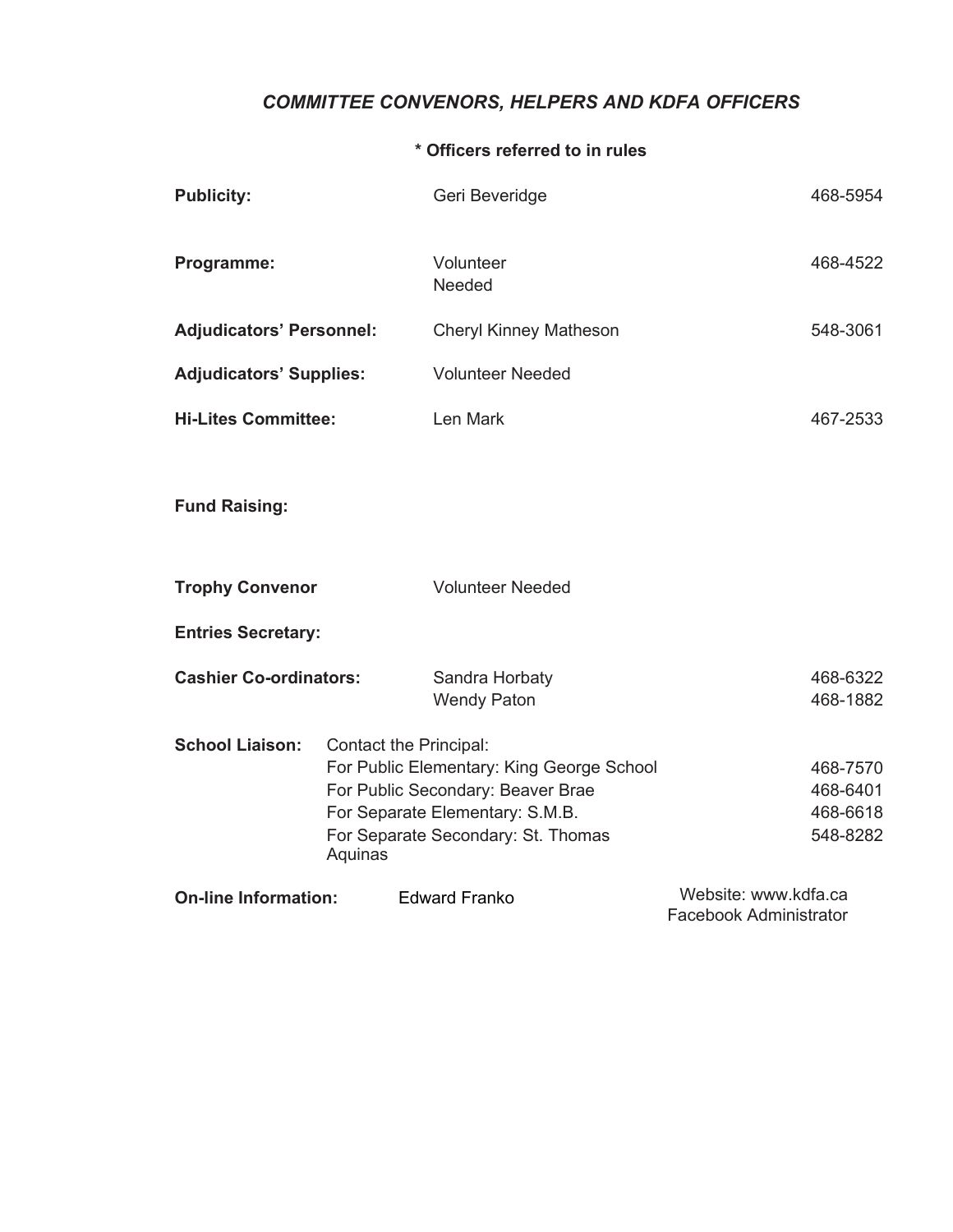| (Sections other than Piano)                 |                                                                 |              |
|---------------------------------------------|-----------------------------------------------------------------|--------------|
| <b>Dryden Liaison:</b>                      | Open Roads School                                               | 807-223-4418 |
| <b>Dryden Liaison (Piano):</b>              | <b>Heather Spoozak</b>                                          | 807-223-6953 |
| <b>Corresponding Secretary:</b>             |                                                                 |              |
| <b>Entries Secretary:</b>                   |                                                                 |              |
| <b>Programme Chairperson:</b>               | For more information<br>call President Len Mark                 | 807-467-2533 |
| <b>Sight Reading</b><br><b>Accompanist:</b> | <b>Ruth Girard</b><br>7 Machin Drive<br>Kenora, Ontario P9N 1P1 | 468-8849     |

**Note: Accompanist services other than for sight reading should be renumerated at rates charged by the accompanist.**

#### **DEADLINE FOR ENTRIES - February 28th**

**Email scanned music to KDFA8270@gmail.com**

#### PLEASE NOTE

NO PHOTOCOPIED MUSIC PERMITTED. MUST HAVE 2

#### ORIGINALS.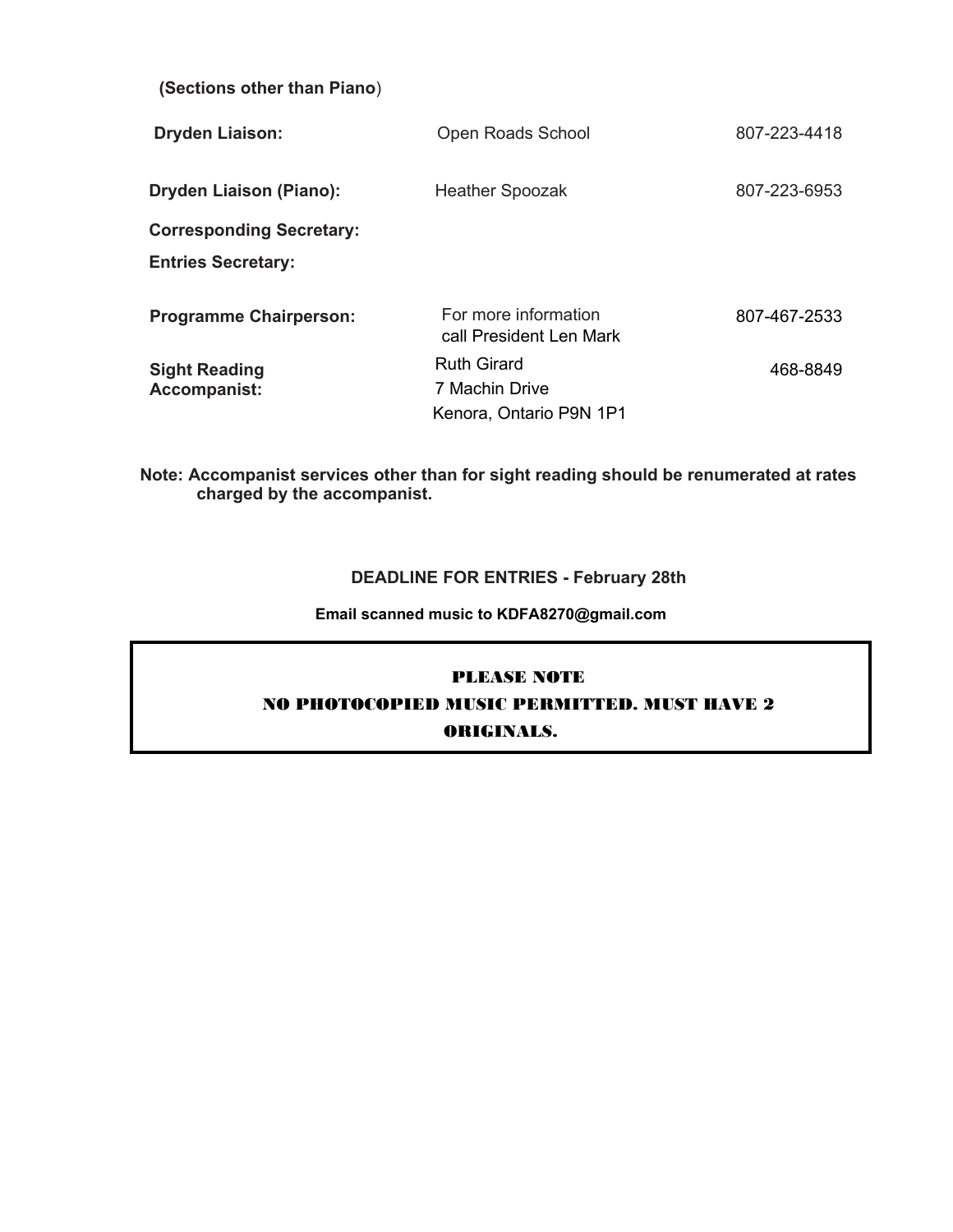# **TABLE OF CONTENTS**

|              | <b>RULES &amp; REGULATIONS</b>                                                             |                          | Page         |
|--------------|--------------------------------------------------------------------------------------------|--------------------------|--------------|
| L.           | <b>Working Management</b>                                                                  |                          |              |
| II.          | <b>Entries and Entry Fees</b>                                                              |                          | İ            |
| Ш.           | Eligibility                                                                                |                          | ii           |
| IV.          | <b>Test Pieces and Own Selections</b>                                                      |                          | ii           |
| V.           | Programme Procedure                                                                        |                          | iii          |
| VI.          | Language                                                                                   |                          | iv           |
| VII.         | <b>Workshop Classes</b>                                                                    |                          | iv           |
| VIII.        | <b>Minor Trophy Classes</b>                                                                |                          | V            |
| IX.          | <b>Major Trophy Classes</b>                                                                |                          | vi           |
| Х.           | Awarding and Returning of Trophies                                                         |                          | vii          |
| XI.          | <b>Final Concert</b>                                                                       |                          | vii          |
|              | <b>Special Instructions</b>                                                                |                          | viii         |
|              | <b>Minor Trophy Awards</b>                                                                 |                          | viii         |
|              | <b>Major Trophy Awards</b>                                                                 |                          | ix           |
|              | <b>Provincial &amp; National Competitions</b>                                              |                          | ix           |
|              | Copyright                                                                                  |                          | ix           |
| <b>MUSIC</b> |                                                                                            |                          |              |
|              |                                                                                            |                          |              |
| <b>Piano</b> | <b>Workshop Section; Solos, Duets</b><br>Major Trophy Section; Solos                       |                          | $\mathbf{1}$ |
| <b>Vocal</b> |                                                                                            |                          | $6 - 11$     |
|              | <b>Workshop Sections:</b>                                                                  | Awards:                  |              |
|              | Junior and Senior Solo (Conservatory)                                                      | <b>Musical Theatre -</b> |              |
|              | Solo/Ensemble Open: Solo, Duet, Trio and Quartet Major Solo - Junior,                      |                          |              |
|              | Vocal Workshop, Vocalize, Opera Theatre                                                    | Intermediate, Senior     |              |
|              |                                                                                            |                          |              |
|              | <b>Choral Music, Choirs and Ensembles</b>                                                  |                          | 12           |
|              | <b>Instrumental Section</b>                                                                |                          | 13           |
| <b>Bands</b> | Workshop Section; Solos, Duets, Trios, Quartets, Quintets, Ensembles, Community and School |                          |              |
|              | <b>Competitive Section: Trophies</b>                                                       |                          |              |
|              | Major and Minor Solo and Ensemble                                                          |                          | 15, 16       |
|              | <b>Dramatic Arts</b>                                                                       |                          | $17 - 19$    |
|              | Workshop Section: French Poetry - Individual, Group, Minor Trophy, Open English and        |                          |              |
|              | <b>Open Major Trophy Section</b>                                                           |                          |              |
| <b>Dance</b> |                                                                                            |                          | $20 - 22$    |
|              |                                                                                            |                          |              |
|              | <b>Visual Arts</b>                                                                         |                          | 23, 24       |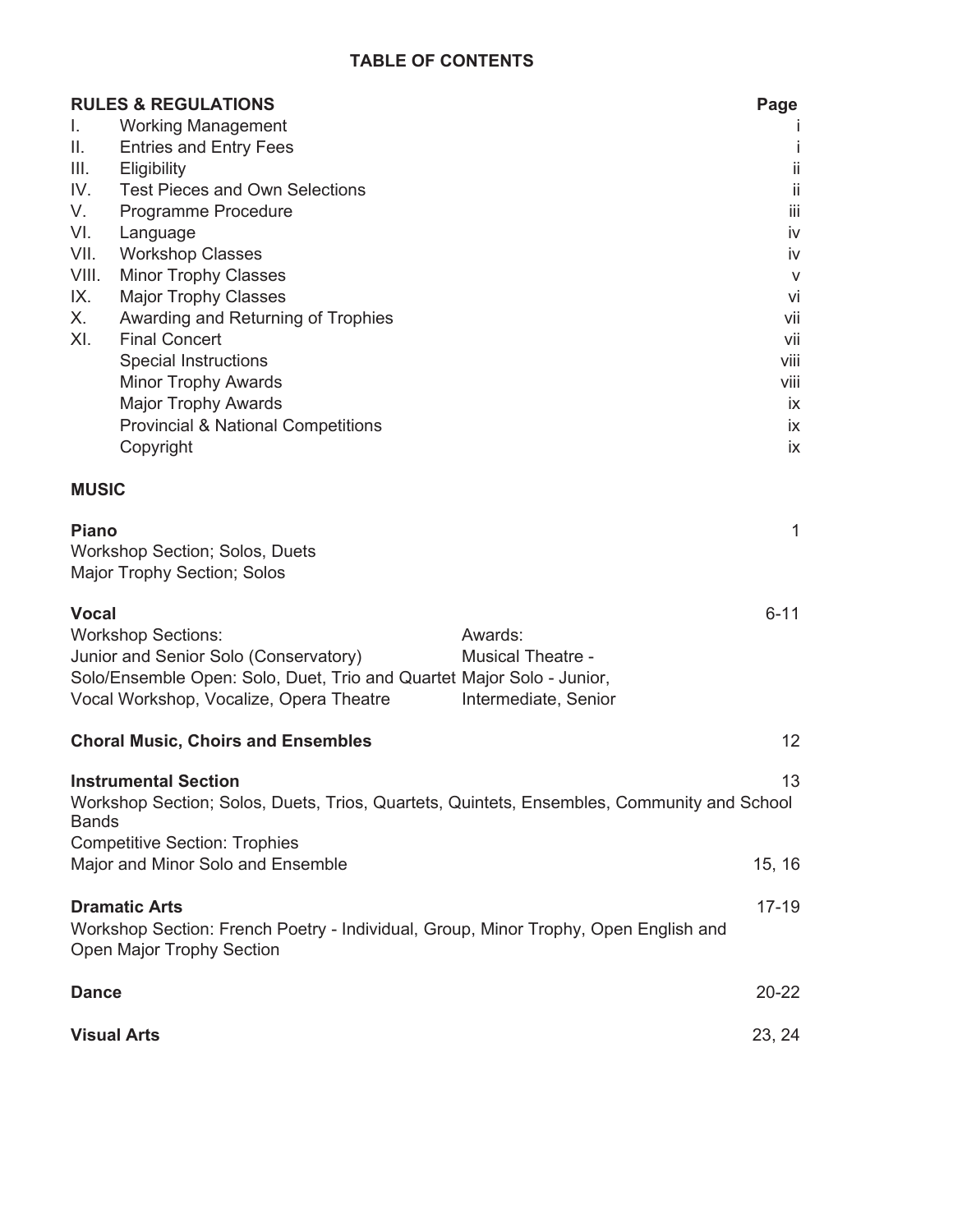#### **KENORA DISTRICT FESTIVAL OF THE ARTS RULES AND REGULATIONS**

#### **I. WORKING MANAGEMENT**

- 1. The participants shall be under the working management of the Festival officers and directors, hereinafter called the "Committee".
- 2. The Committee reserves the right to make such changes as it deems necessary during the Festival year, including the withdrawal of classes for which insufficient entries have been received.
- 3. All matters not dealt with in these rules shall be referred to the Festival Committee, whose decisions on such matters shall be final and binding on all concerned.
- 4. *COMPLAINTS and PROTESTS* must be made directly *IN WRITING*, during the Festival, to the Corresponding Secretary and *NOT* to the adjudicator. Complaints which do not comply with this rule will not be acted upon.

#### **II. ENTRIES**

- 1. Entry forms may be obtained online at www.kdfa.ca. Submit by email a separate entry form for each class entered. (Alternatively, print a hard copy and mail it along with the payment to KDFA at Box 817, Kenora, ON, P9N 4B5).
- 2. All entries must be sent **WITH AN E-TRANSFER OF FEES** to the KDAF8270@gmail.com.
- 3. Entries must be received by February 28th 2022.
- 4. **NO REFUND OF ENTRY FEES** will be made in the event of withdrawal.
- 5. **ENTRY FEES** shall be as follows:

| <b>Sight Reading</b>   |         |                                           | \$10.00 |
|------------------------|---------|-------------------------------------------|---------|
| Solo Performance       |         |                                           | \$10.00 |
| <b>Duets</b>           |         |                                           | \$14.00 |
| Trios                  |         |                                           | \$21.00 |
| Quartets               |         |                                           | \$30.00 |
| Quintets               |         |                                           | \$35.00 |
| <b>Visual Arts</b>     |         | \$10.00 Individual, \$40.00 Group Project |         |
| Ensembles 6 or more    |         | \$40.00                                   |         |
| Vocal Workshop         |         | \$10.00 Individual, \$40.00 Ensembles     |         |
| <b>Community Bands</b> |         | \$65.00                                   |         |
| <b>School Bands</b>    | \$65.00 |                                           |         |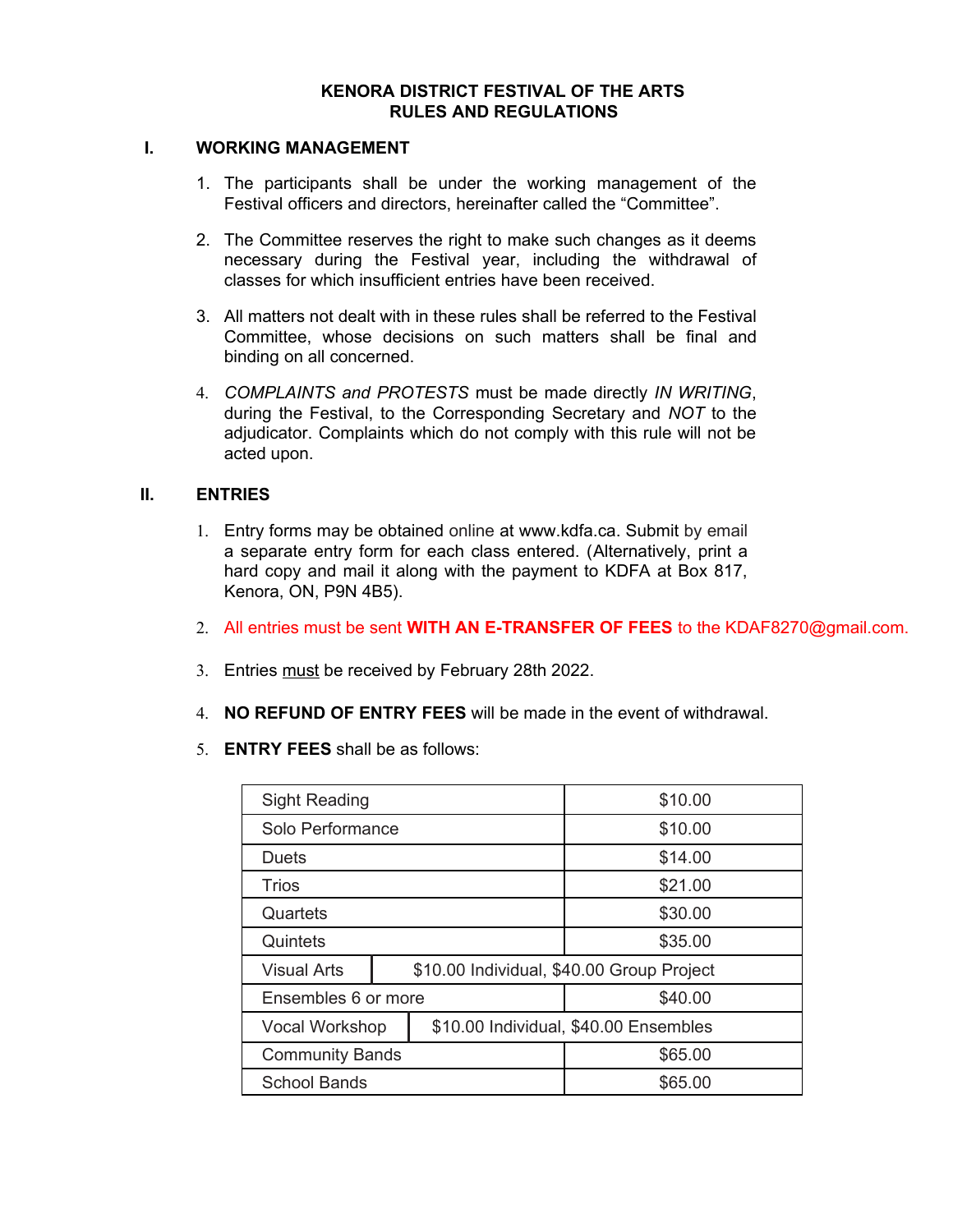#### **6. CLASSES NOT LISTED**

**Individuals wishing to enter classes for instruments, levels of proficiency, groupings, etc. which are not covered in the classes listed in the syllabus are asked to contact the Corresponding Secretary AT LEAST FOUR (4) WEEKS IN ADVANCE OF CLOSING DATE FOR ENTRIES, so that insertion of suitable classes may be considered by the committee.**

- **7. Individuals/Groups wishing the Festival Committee to consider a new section must submit a written proposal to the committee by June 1, for consideration in the next festival year.**
- **8. Individuals may enter any class in the Festival on a non-competitive basis (for adjudication only) by marking his entry so in the space provided on the official entry form. Such participants will not be awarded marks or trophies.**
- **9. A participant may enter more than one selection in the same class but is required to submit one entry form for each selection.**
- **10. Each entry form must name the selection to be performed.**

#### **III. ELIGIBILITY**

- 1. Ages of participants shall be counted as they are on January 1 of the year in which the Festival is held.
- 2. To be eligible for trophies, all participants must be amateurs. For the purposes of these sessions, an amateur shall be defined as any persons whose principal means of livelihood is not the practice or teaching of music, dance, or speech arts, even though that persons, occasionally, but not on a continuing or full time basis, accepts remuneration for such services.
- 3. Any "Open" class shall be defined as one which may be entered by any competitor, regardless of age, level of proficiency, or amateur/professional status.
- 4. No individual shall be allowed to take part in more than one grade or level of piano, violin, vocal or dance, etc. except in OPEN classes. Groups must include no members of a higher level than specified in the class listing.
- 5. Grade levels or selections will be as in the Syllabus of the Royal Conservatory of Music, Toronto or Conservatory Canada. Selections NOT listed in the above syllabi will be accepted at the level at which they are listed in the syllabus of other music schools.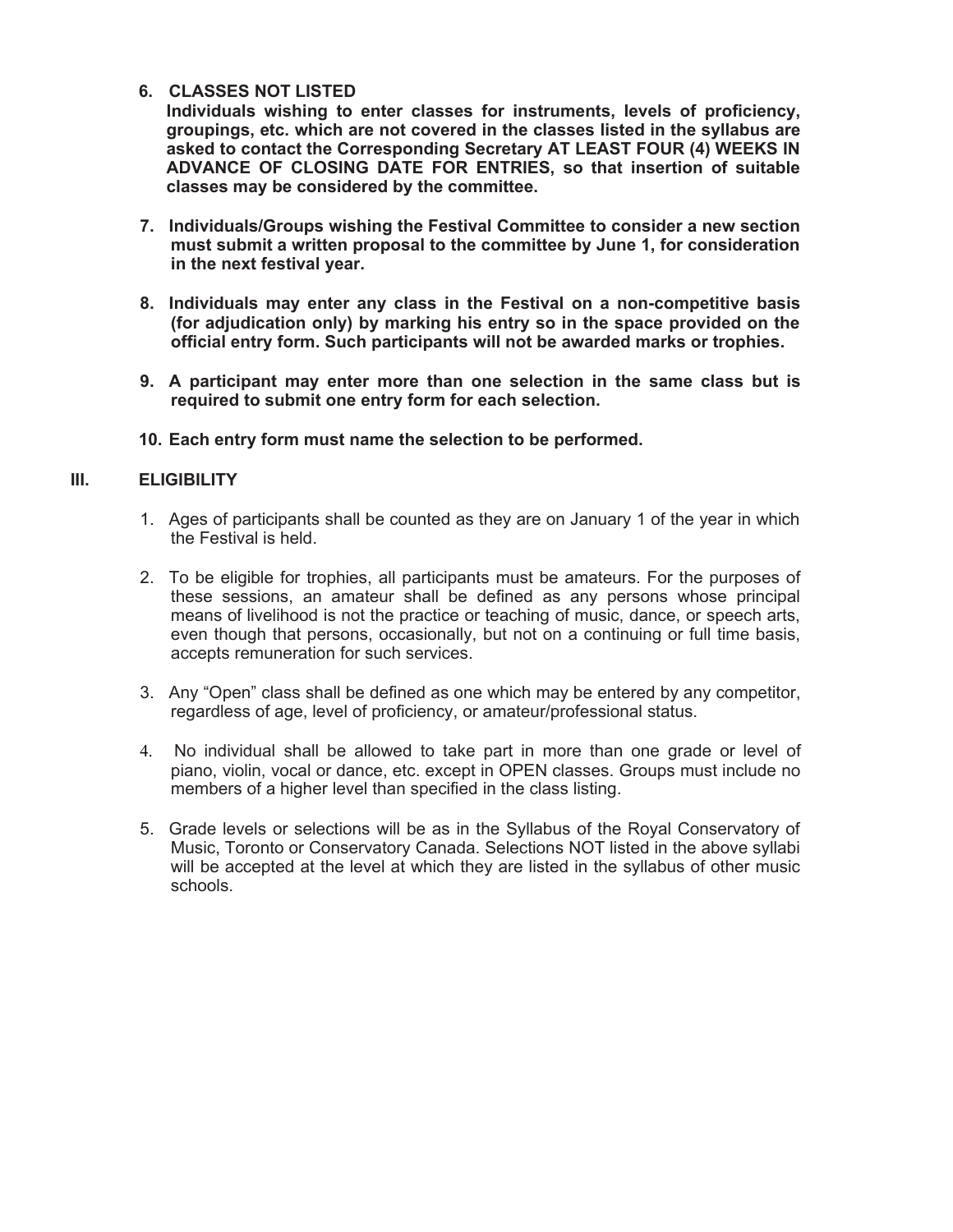- **IV. TEST PIECES AND OWN CHOICES (Please note: the word 'copy' used in this Syllabus does not mean photocopy, xerox or otherwise copy any portion of musics16 or text without authorization from the copyright owner)**
	- 1. Where specified, test pieces and own choices in competitive classes must be performed in the prescribed key, except for classroom choirs. Transpositions up or down a semitone or tone are permissible in choral and vocal classes where the key is not prescribed. The adjudicator must be informed of such changes.
	- 2. Test pieces for major Trophies in Dramatic Arts are chosen by the poetry committee and are obligatory
	- **3. If competing for a major trophy, please check memorization rules.**
	- 4. Where a specified edition of the test piece is indicated in the syllabus, a copy thereof will be furnished to the adjudicator, and participants should not use any other edition.

In those classes in which the selections, or one of the selections is of the participant's own choosing, **THE PARTICIPANT MUST FURNISH A COPY OF THE SELECTION FOR THE USE OF THE ADJUDICATOR;** and this copy must be delivered to the adjudicator's assistant immediately prior to the session, **MARKED AS TO CLASS NUMBER AND PARTICIPANT'S ENTRY NUMBER.** In the case of singing games and action songs, directions as well as music should be provided. This rule applies to vocal solo and choral classes, instrumental classes, singing games, action songs, rhythm bands and speech arts.

#### **V. PROGRAMME PROCEDURE**

- 1. Please direct inquiries/problems regarding programming to the Programme Chairperson. Call President Len Mark at 807-467-2533.
- 2. The time of each class session and the order of performance will be shown in the Official Programme.
- 3. Participants will arrange for their own accompanists.
- 4. In the case of a duet or small ensemble, a different performer may be substituted for the one listed in the programme.
- 5. A chord may be given on the piano for any unaccompanied selection.
- 6. Performances should begin only after signal from the adjudicator.
- 7. THE DECISIONS OF THE ADJUDICATOR WILL BE FINAL.
- 8. Adjudicators are required to select performers for the final concert (Hi-Lites) in proportion to the number of entries in any given section.
- 9. Trophy candidates or family members or teachers may approach the adjudicator once trophy classes are over.
- 10. Please give music to the hall hostess, NOT the adjudicator.
- 11. Please direct questions, requests, etc. to a committee member or hall personnel NOT to the adjudicator.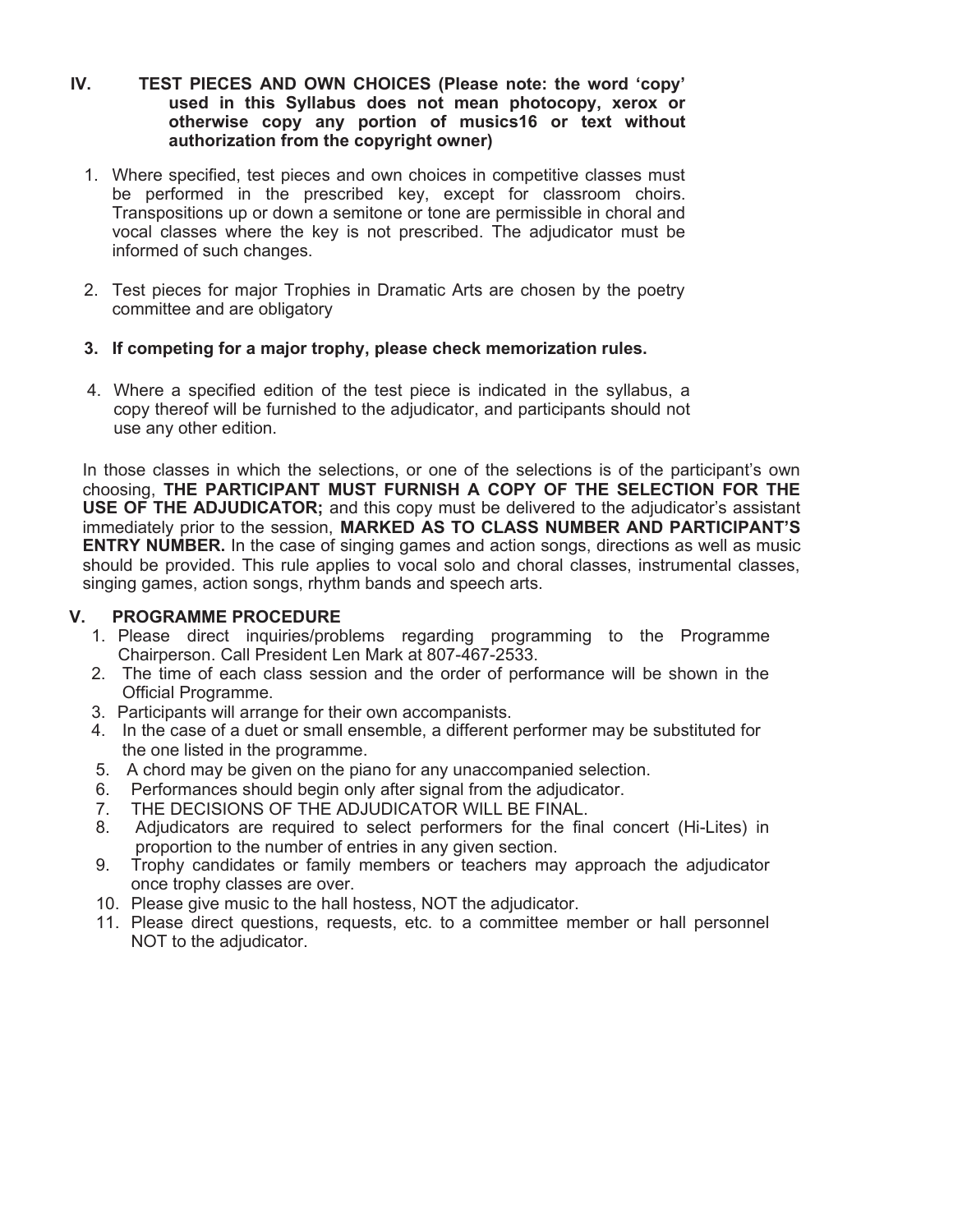#### **VI. LANGUAGE**

- 1. Where the official copy of the music bears lyrics in more than one language, any one of these languages may be used, except in Lieder classes, which will be sung in German.
- 2. Musical Dramas may be in English, French, or other language, but will be adjudicated in the same class, regardless of language. The Committee may request a translation of the play for the use of the adjudicator.

#### **VII. WORKSHOP CLASSES**

- 1. All classes except those designated for MAJOR TROPHIES (see section IX) will be conducted on a modified workshop basis. Participants will perform as usual, and will be guided by the adjudicator in interpreting the selections and in evaluating their own and others' performances. Depending on numbers, classes may be taken singly, or similar classes may be grouped together. NO MARKS WILL BE GIVEN, except where a participant is being recommended by the adjudicator for provincial competition, in which case a mark of at least 85 is required, and in Advanced Performance Section (Rule VII 2).
- 2. ADVANCED PERFORMANCE. The Advanced Performance Section is provided for amateur musicians performing at a level beyond Grade 10, in order to allow for possible recommendation to open provincial competition. See Rule III 3 for definition of "amateur". Participants must not be over the age of 35 years as of January 1 of the Festival year. Vocal participants must be at least 17 years of age as of January 1 of the Festival year in order to ensure voice maturity. Marks will be awarded in all classes in this section.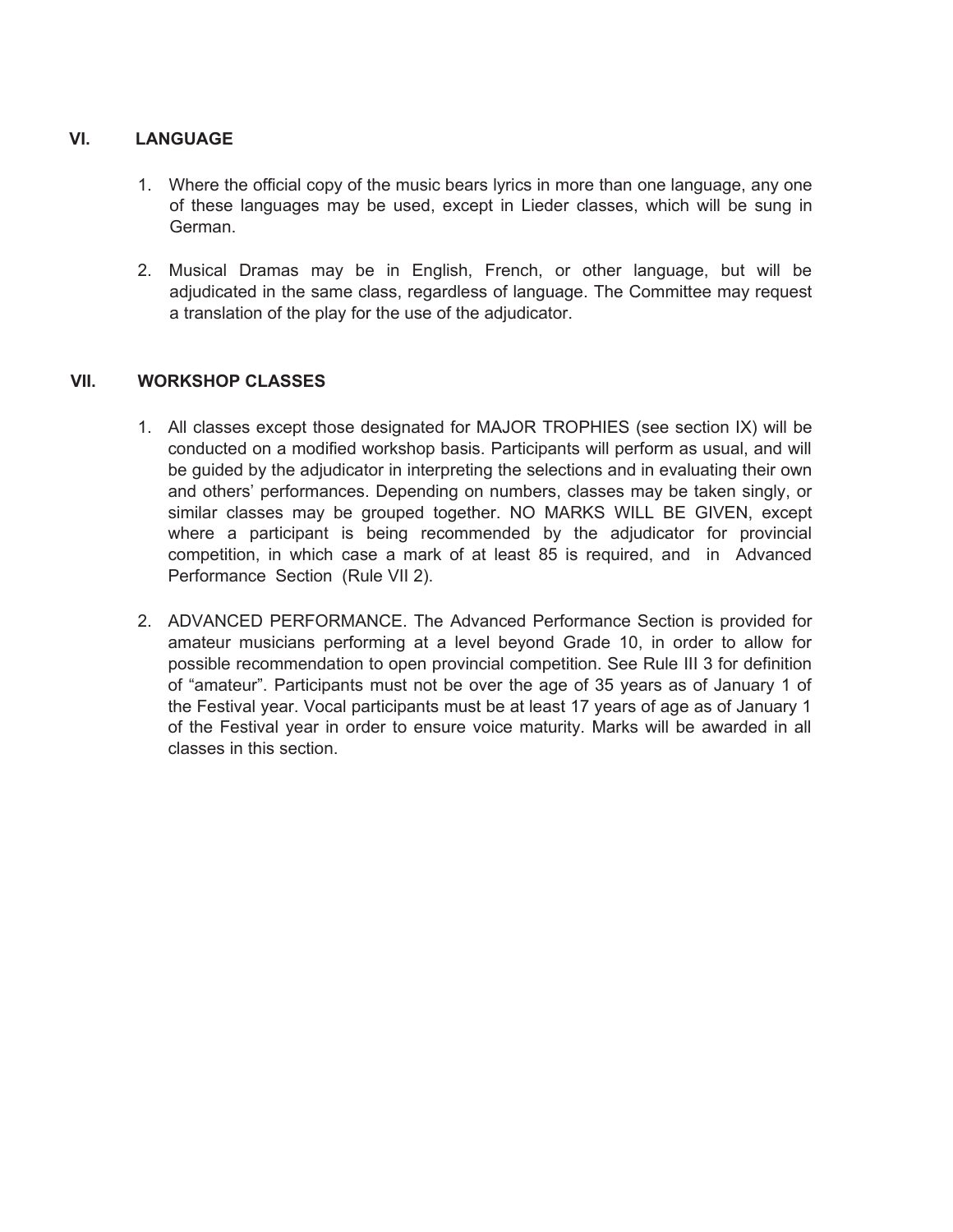#### **VIII. MINOR TROPHY CLASSES There will be no Trophies awarded in 2022**

1. Workshop classes which are the basis for the awarding of minor trophies will be conducted on the same basis as in Rule VII 1. In this case, however, the adjudicator will select the winner of the trophy. NO MARKS OR CERTIFICATES WILL BE GIVEN, except as provided in Rule VII 1 and Rule VII 2. An individual may be awarded any trophy only once. The exception is the Kinsman Trophy. It may be awarded to an individual competing on a different instrument from that on which the trophy was previously won.

#### **2. Minor Trophies**

| Ukrainian Literary Society Award<br>(i)                                                     | <b>English Verse Speaking</b>                                                                  | Grade 6 - Individual                        |
|---------------------------------------------------------------------------------------------|------------------------------------------------------------------------------------------------|---------------------------------------------|
| Msgr. Hebert Trophy<br>(ii)                                                                 | <b>English Verse Speaking</b>                                                                  | Grade 7 - Individual                        |
| <b>Pharmacy Shield</b><br>(iii)                                                             | <b>English Verse Speaking</b>                                                                  | Grade 8 - Individual                        |
| (iv) Paramount Theatre                                                                      | <b>English Verse Speaking</b>                                                                  | Grades 9 - 10 - Individual                  |
| Beta Sigma Phi Sorority (XI EPSILON NU)<br>(v)                                              | French Verse Speaking                                                                          | Grade 6 - Individual                        |
| (vi) Ann and Emil Blouin Trophy                                                             | French Verse Speaking                                                                          | Grade 7 - Individual                        |
| (vii) Sister Bernardin                                                                      | <b>French Speaking Verse</b>                                                                   | Grade 8 - Individual                        |
| (viii) Kenora District Festival of the Arts                                                 | French Verse Speaking                                                                          | Grades 9 - 10 - Individual                  |
| (ix) Kenora Kinsmen Trophy                                                                  | Solo Instruments (Brass, Woodwind, Strings,<br>Percussion) RCM Grades 4 - 7                    |                                             |
| Symphonic, Winds and<br>(x)<br><b>Percussion Band Parents'</b><br><b>Association Trophy</b> | <b>Band Competition</b><br>School Instrumental<br>Solo                                         | Grades 10 and 12                            |
| (xi) Mary K. Sibbald                                                                        | School Recorder<br>Ensemble                                                                    | Primary/Junior                              |
| (xii) Musical Theatre Solo Award                                                            | Open, any voice, any age                                                                       |                                             |
| (xiii) Musical Theatre Ensemble Award                                                       | Open, any voice, any age                                                                       |                                             |
| (xiv) Kenora Rotary Club Shield                                                             | School Choirs - Any combination of Grades 7 to 8                                               |                                             |
| (xv) Kenora Board of Trade Shield                                                           | Senior Secondary School Choirs or Glee<br>Clubs Any combination of Grades 9 to 12<br>inclusive |                                             |
| (xvi) People's Choice<br>Award for VA4 A/B/C                                                | <b>Visual Arts</b>                                                                             | Work of art chosen by<br>the viewing public |
| (xvii) Adjudicator's Choice<br>Award for VA4 A/B/C                                          | <b>Visual Arts</b>                                                                             | Work of art<br>chosen by<br>Adjudicator     |
| (xviii) People's Choice<br>Award for VA5 A/B/C                                              | <b>Visual Arts</b>                                                                             | Work of art chosen by<br>the viewing public |
| (xix) Adjudicator's Choice<br>Award for VA5 A/B/C                                           | <b>Visual Arts</b>                                                                             | Work of art<br>chosen by<br>Adjudicator     |
| (xx) Adjudicator's Choice Award                                                             | Dance                                                                                          | Chosen by Adjudicator                       |
| (xxi) Student Choreography Award                                                            | Dance                                                                                          | Chosen by Adjudicator                       |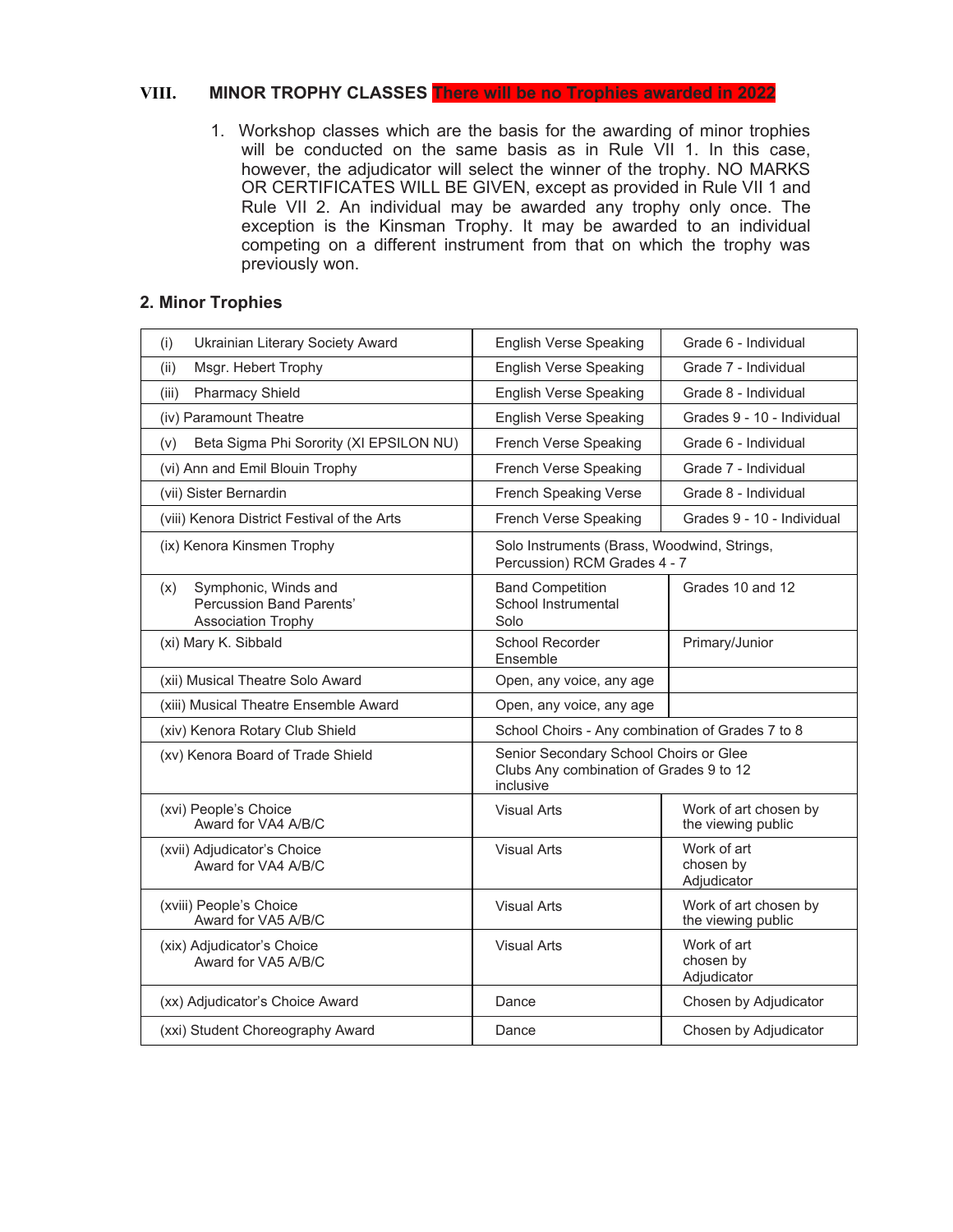#### **IX. MAJOR TROPHY CLASSES There will be no Trophies awarded in 2022**

- 1. The following shall be considered major trophies:
- (i) The Vocal Rose Bowl, page 10
- (ii) The Instrumental Rose Bowl (Piano) page 5, (Band Instruments) page 16
- (iii) The Dramatic Arts Rose Bowl, page 21
- (iv) The Ruth Girard Trophy (Piano) page 5, (Instrumental) page 15
- (v) a) The Registered Music Teachers' Association Trophy (Piano), page 4 b) The Registered Music Teachers' Association Plaque (Instrumental), page 15
- (vi) Lucia Melnick Piano Trophy, page 4
- (vii) Janet Ramchandar Memorial Trophy (Vocal) page 9
- (viii) The Tudor Trophy (Vocal), page 10
- (ix) TryLight Theatre Dramatic Arts Trophy, page 21

Please see individual trophy sections for specific rules.

- 2. Classes on which major trophies are based will be conducted on a competitive basis. The marks awarded shall be entered on participants' sheets for their information only. No marks will be announced. Comments should be made regarding the work of all competitors.
- 3. Competitors performing in fewer than the prescribed number of classes to qualify for a major trophy will be considered to have entered for adjudication only, and will not be assigned marks.
- 4. Competitors in trophy classes are expected to announce their selections and accompanist before performing.
- 5. Participants who enter three or more trophy classes shall receive medals.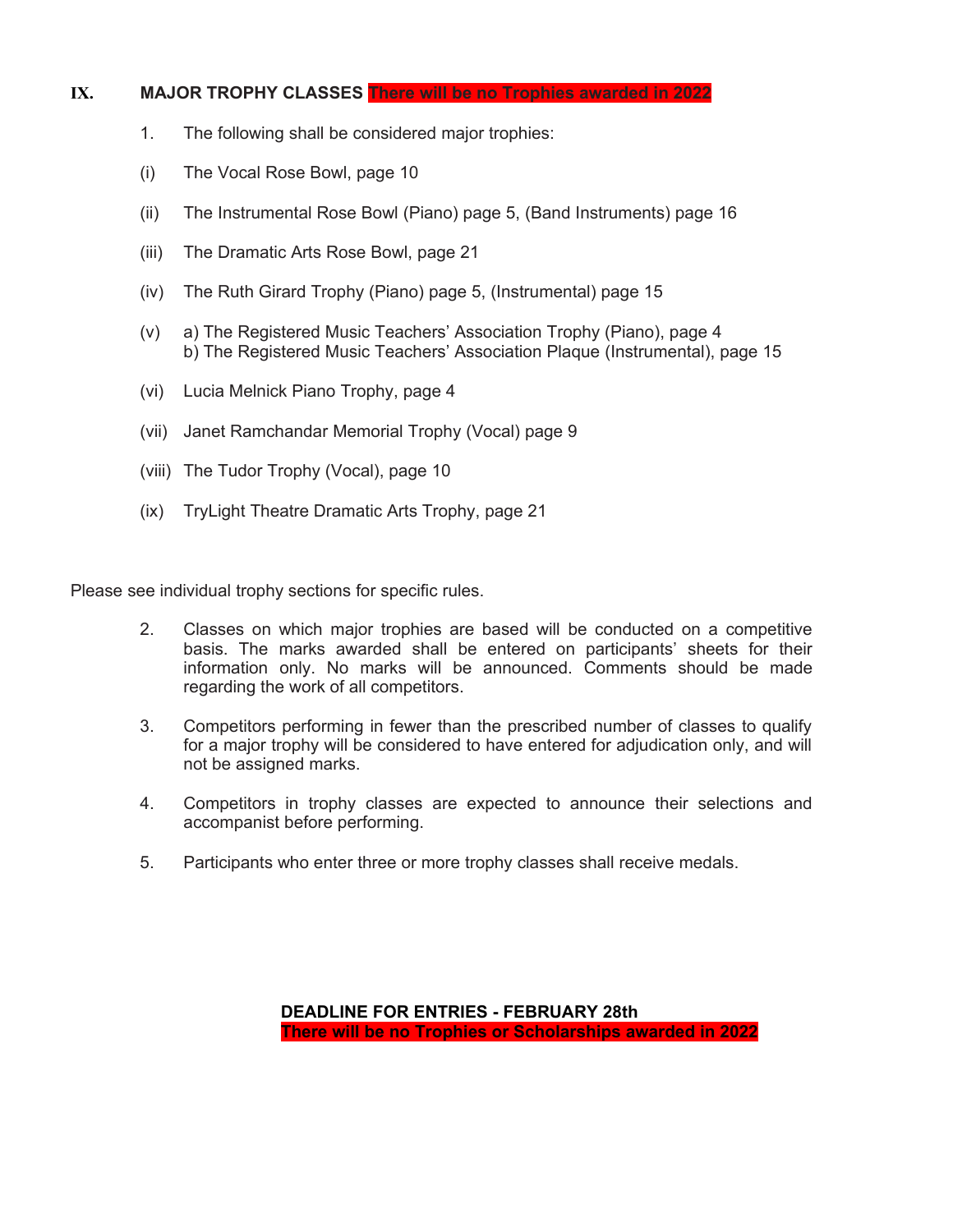#### **X. AWARDING OF TROPHIES**

Except competing in instrumental classes ON A DIFFERENT INSTRUMENT from that on which the trophy was previously won, a competitor may be awarded any trophy listed below only ONCE:

Vocal Rose Bowl, Instrumental Rose Bowl, Dramatic Arts Rose Bowl, Ruth Girard Trophy, Janet Ramchandar Memorial Trophy, Registered Music Teachers' Trophy, Lucia Melnick Piano Trophy, Tudor Trophy, TryLight Theatre Dramatic Arts Trophy

Previous winners of the above-mentioned trophies may enter again on the same bases FOR ADJUDICATION ONLY, and will not be assigned marks.

#### **XI. AWARDING AND RETURNING THE TROPHIES**

- 1. Trophies will not be awarded if, in the opinion of the adjudicator, the standard of performance does not warrant presentation. Should a trophy not be awarded, the adjudicator must state his/her reasons in writing for the festival committee. **Decisions regarding the awarding of the trophies shall be made by the adjudicator ONLY.**
- 2. Should a tie occur, the trophy shall be shared. Each winner shall have possession for 5 months. Arrangements shall be left to the convenor's discretion.
- 3. All trophies must be returned in good condition to Penner's Jewellers, 104 Main Street, Kenora by March 1 of the Festival year.

#### **XII. FINAL CONCERT**

All participants are eligible for the final concert, Hi-Lites, if recommended by the adjudicator. The Hi-Lites Programme Committee will contact those selected.

PLEASE: READ THE FESTIVAL RULES COMPLETELY AND THOROUGHLY. IN FAIRNESS TO ALL PARTICIPANTS, THEY MUST BE STRICTLY OBSERVED AND CANNOT BE CHANGED. IF IN DOUBT, CONSULT THE FESTIVAL COMMITTEE BEFORE TAKING ANY ACTION.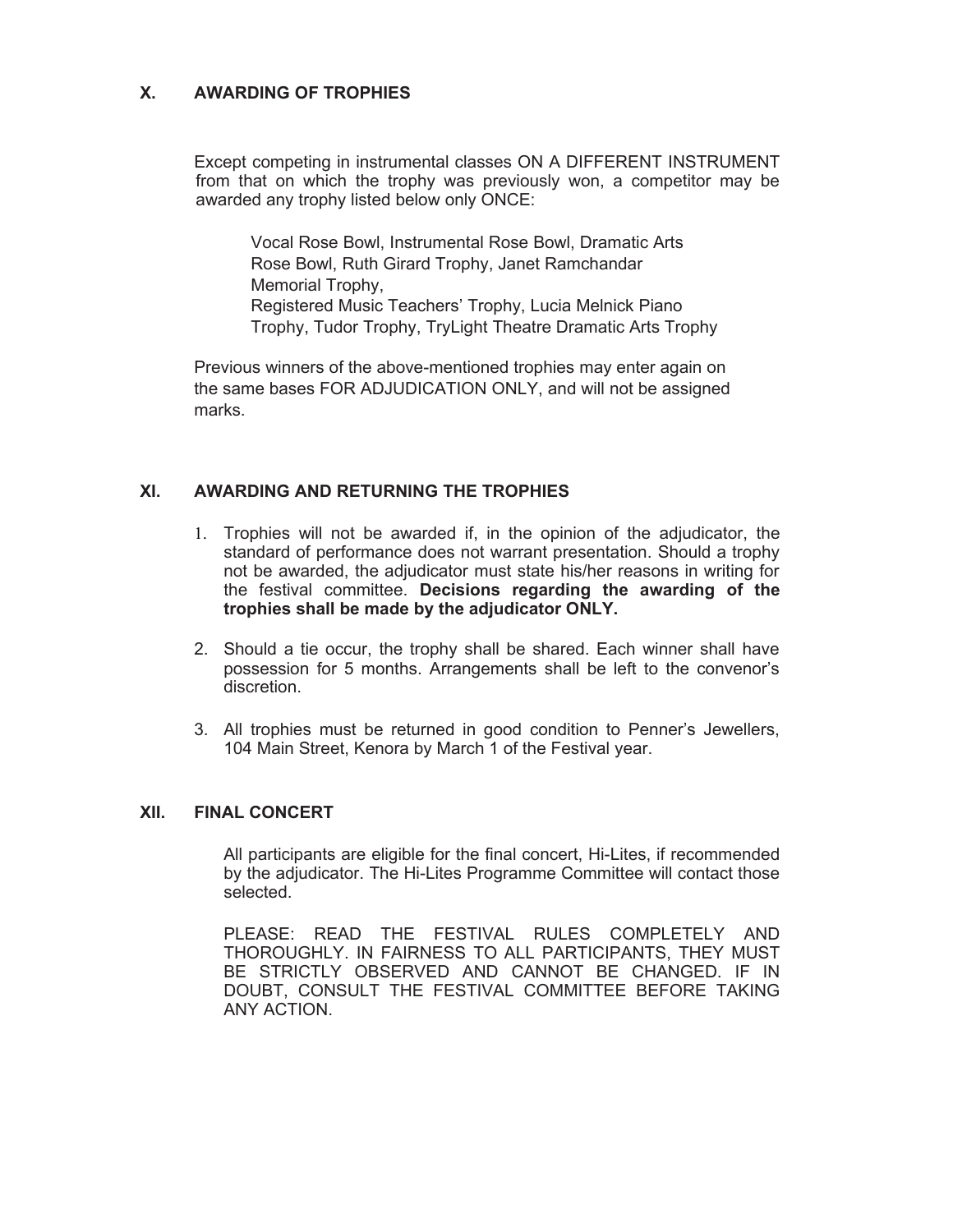#### **SPECIAL INSTRUCTIONS FOR SIGHT READING AND VOCALISE CLASSES FOR MUSIC AND DRAMATIC ARTS SECTIONS**

#### **MUSIC SIGHT READING RULES**

- 1. Test pieces will be selected and supplied by the adjudicator. Participants must RETURN COPIES OF TEST PIECES following performance.
- 2. A copy of the test piece will be handed to the participant by the adjudicator. A few minutes will be allowed for reading and study. The selection will then be heard by the adjudicator.

#### **PROSE SIGHT READING RULES**

- 1. Reading will be selected and supplied by the adjudicator.
- 2. Each entrant will be allowed five minutes to prepare. Entrants are not to hear readings scheduled previous to their own. All entrants read the same section.
- 3. Adjudicator will limit selection to no more than four minutes in length.

Sight Reading Classes will be held WITHOUT an audience - other than the adjudicator's assistant (and accompanist in Vocal classes).

#### **VOCALISE INSTRUCTIONS**

Candidates must be prepared to sing one vocalise, changing vowels between (a), (e), (i), (o), (u) and (y) according to phrasing. Pure vowel sound, an awareness of musical phrasing and attention to articulation and dynamics are expected. The vocalise need not be memorized. Choose selections from Voice Syllabus, RCM.

#### **AWARDS - MINOR TROPHIES**

**There will be no Trophies awarded in 2022**

Visual Arts - The adjudicator will recommend three recipients for the Emerging Artists Award.

- \$100 presented by Inglenook Art Studio
- \$100 presented by Lake of the Woods Art Community
- \$100 presented by Midnight Loon Glass

Dance - The adjudicator will recommend a recipient for the Student Choreography Award.

• \$100 presented by Danceworks Kenora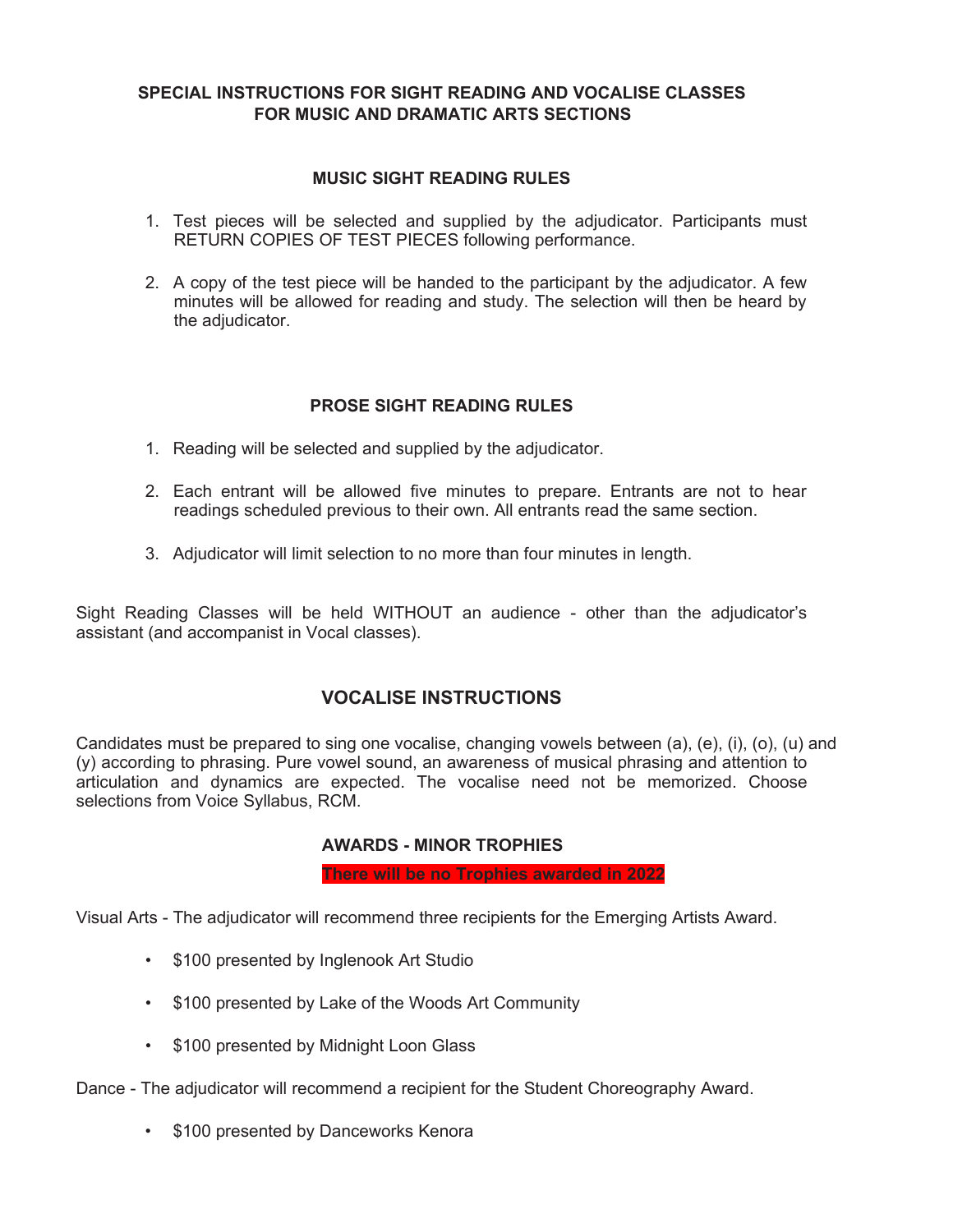#### **AWARDS - MAJOR TROPHIES There will be no Trophies awarded in 2022**

\* The awards will be announced at the Hi-Lites Concert to the winners of:

- the Vocal Rose Bowl presented by the Kenora Rotary Club.
- the Instrumental Rose Bowl presented by the Kenora District Festival of the Arts (KDFA).
- the Dramatic Arts Rose Bowl presented by the Retired Teachers of Ontario, District 26, Kenora
- the Ruth Girard Trophy in memory of Florence Bellefeuille presented by Geri Beveridge.
- the Janet Ramchandar Memorial Trophy presented by the Ramchandar family.
- the winner of the Registered Teachers' Trophy and Plaque presented by the KDFA.
- the winner of the Lucia Melnick Piano Trophy presented by the KDFA.
- the Tudor Trophy presented by the KDFA.
- the TryLight Theatre Dramatic Arts Trophy presented by the KDFA. (Runners up will receive a partial scholarship if funding is available)

#### **PROVINCIAL AND NATIONAL COMPETITIONS** (not offered in 2022)

1. **Provincial Competition** (see www.omfa.fa.info)

Local Festival winners in six categories\* may, upon recommendation of the adjudicator, participate in Provincial Final competitions. Competitors in local festivals are advised to keep provincial requirements in mind when selecting music for local competition. Such recommendations will be announced at the final concert. \*(voice, piano, strings, guitar, winds, brass)

#### **2. National Competition**

Winners in Provincial Finals may, upon recommendation of provincial adjudicators, proceed to the National Final Competition. National winners and those in second and third places receive substantial awards for their achievement.

- 3. Choral entries are taped for competition at both Provincial and National levels.
- 4. Copies of the Official Regulations and Syllabus for Provincial and National competitions are held by the Festival committee, and may be examined on request.
- 5. A travel assistance grant of \$1000 (maximum) may be awarded to local individuals or groups who are recommended to compete at a provincial or national level. Contact the Festival Committee for details on qualification if recommended by a separate festival.

**COPYRIGHT - NEVER** mimeograph, photocopy, Xerox, thermofax or otherwise copy any portion of music or text without authorization from the copyright owner. **FOR A PERFORMER OR AN ACCOMPANIST TO DO SO IS A VIOLATION OF THE CANADIAN COPYRIGHT ACT.**

**DEADLINE FOR ENTRIES - FEBRUARY 28th 2022**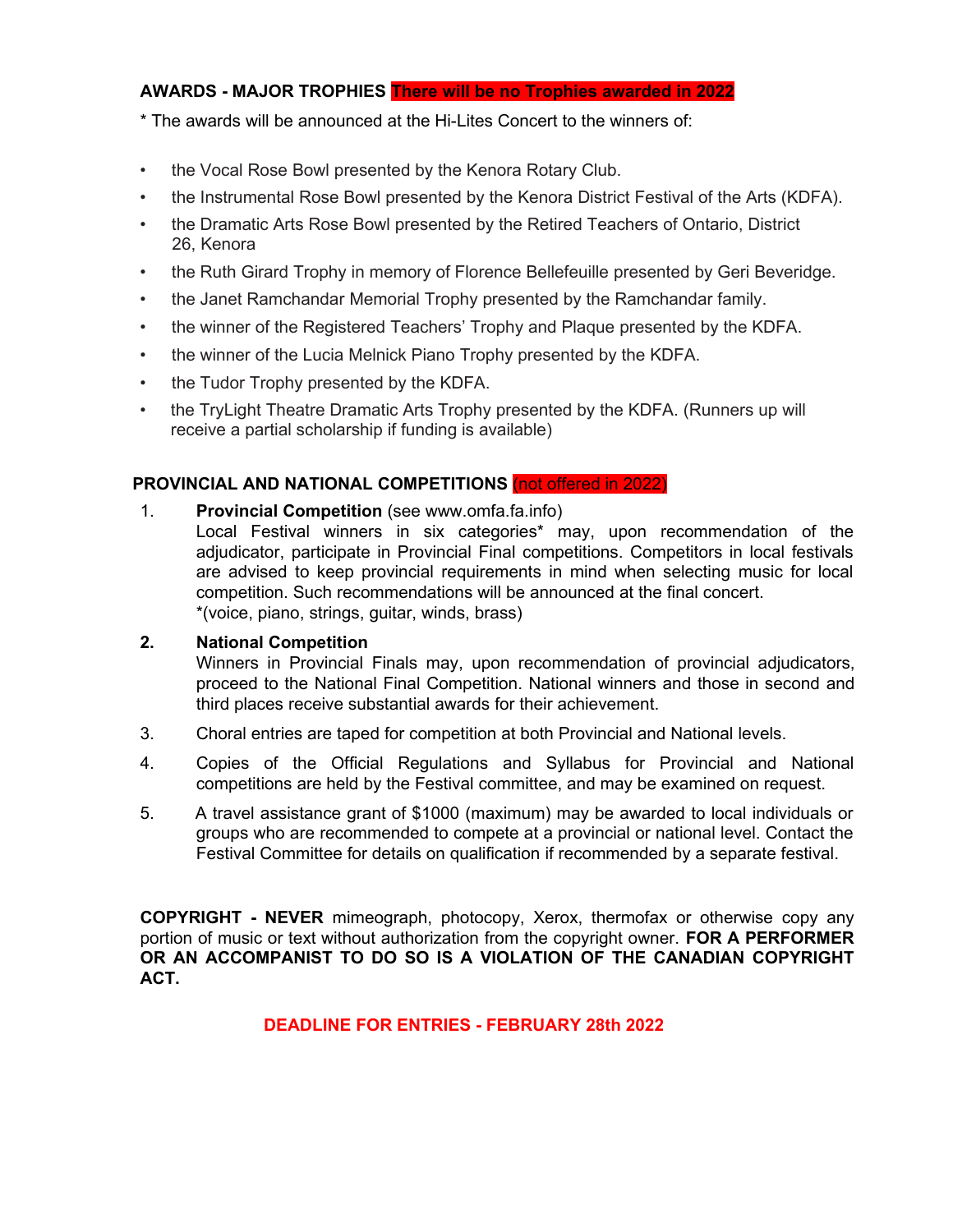#### **MUSIC**

NOTE:

- 1. Teachers and students are asked to co-operate by entering those solo or duet classes for the grades in which the students are actually studying as of January 1.
- 2. Repeat signs are to be disregarded in instrumental sections. D.C. and D.S. signs are to be observed.
- 3. In all classes of "Own Choice: marked with an #, the participant must furnish a copy of the selection for the use of the Adjudicator; and this copy must be delivered to the adjudicator's assistant immediately prior to the session, MARKED AS TO CLASS NUMBER AND PARTICIPANT'S ENTRY NUMBER. Rule IV 6.

#### **PIANO SECTION**

#### **PIANO SOLOS**

(An entry form and fee (\$10.00) must be submitted for each class or piece entered) A beginner is a person who has not yet reached the introductory level of RCM.

| Class<br><b>P02</b> | Preliminary<br>- 6 years and under      | Own choice One selection           |
|---------------------|-----------------------------------------|------------------------------------|
| Class<br><b>P03</b> | <b>Beginners</b><br>- 8 years and under | Own choice One selection           |
| Class<br><b>P04</b> | Beginner<br>- 10 years and under        | Own choice One selection           |
| Class<br><b>P05</b> | Preparatory R.C.M.                      | # Own choice, one selection R.C.M. |

#### **PIANO SOLOS R.C.M. LEVEL**

Own choice, one selection from R.C.M. Syllabus

| <b>GRADE ONE R.C.M.</b> |               | <b>GRADE ONE R.C.M.</b> |               |
|-------------------------|---------------|-------------------------|---------------|
| <b>CLASS</b>            | <b>CHOICE</b> | <b>CLASS</b>            | <b>CHOICE</b> |
| P1A                     | List A        | P <sub>1</sub> S        | Study         |
| P <sub>1</sub> B        | List B        | P <sub>1</sub> SR       | Sight-reading |
| P <sub>1C</sub>         | List C        |                         |               |

#### **GRADE TWO R.C.M. GRADE TWO R.C.M.**

| <b>CLASS</b>     | <b>CHOICE</b> | <b>CLASS</b>      | <b>CHOICE</b> |
|------------------|---------------|-------------------|---------------|
| P <sub>2</sub> A | List A        | P <sub>2</sub> S  | Study         |
| P <sub>2</sub> B | List B        | P <sub>2</sub> SR | Sight-reading |
| P2C              | List C        |                   |               |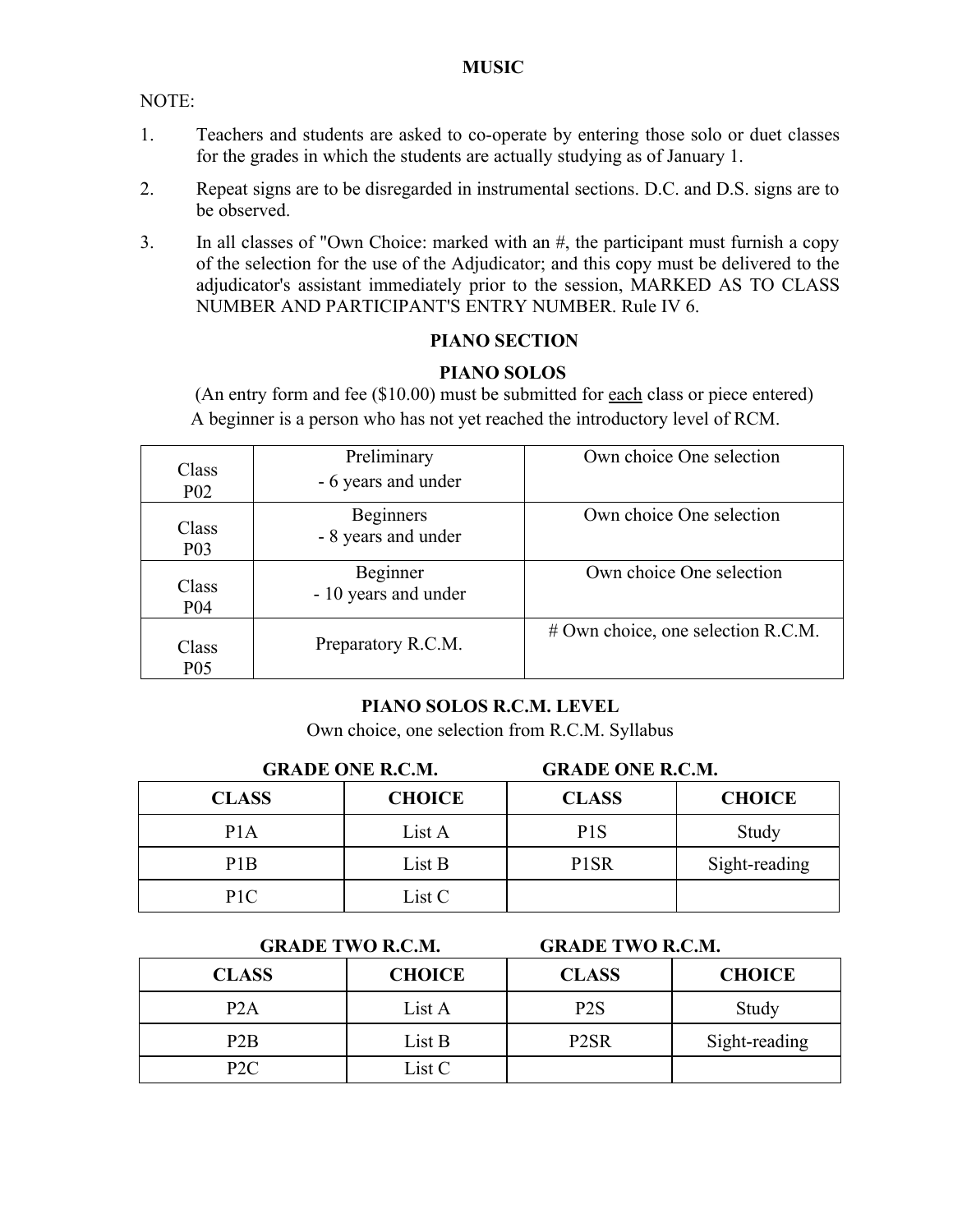#### **PIANO SOLOS R.C.M. LEVEL**

(An entry form and fee (\$10.00) must be submitted for each class entered) Own choice, one selection from R.C.M. Syllabus Please note: all sight reading classes are closed sessions.

| <b>GRADE THREE R.C.M.</b> |               |              | <b>GRADE THREE R.C.M.</b> |
|---------------------------|---------------|--------------|---------------------------|
| <b>CLASS</b>              | <b>CHOICE</b> | <b>CLASS</b> | <b>CHOICE</b>             |
| P <sub>3</sub> A          | List A        | P3CS         | Classical Study           |
| P <sub>3</sub> B          | List B        | P3PS         | Pop Study                 |
| P <sub>3</sub> C          | List C        | P3SR         | Sight-reading             |

|                  | <b>GRADE FOUR R.C.M.</b> | <b>GRADE FOUR R.C.M.</b>      |                 |
|------------------|--------------------------|-------------------------------|-----------------|
| <b>CLASS</b>     | <b>CHOICE</b>            | <b>CLASS</b>                  | <b>CHOICE</b>   |
| P <sub>4</sub> A | List A                   | P <sub>4</sub> C <sub>S</sub> | Classical Study |
| P <sub>4</sub> B | List B                   | P <sub>4</sub> P <sub>S</sub> | Pop Study       |
| P4C              | List C                   | P <sub>4</sub> SR             | Sight-reading   |

**GRADE FIVE R.C.M. GRADE FIVE R.C.M.**

| <b>CLASS</b> | <b>CHOICE</b> | <b>CLASS</b>                  | <b>CHOICE</b>          |
|--------------|---------------|-------------------------------|------------------------|
| P5A          | List A        | P <sub>5</sub> C <sub>S</sub> | <b>Classical Study</b> |
| P5B          | List B        | P <sub>5</sub> P <sub>S</sub> | Pop Study              |
| P5C          | List C        | P <sub>5</sub> SR             | Sight-reading          |

**GRADE SIX R.C.M. GRADE SIX R.C.M.**

| <b>CLASS</b> | <b>CHOICE</b> | <b>CLASS</b>                  | <b>CHOICE</b>   |
|--------------|---------------|-------------------------------|-----------------|
| P6A          | List A        | P <sub>6</sub> C <sub>S</sub> | Classical Study |
| P6B          | List B        | P <sub>6</sub> P <sub>S</sub> | Pop Study       |
| P6C          | List C        | P <sub>6</sub> SR             | Sight-reading   |

| <b>CLASS</b> | <b>GRADE</b> | <b>CLASS</b>       | <b>GRADE</b> |
|--------------|--------------|--------------------|--------------|
| P7SR         |              | P9SR               |              |
| P8SR         |              | P <sub>10</sub> SR |              |

#### **SIGHT READING CLASSES 7 – 10 R.C.M.**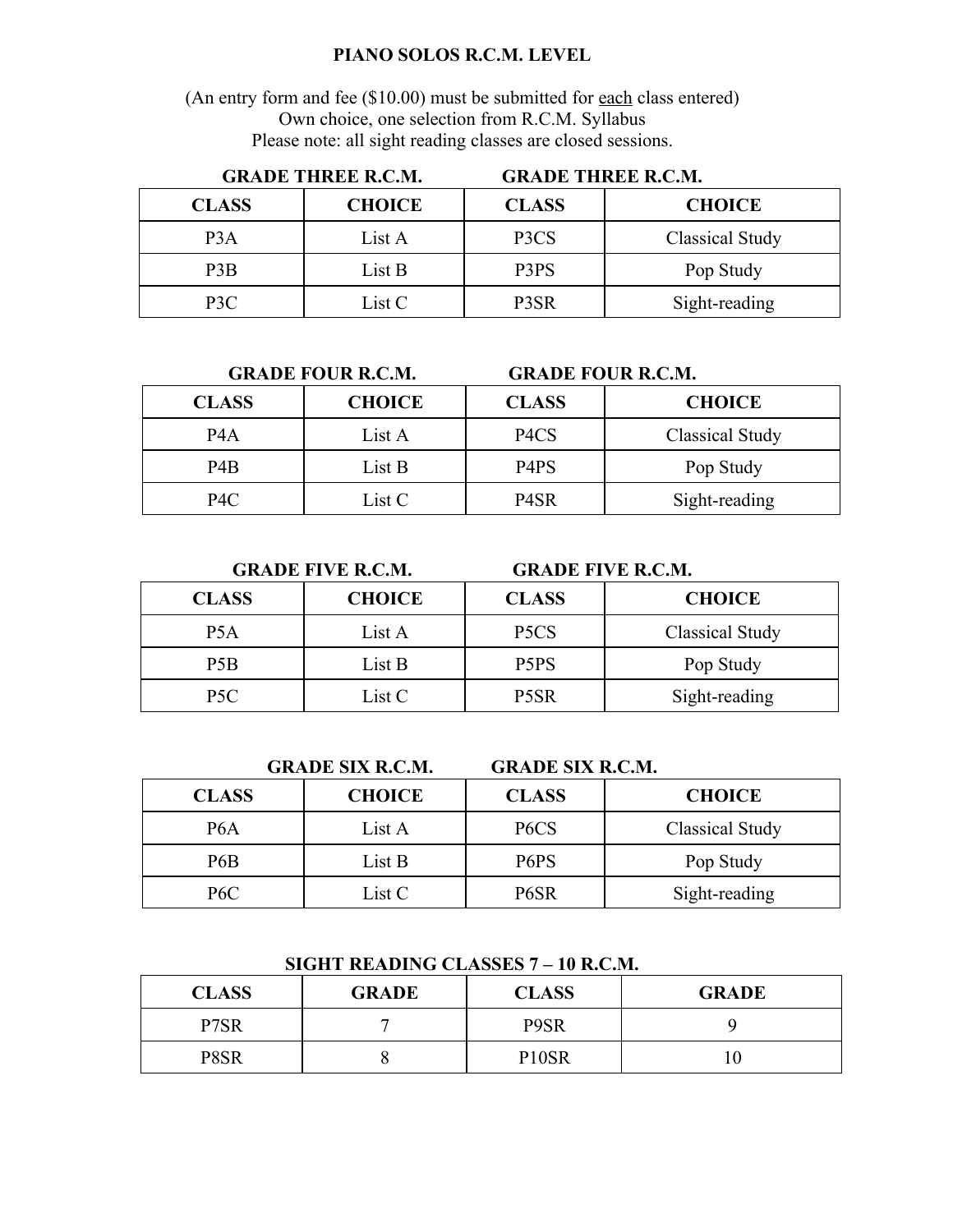# **PIANO CLASSES**

(Entry Fee – Solo \$10.00, Duets \$14.00, Trios \$21.00, Quartets \$30.00)

# **PIANO DUET CLASSES**

| <b>CLASS</b>    | <b>GRADE</b>                               | <b>MUSIC CHOICE</b>       |
|-----------------|--------------------------------------------|---------------------------|
| P45             | Piano Duets, Trios, Etc.,                  | Own choice one selection  |
|                 | any level                                  |                           |
| P <sub>46</sub> | Multi-generational or Family,<br>any level | Own choice, one selection |

# **CONCERTO CLASS**

# Own Choice #

| <b>CLASS</b>    | <b>GRADE</b>          | <b>MUSIC CHOICE</b>                                                              |
|-----------------|-----------------------|----------------------------------------------------------------------------------|
| P <sub>30</sub> | Senior Concerto Class | Any movement from a recognized<br>Concerto with a second piano<br>accompaniment. |
| P31             | Etude Class           | Any Etude listed under Performer's<br>Associate R.C.M.                           |

# **OPEN CLASSES**

Own Choice #

| <b>CLASS</b>                      | <b>GRADE</b>                                      | <b>MUSIC CHOICE</b>                                                                          |
|-----------------------------------|---------------------------------------------------|----------------------------------------------------------------------------------------------|
| P32A                              | Adult<br>any level or grade                       | One selection "EVENING SESSIONS"                                                             |
| P32B                              | Adult<br>any level or grade                       | One selection "CLOSED EVENING<br><b>SESSIONS"</b><br>(Teachers are allowed to remain)        |
| P33A<br>-Popular<br>-Classical    | Youth<br>15 years and under<br>any level or grade | One selection from Popular or Classical                                                      |
| $-P33B$<br>-Popular<br>-Classical | Youth<br>16 to 19 years any<br>level or grade     | One selection from Popular or Classical                                                      |
| P34                               | Piano<br>Own Composition                          | Performance of own composition at any<br>level.<br>Submit copy of composition to adjudicator |
| P35                               | Jazz<br>Ragtime<br><b>Blues</b>                   | One Selection any level                                                                      |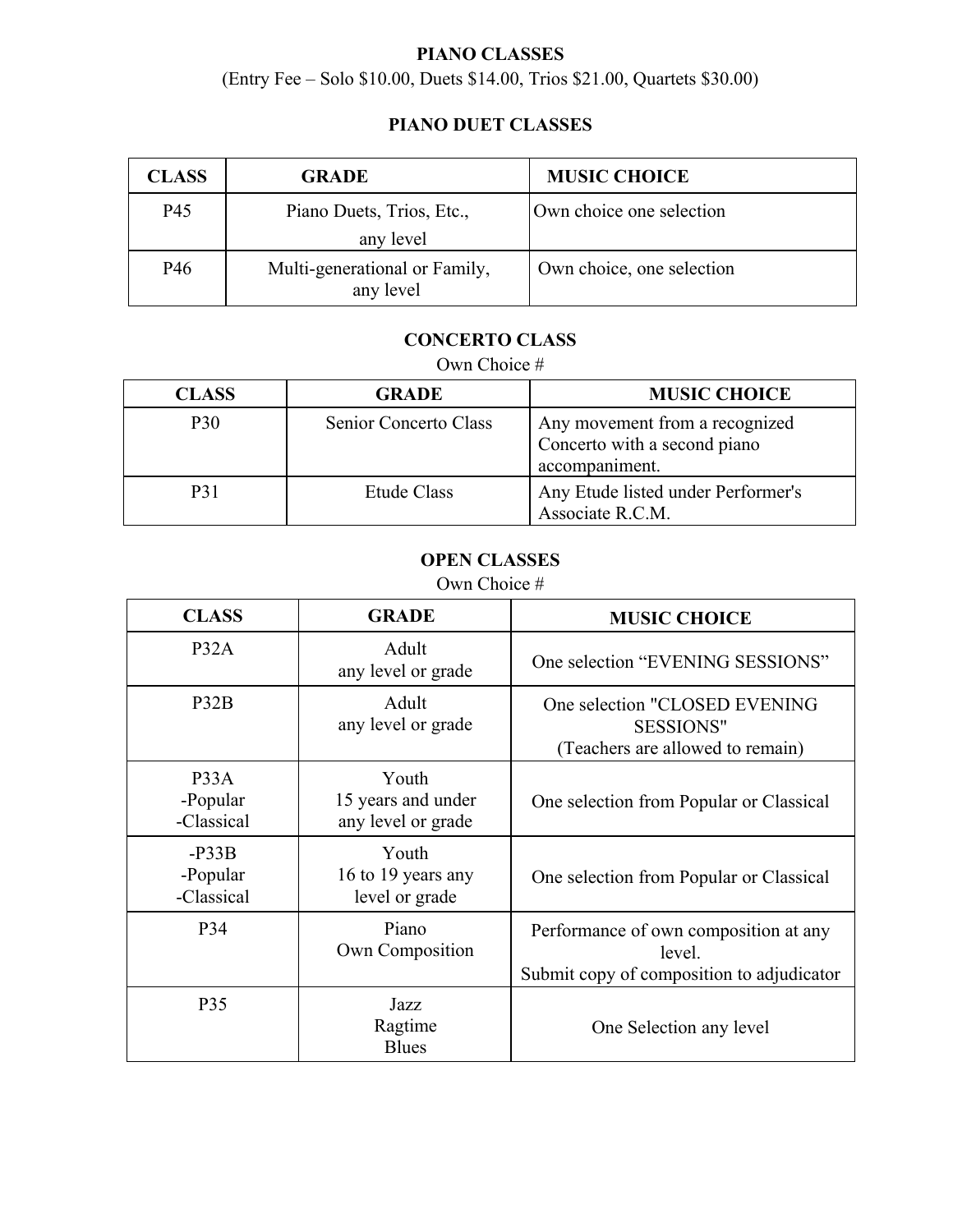# **MAJOR TROPHIES - PIANO CLASSES**

(May be entered for adjudication only) NOTE: See Rules IX 2, 3, 4, 5 (page vi) and Rules X, XI, XII (page vii)

The marks awarded shall be entered on participants' sheets for their information only. No marks will be announced. Comments should be made regarding the work of all competitors. An entry form and fee (\$10.00) must be submitted for each class entered. Please see page ix for scholarship information.

# **LUCIA MELNICK PIANO TROPHY**

The Lucia Melnick Piano Trophy shall be an award in piano classes to be presented annually for proficiency in classes of Grade 7 level. Candidates must qualify by entering a minimum of FOUR required classes. (At least one piece, not a study, must be performed by memory.)

| <b>CLASS</b>     | <b>GRADE</b>                   | <b>MUSIC SELECTION</b>                                                | <b>LIST</b> |
|------------------|--------------------------------|-----------------------------------------------------------------------|-------------|
| P <sub>7</sub> A |                                | Own Choice # from current R.C.M. Syllabus                             | A           |
| P7B              |                                | Own Choice # from current R.C.M. Syllabus                             |             |
| P <sub>7C</sub>  |                                | Own Choice # from current R.C.M. Syllabus                             | $\subset$   |
| P7ST<br>P7PST    | $7 - Study$<br>$7 - Pop$ Study | Own Choice # from current R.C.M. Syllabus<br>or R.C.M. Pop Study List |             |

**Required Classes** - One study, a List A, a List B and a List C.

# **REGISTERED MUSIC TEACHERS' TROPHY**

The Registered Music Teachers' Trophy shall be an award in piano classes to be presented annually for proficiency in classes of Grade 8 level. Candidates must qualify by entering a minimum of FOUR required classes. (At least one piece, not a study, must be performed by memory.)

**Required Classes** - One study, a List A, a List B and your choice from List C or List D.

| <b>CLASS</b>     | <b>GRADE</b>                   | <b>MUSIC SELECTION</b>                    | <b>LIST</b> |
|------------------|--------------------------------|-------------------------------------------|-------------|
| P <sub>8</sub> A | 8                              | Own Choice # from current R.C.M. Syllabus | A           |
| P8B              |                                | Own Choice # from current R.C.M. Syllabus | B           |
| P8C              |                                | Own Choice # from current R.C.M. Syllabus | C           |
| P8D              | 8                              | Own Choice # from current R.C.M. Syllabus |             |
| P8ST             |                                | Own Choice # from current R.C.M. Syllabus |             |
| P8PST            | $8 - Study$<br>$8 - Pop Study$ | or R.C.M. Pop Study List                  |             |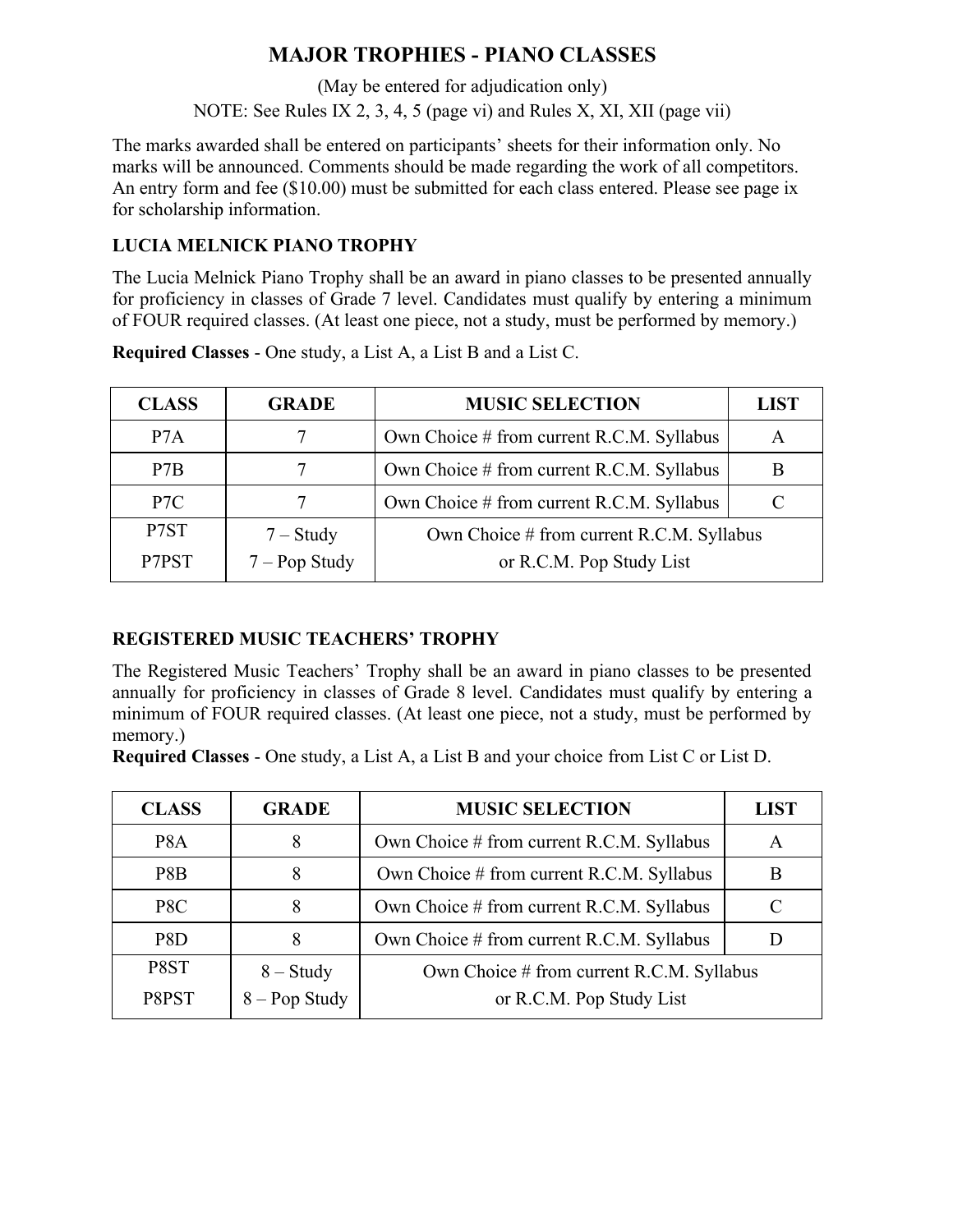# **MAJOR TROPHIES SECTION - PIANO SOLOS**

(May be entered for adjudication only) NOTE: See Rules IX 2, 3, 4, 5 (page vi) and Rules X, XI, XII (page vii) Fee: \$10.00 for each class entered Please see page ix for scholarship information.

#### **RUTH GIRARD TROPHY**

The Ruth Girard Trophy shall be an award in instrumental classes to be presented annually for proficiency in classes of Grade 9 level. Candidates must qualify by entering a minimum of FOUR required classes of Grade 9 level. (At least one piece, not a study, must be performed by memory.)

**Required Classes** - One study, a List A, a List B and your choice from List C or List D.

| <b>CLASS</b>     | <b>GRADE</b> | <b>MUSIC SELECTION</b>                              | <b>LIST</b> |
|------------------|--------------|-----------------------------------------------------|-------------|
| P <sub>9</sub> A | 9            | Own Choice # from current R.C.M. Syllabus           | A           |
| P <sub>9</sub> B | 9            | Own Choice # from current R.C.M. Syllabus           | B           |
| P <sub>9</sub> C | 9            | Own Choice # from current R.C.M. Syllabus           |             |
| P <sub>9</sub> D | 9            | Own Choice # from current R.C.M. Syllabus           |             |
| P9ST             | $9 - Study$  | Own Choice # from current R.C.M. Syllabus or R.C.M. |             |
| P9PST            | $9 - Pop$    | Pop Study List                                      |             |
|                  | Study        |                                                     |             |

#### **INSTRUMENTAL ROSE BOWL**

The Instrumental Rose Bowl shall be the principal award in Piano classes, and shall be awarded annually for proficiency in classes of Grade 10 level. Candidates must qualify by entering a minimum of FIVE required classes. (At least one piece, not a study, must be performed by memory.)

**Required Classes –** One study, a List A, a List B, a List C and your choice from List D or List E.

| <b>CLASS</b>       | <b>GRADE</b> | <b>MUSIC SELECTION</b>                    | <b>LIST</b> |
|--------------------|--------------|-------------------------------------------|-------------|
| P <sub>10</sub> A  | 10           | Own Choice # from current R.C.M. Syllabus | A           |
| P10B               | 10           | Own Choice # from current R.C.M. Syllabus | Β           |
| P10C               | 10           | Own Choice # from current R.C.M. Syllabus | C           |
| P10D               | 10           | Own Choice # from current R.C.M. Syllabus |             |
| P10E               | 10           | Own Choice # from current R.C.M. Syllabus | Ε           |
| P <sub>10</sub> ST | $10 -$       | Own Choice # from current R.C.M. Syllabus |             |
|                    | Study        | or R.C.M. Pop Study List                  |             |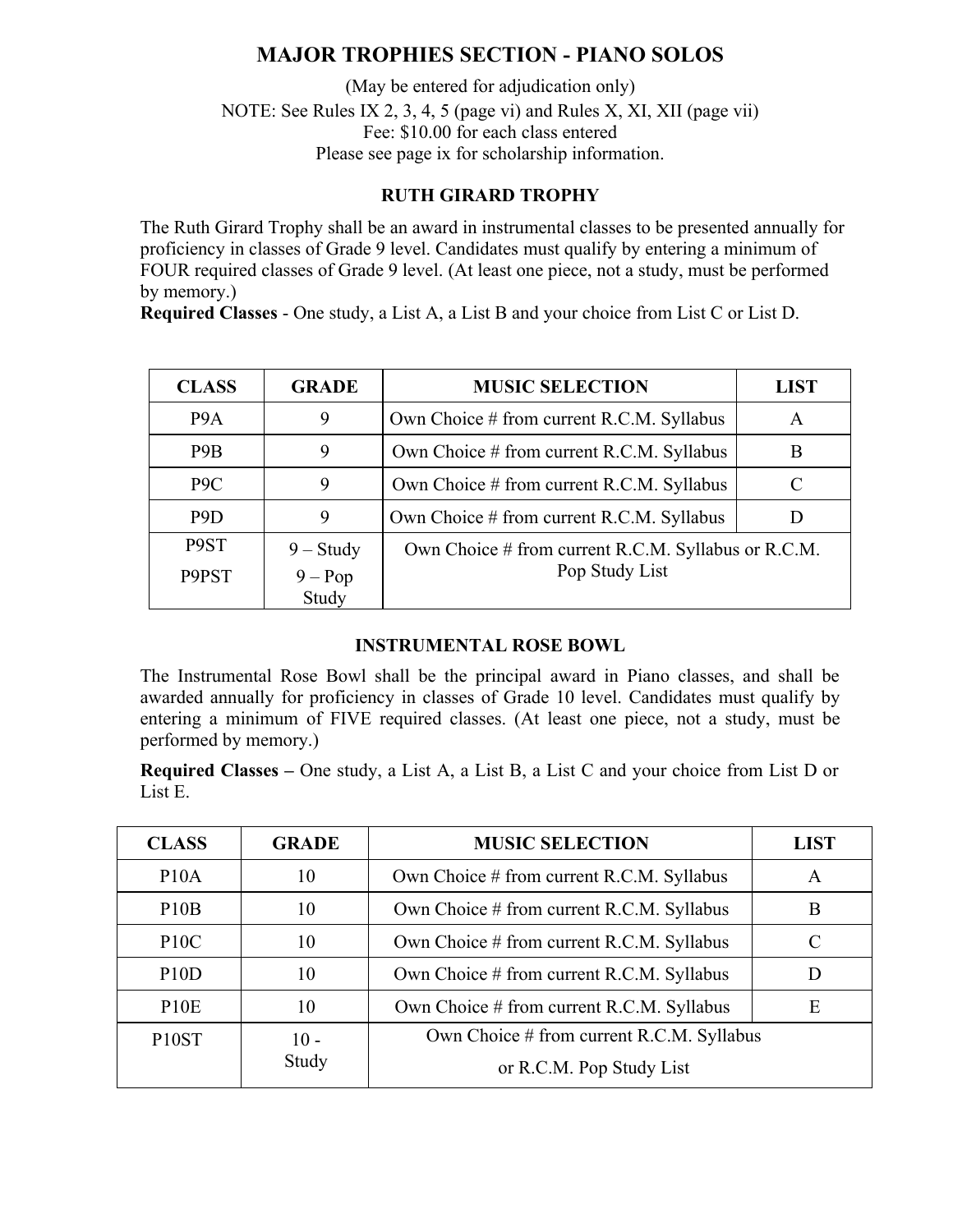# **VOCAL SECTION**

Please provide your music for the adjudicator. **COPYRIGHT - NEVER** mimeograph, photocopy, Xerox, thermofax or otherwise copy any portion of music or text without authorization from the copyright owner. **FOR A PERFORMER OR AN ACCOMPANIST TO DO SO IS A VIOLATION OF THE CANADIAN COPYRIGHT ACT.**

#### **VOCAL SOLOS**

(Entry Fee - \$10.00)

JUNIOR – ages 16 and under

| CLASS V1 | Royal Conservatory Classes Grades $1 - 5$ any selection from R.C.M. or |
|----------|------------------------------------------------------------------------|
|          | Conservatory Canada Song Books $1 - 5$ (please note grade entered)     |

SENIOR – ages 17 and over # Own Choice - One Selection

| <b>CLASS</b> | <b>LEVEL</b> | <b>MUSIC SELECTION</b>    |
|--------------|--------------|---------------------------|
| V35          | Any Voice    | Vocal Solo                |
| V37          | Any Voice    | Folk Songs – any language |
| V38          | Any Voice    | <b>CLOSED SESSION</b>     |

### **VOCAL SOLOS - ANY VOICE - ANY AGE**

# Own Choice - One Selection (provide music for adjudicator)

| <b>CLASS</b>    | AGE     | <b>MUSIC SELECTION</b>                                                   |
|-----------------|---------|--------------------------------------------------------------------------|
| V14             | Any age | Vocal Solo                                                               |
| V17             | Any age | Folk Songs - any language                                                |
| V19             | Any age | Vocal Solo, any language other than English                              |
| V20             | Any age | Sight Reading State voice on entry form<br>Adjudicator's Choice of Music |
| V <sub>21</sub> | Any age | Contemporary – any modern genre May be self-accompanied                  |
| V22             | Any age | Own Composition                                                          |
| V <sub>23</sub> | Any age | <b>Music Theatre Arts</b>                                                |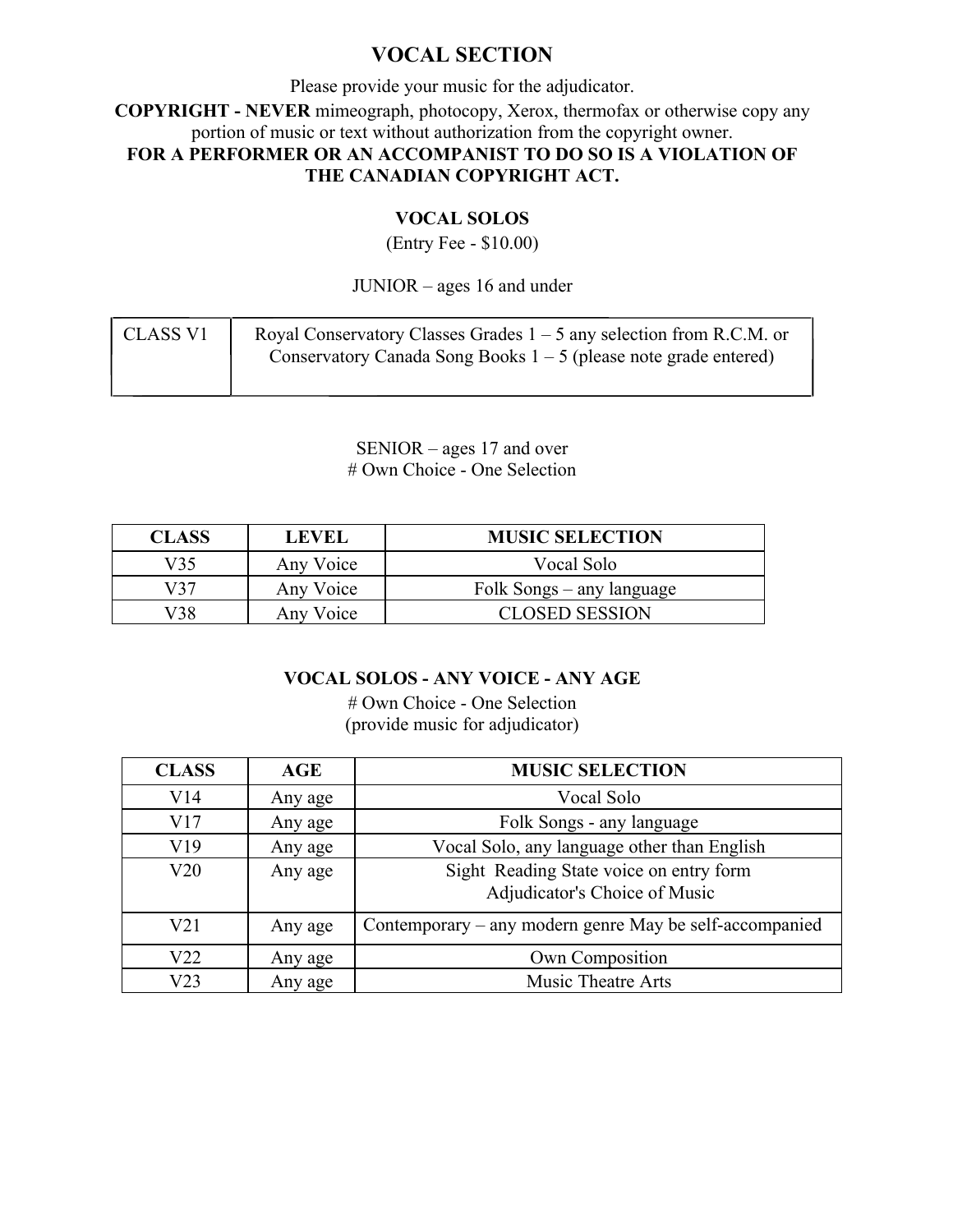# **VOCAL – OPEN CLASSES VOCAL DUET, TRIO, QUARTET AND ENSEMBLE**

# (Entry Fee - Duet - \$14.00, Trio - \$21.00, Quartet - \$30.00, Ensemble - \$40.00) Open to any combination of ages, any voices

#### # Own Choice

| <b>CLASS</b>    | Please provide your music for the adjudicator |                    |
|-----------------|-----------------------------------------------|--------------------|
| V63             | <b>Vocal Duet</b>                             | One Selection      |
| V64             | Vocal Trio                                    | One Selection      |
| V <sub>65</sub> | Vocal Quartet                                 | One Selection      |
| V66             | Multi-generational                            | One Selection      |
|                 | or Family                                     |                    |
| V67             | <b>Musical Theatre Arts</b>                   | One Selection      |
|                 | Duet, Trio or Quartet                         | props and costumes |
|                 |                                               | encouraged         |

#### **MUSICAL THEATRE SOLO AWARD**

# Own Choice, Two Selections

| <b>CLASS</b> | <b>LEVEL - OPEN</b> | <b>MUSIC SELECTION</b>                                                                                                     |
|--------------|---------------------|----------------------------------------------------------------------------------------------------------------------------|
| V43S         | Solo, any age       | Two contrasting selections $-$<br>memorized Live Theatre or Film<br>costumes and props<br>encouraged (2 minute<br>minimum) |

#### **MUSICAL THEATRE ENSEMBLE AWARD**

# Own Choice, Two Selections (2 or more singers)

| <b>CLASS</b> | <b>LEVEL - OPEN</b>    | <b>MUSIC SELECTION</b>                                           |
|--------------|------------------------|------------------------------------------------------------------|
| V43E         | Ensembles, any<br>ages | Two contrasting selections $-$<br>memorized Live Theatre or Film |
|              |                        | costumes and props<br>encouraged (2 minute                       |
|              |                        | minimum)                                                         |

### **OPEN VOCAL WORKSHOP (45 minutes)**

(Entry Fee -\$10.00 – Individual, \$40.00 - Ensemble) Open to any age, any voice, closed to an audience

| <b>CLASS</b> | <b>MUSIC SELECTION</b>                                                                                                                                                                                                                                                                                                                                                                                                                            |
|--------------|---------------------------------------------------------------------------------------------------------------------------------------------------------------------------------------------------------------------------------------------------------------------------------------------------------------------------------------------------------------------------------------------------------------------------------------------------|
| V69          | Individuals/groups will work with the adjudicator on dynamics, breathing and<br>tone using the adjudicator's choice of music. Please bring a purchased* copy<br>of the music to the workshop. The piece for 2022 will be "Homeward Bound"<br>by Marta Keen, arr. Jay Althouse. It is available here for instant download:<br>https://www.jwpepper.com/Homeward-Bound/3016219.item#/ For more information,<br>contact suzanne.mcintosh@kpdsb.on.ca |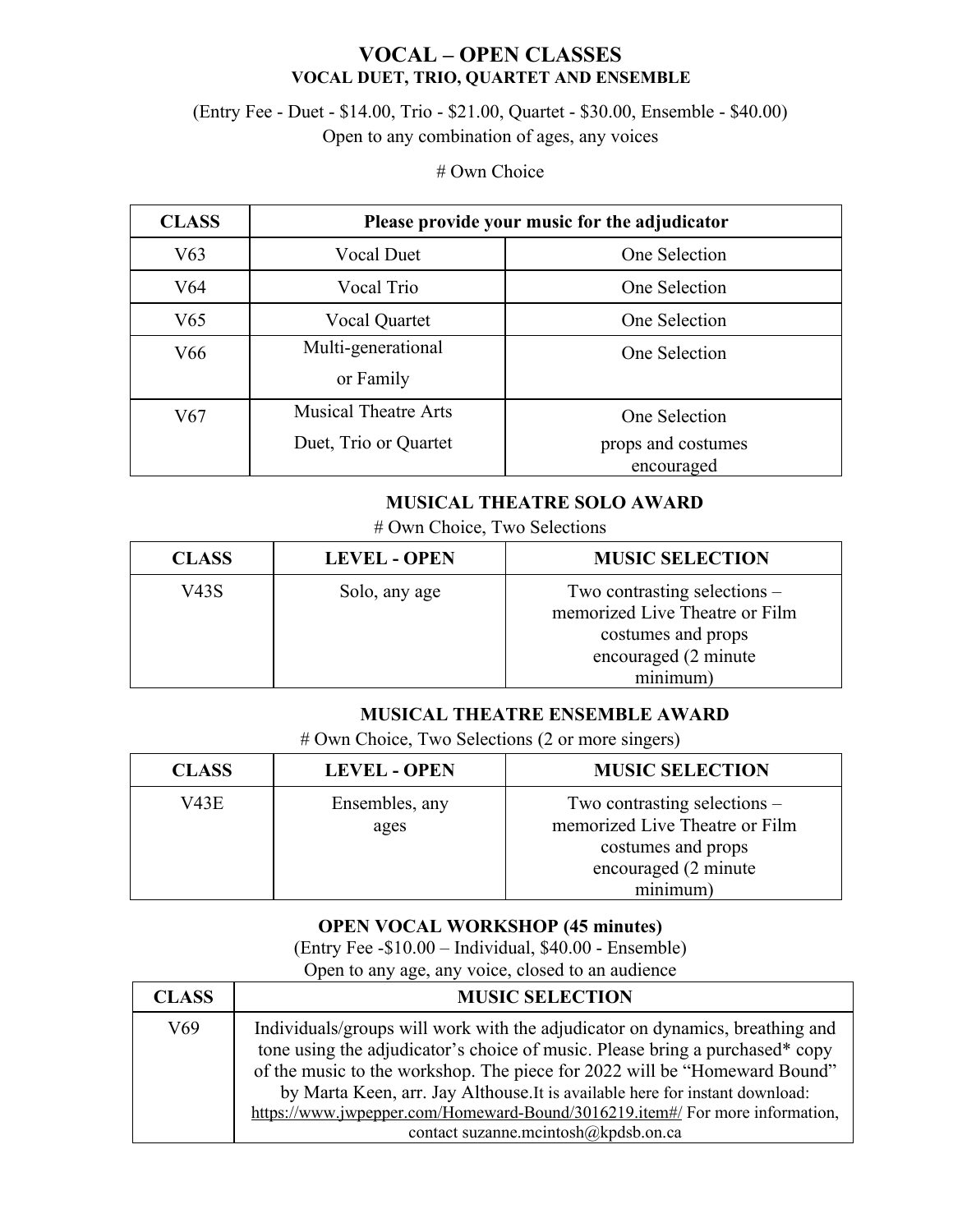(May be entered for adjudication only) Note: See Rules IX 2, 3, 4, 5 (page vi) and Rules X, XI, XII (page vii)

Classes on which major trophies are based will be conducted on a competitive basis. The marks awarded shall be entered on participants' sheets for their information only. No marks will be announced. Comments should be made regarding the work of all competitors. All pieces must be performed by memory (with the exception of Vocalise). Please see page ix for scholarship information.

#### **VOCAL SOLOS-JUNIOR**

(Entry Fee - \$10.00)

#### **TUDOR TROPHY**

The Tudor Trophy shall be an award in vocal classes to be presented annually for proficiency at the grade 6 level. Candidates must qualify by entering four classes.

Vocalise and one each from Lists A, B and C. All pieces must be performed by memory (with the exception of Vocalise).

# **TUDOR TROPHY CLASSES** (Grade 6 Level)

Classes (V25 toV27 inclusive) plus V61

Grade 6 Level - # own choice – one selection – any voice

| <b>CLASS</b>                                                                                                                                                                   | <b>MUSIC SELECTION</b>                                   |
|--------------------------------------------------------------------------------------------------------------------------------------------------------------------------------|----------------------------------------------------------|
| V25T<br>V25A                                                                                                                                                                   | One Selection from List A Own Choice from R.C.M. Grade 6 |
| V26T<br>V26A                                                                                                                                                                   | One Selection from List B Own Choice from R.C.M. Grade 6 |
| V27T<br>V27A                                                                                                                                                                   | One Selection from List C Own Choice from R.C.M. Grade 6 |
| PLEASE BE SURE TO INCLUDE THE TITLE OF THE SELECTIONS, COMPOSER, THE<br>TIME REQUIRED FOR THE PERFORMANCE OF ALL OWN CHOICE NUMBERS,<br>IN SPACES PROVIDED ON THE ENTRY FORMS. |                                                          |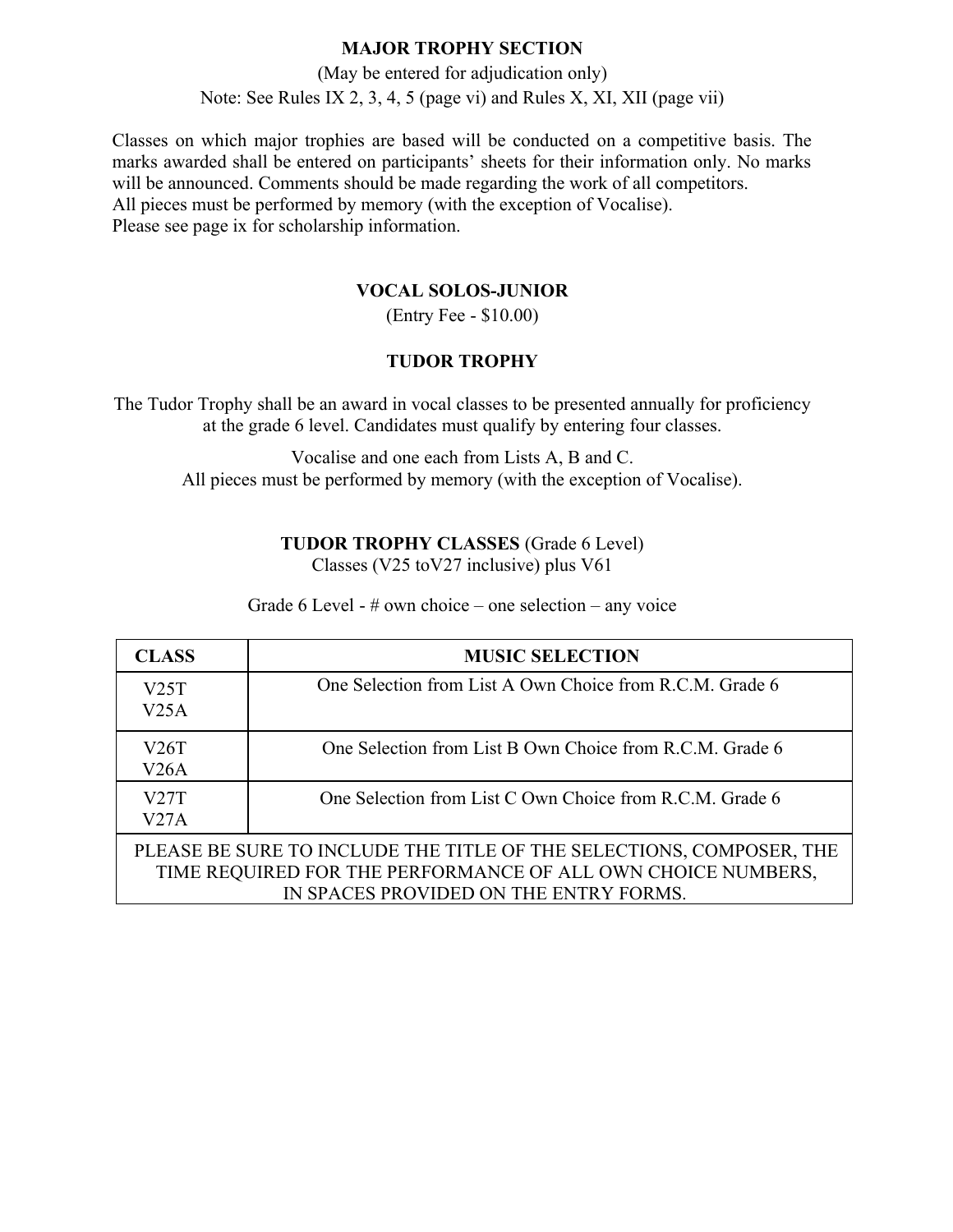(May be entered for adjudication only)

#### **VOCAL SOLOS -Intermediate**

(Entry fee - \$10.00)

#### **JANET RAMCHANDAR MEMORIAL TROPHY**

The Janet Ramchandar Memorial Trophy (presented by the Ramchandar Family) shall be an award in vocal classes to be presented annually for proficiency in classes at the Grade 8 level. Candidates must qualify by entering FOUR classes: Vocalise and one each from List A, List B and List C.

\*All pieces must be performed by memory (with the exception of Vocalise).

#### **Janet Ramchandar Memorial Trophy**

Classes V28-V32, V61

Grade 8 Level - # own choice – one selection – any voice

| Class                                                                                                                                                                             | Music Selection                           |  |  |
|-----------------------------------------------------------------------------------------------------------------------------------------------------------------------------------|-------------------------------------------|--|--|
| <b>V28T V28A</b>                                                                                                                                                                  | List A<br>own choice from: R.C.M. Grade 8 |  |  |
| V31T V31A                                                                                                                                                                         | List B<br>own choice from: R.C.M. Grade 8 |  |  |
| <b>V32T V32A</b>                                                                                                                                                                  | List C<br>own choice from: R.C.M. Grade 8 |  |  |
| PLEASE BE SURE TO INCLUDE THE TITLE OF THE SELECTIONS, COMPOSER,<br>THE TIME REQUIRED FOR THE PERFORMANCE OF ALL OWN CHOICE<br>NUMBERS,<br>IN SPACES PROVIDED ON THE ENTRY FORMS. |                                           |  |  |

#### **DEADLINE FOR ENTRIES – FEBRUARY 28**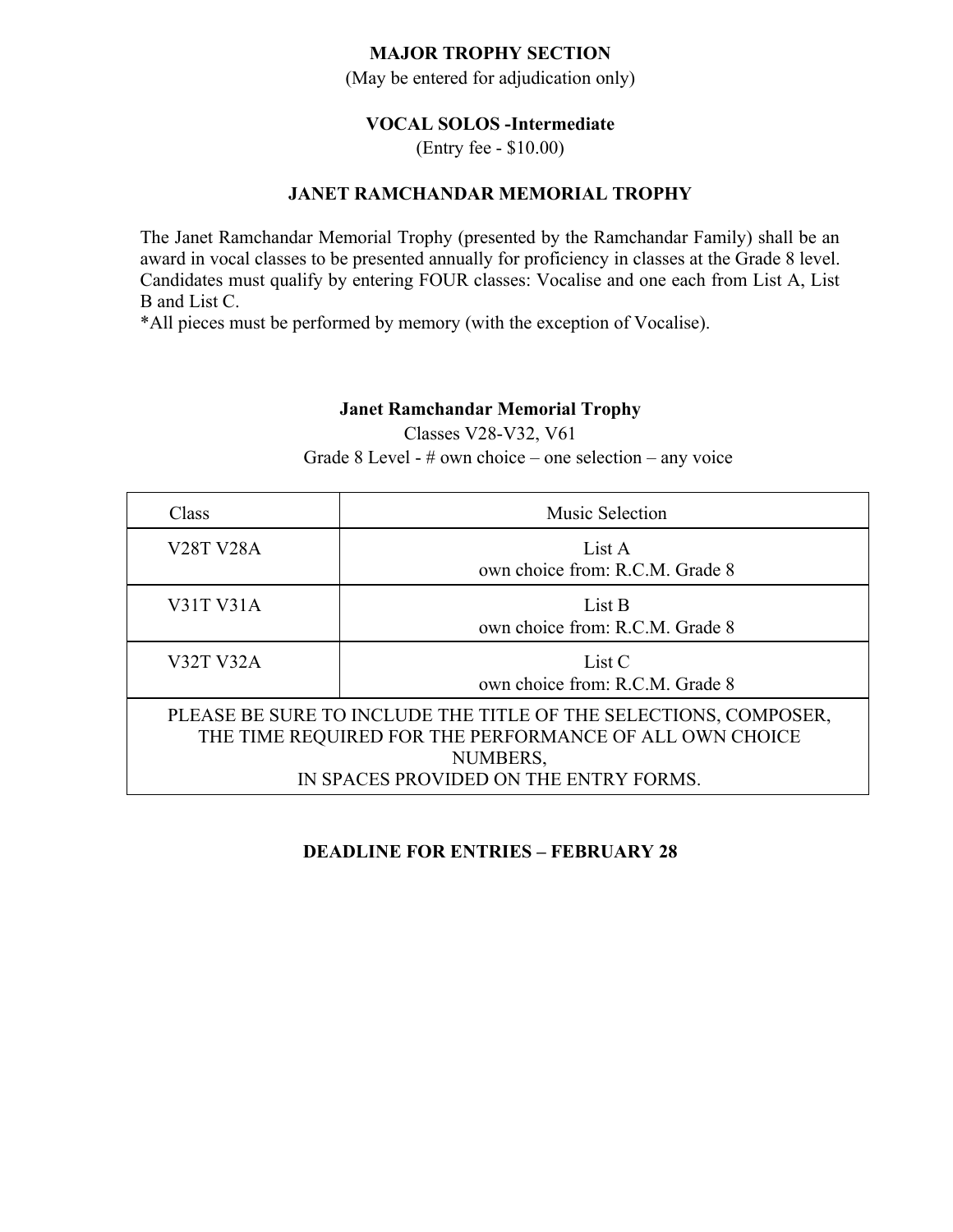(May be entered for adjudication only)

#### **VOCAL SOLOS-SENIOR**

(Entry fee - \$10.00)

#### **VOCAL ROSE BOWL**

The Vocal Rose Bowl shall be the principal award in vocal classes, and shall be presented annually for proficiency in classes of Grade 10 level. Candidates must qualify by entering FIVE required classes. Should be age 19 or over.

**Required Classes -** Vocalise, one each from List A, List B, List C and List D. \*All pieces must be performed by memory (with the exception of Vocalise).

#### **VOCAL ROSE BOWL CLASSES**

Classes (V45, V51 to V53 and V61)

Grade 10 level or beyond - # Own Choice - One Selection - Any Voice

| <b>CLASS</b>                                                                                           | <b>MUSIC SELECTION</b>          |  |
|--------------------------------------------------------------------------------------------------------|---------------------------------|--|
| <b>V45T V45A</b>                                                                                       | List A                          |  |
|                                                                                                        | Own choice from R.C.M. Grade 10 |  |
| V51T V51A                                                                                              | List B                          |  |
|                                                                                                        | Own choice from R.C.M. Grade 10 |  |
| <b>V52T V52A</b>                                                                                       | List C                          |  |
|                                                                                                        | Own choice from R.C.M. Grade 10 |  |
| <b>V53T V53A</b>                                                                                       | List D                          |  |
| Own choice from R.C.M. Grade 10                                                                        |                                 |  |
| PLEASE BE SURE TO INCLUDE THE TITLE OF THE SELECTIONS, COMPOSER, THE                                   |                                 |  |
| TIME REQUIRED FOR THE PERFORMANCE OF ALL OWN CHOICE NUMBERS,<br>IN SPACES PROVIDED ON THE ENTRY FORMS. |                                 |  |

# **VOCALISE CLASSES**

(Entry Fee - \$10.00)

Compulsory for: Tudor, Janet Ramchandar Memorial and Vocal Rose Bowl

For Special Instructions see page viii following the General Rules and Regulations.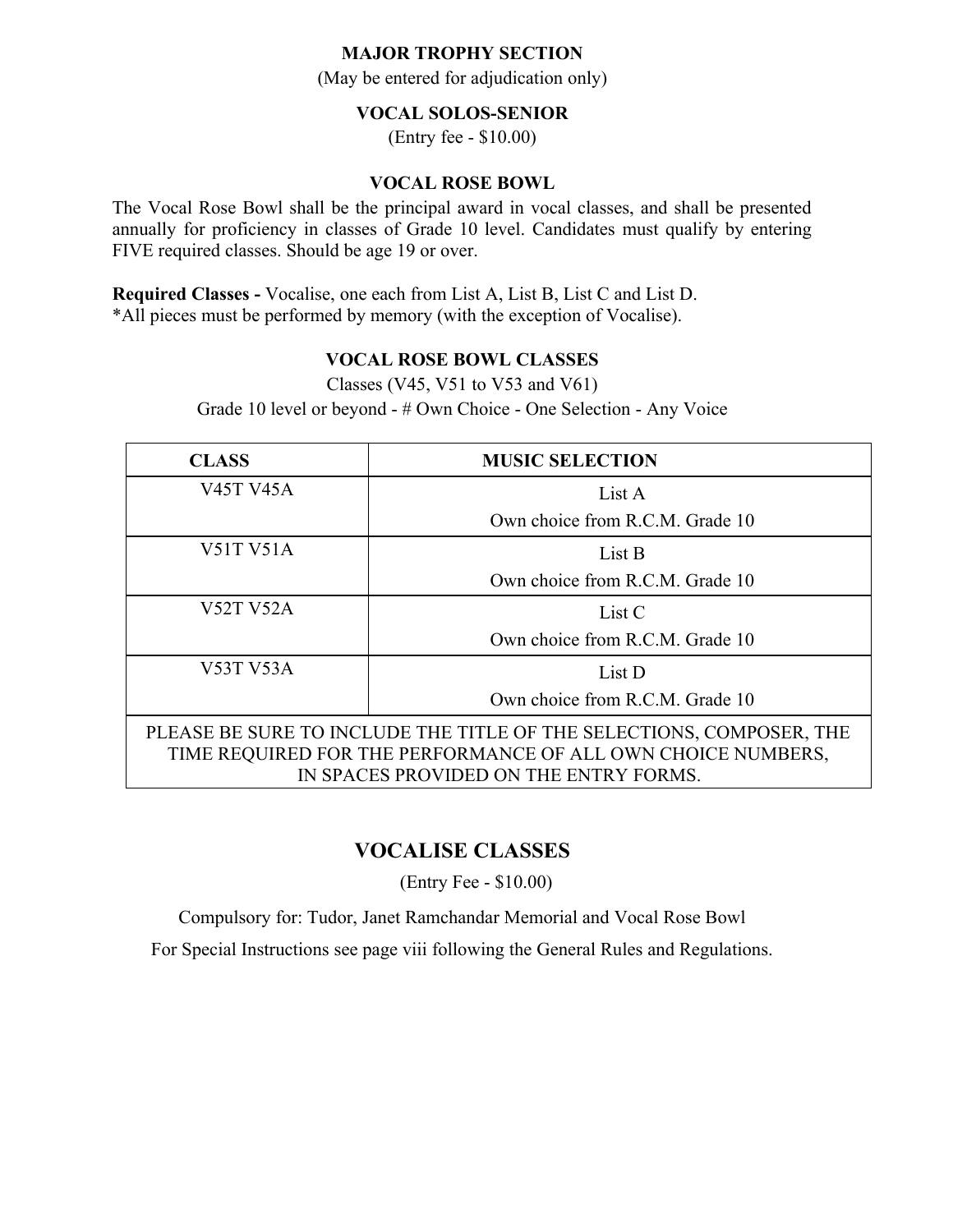# **VOCAL SECTION**

(Entry Fee -\$10.00 per piece) Open to ages  $30 - 99$ 

| V71                                                                                  | Opera Theatre Program                                                               |  |
|--------------------------------------------------------------------------------------|-------------------------------------------------------------------------------------|--|
| Consists of four pieces: Opera aria, Art song or German lieder, Mozart song or aria, |                                                                                     |  |
|                                                                                      | Canadian composition (must fit in the classical or musical theatre genre) Programme |  |
| length must be at least 15 minutes.                                                  |                                                                                     |  |
| Either the opera aria or the Mozart piece must include a recitative. Pieces          |                                                                                     |  |
| must be performed in the language in which they were written.                        |                                                                                     |  |
| Pieces are to be performed over two afternoons.                                      |                                                                                     |  |

#### **ADVANCED PERFORMANCE SECTION**

(Marks will be given)

The following classes are open to any amateur musician who is performing at an advanced level beyond Grade X. (The word "amateur" is defined in Section III, Rule 3) Singers must be at least 17 years of age by January 1 of festival year in order to ensure voice maturity. Each candidate must arrange for piano accompaniments, where required. At Provincial/National Competition, total performance time must not exceed 40 minutes and all work must be memorized, except in ensemble classes. (Not available in 2022).

#### AP CLASSES - 1 - 20 - VOCAL SOLO

Not over age 35 on January 1. The candidate will perform three numbers as follows: Selection from Opera, original key, language optional.

- ii) Selection from Oratorio, original key, language optional.
- iii) An own choice.

AP CLASSES 20 - 100 - INSTRUMENTAL SOLO

Not over age 30 on January 1. The solo instrument may be piano, string, woodwind or brass. The candidate will perform two numbers as follows:

- i) One movement of a sonata or recognized concerto.
- ii ) An own choice selection solo work, may be one movement of a large work if desired, but not of same work as above.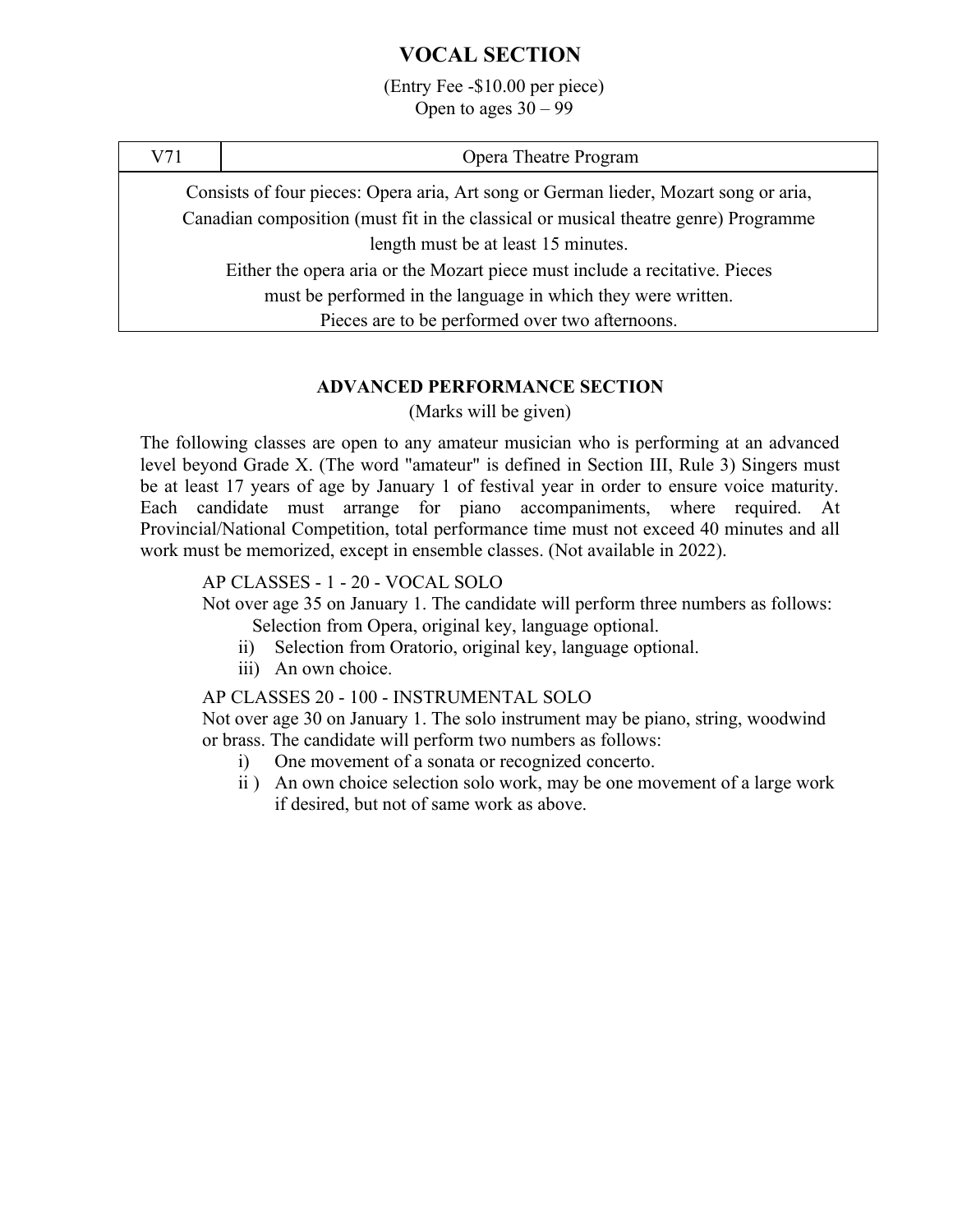# **CHOIR CLASSES**

(Entry Fee - \$40.00) # Own Choice

Trophy classes may be entered for adjudication only.

| <b>CLASS</b>   | <b>TYPE, LEVEL, SELECTION</b>                                                                                                |  |
|----------------|------------------------------------------------------------------------------------------------------------------------------|--|
| V126T<br>V126A | School Choirs - Intermediate Level Kenora Rotary Club Shield<br>Any combination of Grades $7 & 8$ Two contrasting selections |  |
| V127T          | School Choirs - Senior Secondary Level                                                                                       |  |
| V127A          | Kenora Board of Trade Shield<br>Any combination of Grades 9 to 12 inclusive Two<br>contrasting selections                    |  |

# **CHORAL AND VOCAL CLASSES**

(Entry Fee - Choral Ensembles - \$40.00) # Own Choice - Two contrasting selections

| <b>CLASS</b>     | <b>TYPE</b>                  | <b>NOTES</b>               |
|------------------|------------------------------|----------------------------|
| V <sub>150</sub> | Sunday School Choirs         | <b>Evening Performance</b> |
| V <sub>151</sub> | Elementary Choir / Ensemble  | Open - Any Voices          |
| V <sub>152</sub> | Intermediate Choir           | Open - Any Voices          |
| V153             | High School Choir / Ensemble | Open - Any Voices          |
| V <sub>154</sub> | <b>Adult Choir</b>           | Open - Any Voices          |
| V <sub>155</sub> | Church Choirs                | Own Choice                 |
| V161             | Unconducted Ensembles        | Not more than 16 voices    |

See Rule II 6 for classes not listed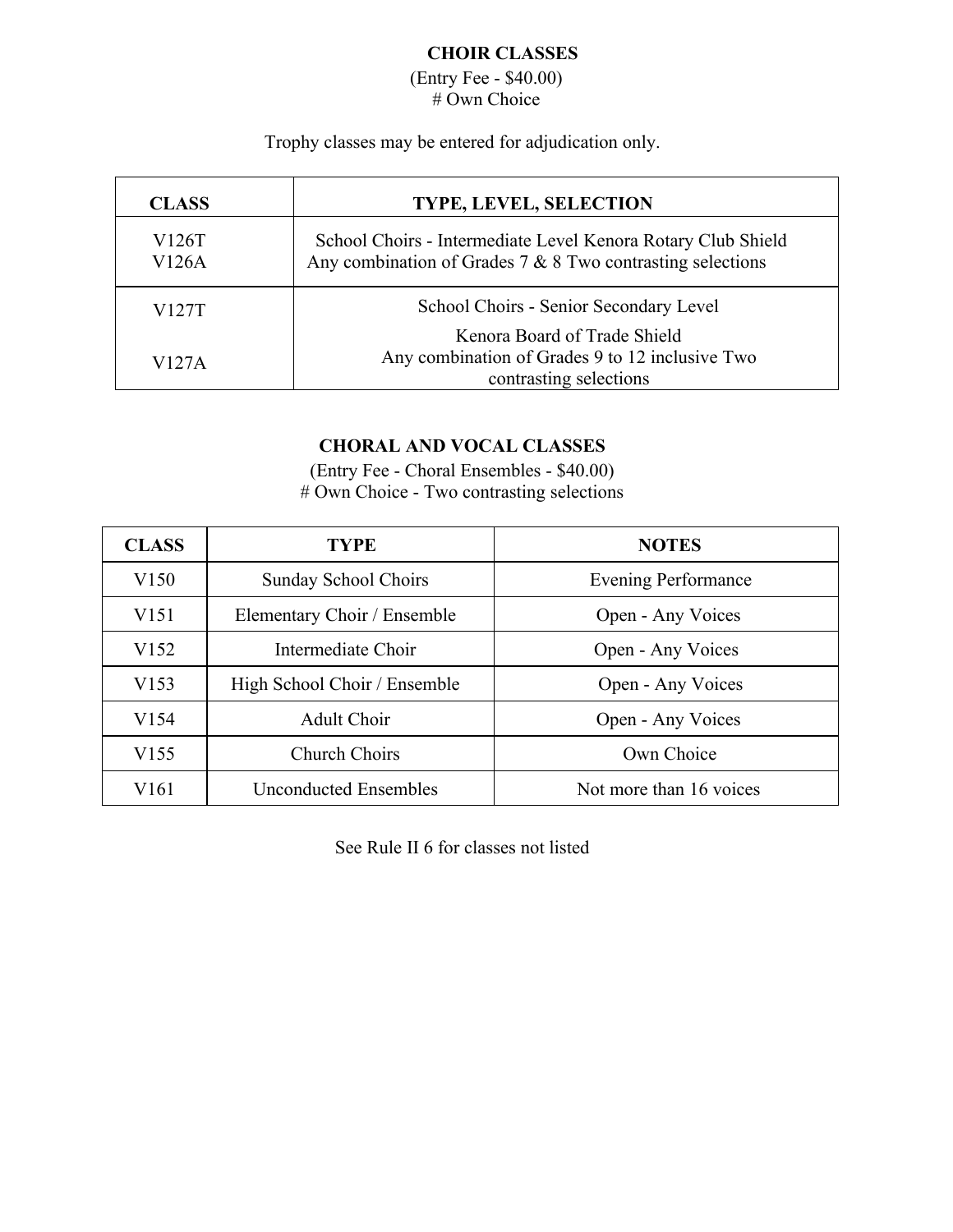#### **BRASS, WOODWIND, STRINGS AND PERCUSSION INSTRUMENTAL SECTION**

#### NOTE:

- 1. Please read the General Rules and Regulations (pages  $i ix$ )! Also note the following rule in particular: Section IV, 5. Participants must deliver original copies of their selection to the adjudicator's assistant immediately prior to the session marked as to class number and participant's entry number. A copy of the full conductor's score must be supplied to the adjudicator's assistant at the beginning of each class according to Rule IV, 5.
- 2. Please state the names of your various instruments on your entry forms in solo or group classes (other than band classes).
- 3. Where facilities do not allow warm-up rooms, participants will be allowed time to warm up and tune their instruments in the auditorium. These arrangements are to be made prior to the session.
- 4. **All participants must be present in the auditorium for the entire duration of their class.** The purpose of this is to allow all participants to benefit from hearing one another's performances and to gain from the adjudicator's comments, which relate to all performances in the class.
- 5. Two contrasting movements of reasonable duration may be substituted for two contrasting selections in Own Choice classes.
- 6. Classes are set up according to the following **School Grades:**

Each class will accommodate any instrument, whether brass, woodwind, strings or percussion. Please refer to Rule III 5 (page ii) if entering solo trophy competition.

| <b>PRIMARY</b>           | Grades $1-3$             |
|--------------------------|--------------------------|
| <b>JUNIOR</b>            | Grades $4-6$             |
| INTERMEDIATE Grades 7, 8 |                          |
| <b>SENIOR</b>            | Grades $9 - 12$          |
| <b>OPEN</b>              | any age, any combination |

Teachers, at their discretion, may choose to place students in an upper level.

7. Any trophy class offered may be entered for adjudication only. Please indicate your intention on your entry form.

**COPYRIGHT - NEVER** mimeograph, photocopy, Xerox, thermofax or otherwise copy any portion of music or text without authorization from the copyright owner. **FOR A PERFORMER OR AN ACCOMPANIST TO DO SO IS A**

**VIOLATION OF THE CANADIAN COPYRIGHT ACT.**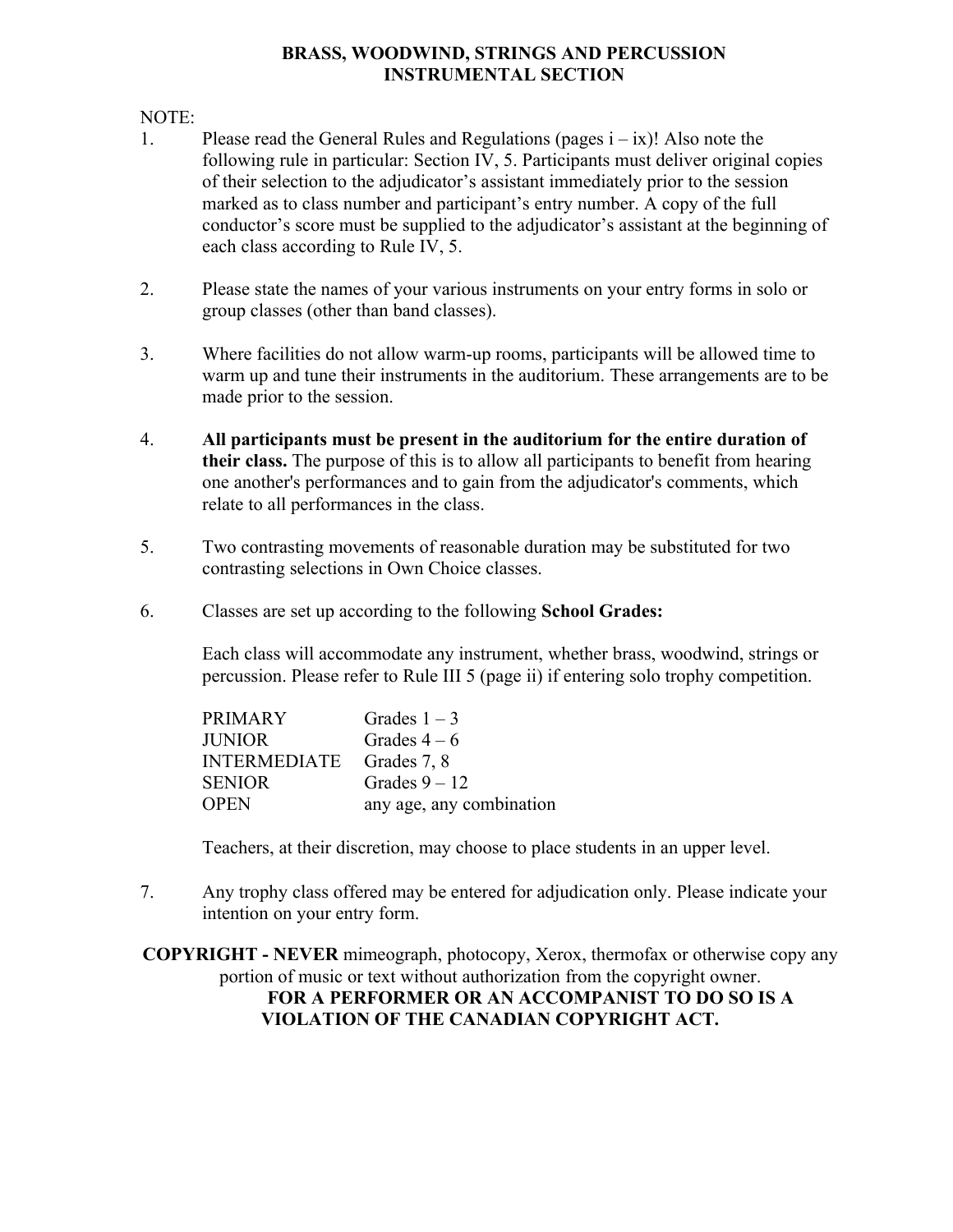# **INSTRUMENTAL SECTION – DEADLINE FOR ENTRIES - FEBRUARY 28**

#### **NEW for 2022!**

Please note this new arrangement of classes. We hope to simplify and streamline your entry experience. Your entry form should include your instrument, selection and grade/skill level. All selections are own choice or own composition. Please bring a copy of your selection for the adjudicator. Entry forms may be found at the Kenora Public Library, public schools or online at www.KDFA.ca .

#### **INSTRUMENTAL WORKSHOPS**

Non-competitive, adjudication only

# **WOODWIND, BRASS, PERCUSSION, SPRING**

| Entry Fee Solo - \$10.00                                                       |                                 |                                     |
|--------------------------------------------------------------------------------|---------------------------------|-------------------------------------|
| Class M501                                                                     | Solos                           | one selection, own choice           |
| Entry Fee Duet - \$14.00, Trio - \$21.00, Quartet - \$30.00, Quintet - \$35.00 |                                 |                                     |
| Class M503                                                                     | <b>Small Ensembles</b>          | one selection, own choice           |
| (Entry Fee – Group of six or more - $$40.00$ )                                 |                                 |                                     |
| Class M505                                                                     | Large Ensembles                 | one selection, own choice           |
| Entry Fee - \$65.00 includes workshop                                          |                                 |                                     |
| Class M640                                                                     | <b>School Bands</b>             | two contrasting selections,         |
|                                                                                |                                 | $15-20$ minute – entire performance |
| Entry Fee \$65.00                                                              |                                 |                                     |
| Class M573                                                                     | Community Bands /<br>Orchestras | two selections, own choice          |
| Entry Fee \$40.00                                                              |                                 |                                     |
| Class M567                                                                     | Community<br>Ensembles          | two selections, own choice          |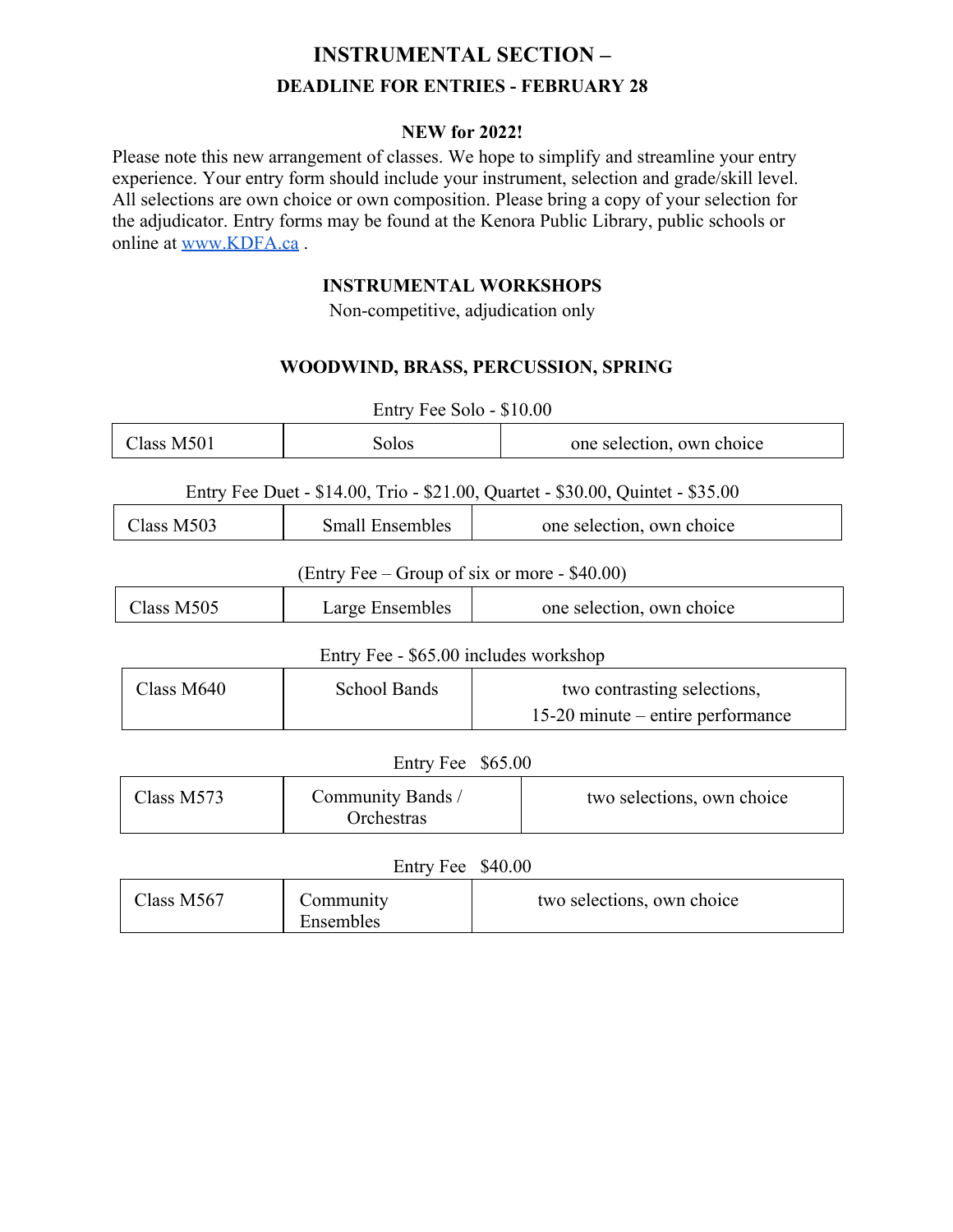# **MAJOR TROPHY CLASSES FOR INDIVIDUALS**

(may be entered for adjudication only) (each entry - \$10.00 fee) **Competitors** - please see page ix for scholarship information and pages vi and vii for trophy rules and qualifications. Rules IX 2, 3, 4, 5 (page vi), Rules X, XI, XII (page vii)

#### **MAJOR TROPHY CLASSES (BAND INSTRUMENT SOLOS)**

(may be entered for adjudication only)

The following information applies to all major trophies listed below: the marks awarded shall be entered on participants' sheet for their information only. No marks will be announced. Candidates must enter a minimum of 4 classes. (At least one piece, not a study, must be performed by memory.) Participants must deliver original copies of their selection to the adjudicator's assistant immediately prior to the session, marked as to class number and participant's entry number.

#### **REGISTERED MUSIC TEACHERS' PLAQUE**

The Registered Music Teachers' Plaque shall be an award in instrumental classes to be presented annually for proficiency in classes of RCM Grade 8 level. Candidates must qualify by entering a minimum of FOUR required classes. (At least one piece, not a study, must be performed by memory.)

| <b>CLASS</b> | <b>LEVEL</b> | <b>MUSIC SELECTION</b> |
|--------------|--------------|------------------------|
| M515A        |              | List A                 |
| M515B        | Grade 8      | List B                 |
| M517E        | R.C.M.       | Orchestral Excerpt     |
| M518S        |              | Study                  |

**Required Classes:** one each from List A, List B, an orchestral excerpt and a study.

#### **RUTH GIRARD TROPHY**

The Ruth Girard Trophy shall be an award in instrumental classes to be presented annually for proficiency in classes of RCM Grade 9 level. Candidates must qualify by entering a minimum of FOUR required classes. (At least one piece, not a study, must be performed by memory.)

**Required Classes:** one each from List A, List B, an orchestral excerpt and a study.

| <b>CLASS</b> | <b>LEVEL</b>      | <b>MUSIC SELECTION</b> |
|--------------|-------------------|------------------------|
| M525A        |                   | List A                 |
| M526B        | Grade 9<br>R.C.M. | List B                 |
| <b>M527E</b> |                   | Orchestral Excerpt     |
| M528S        |                   | Study                  |

**MAJOR TROPHY CLASSES (BAND INSTRUMENT SOLOS) – continued**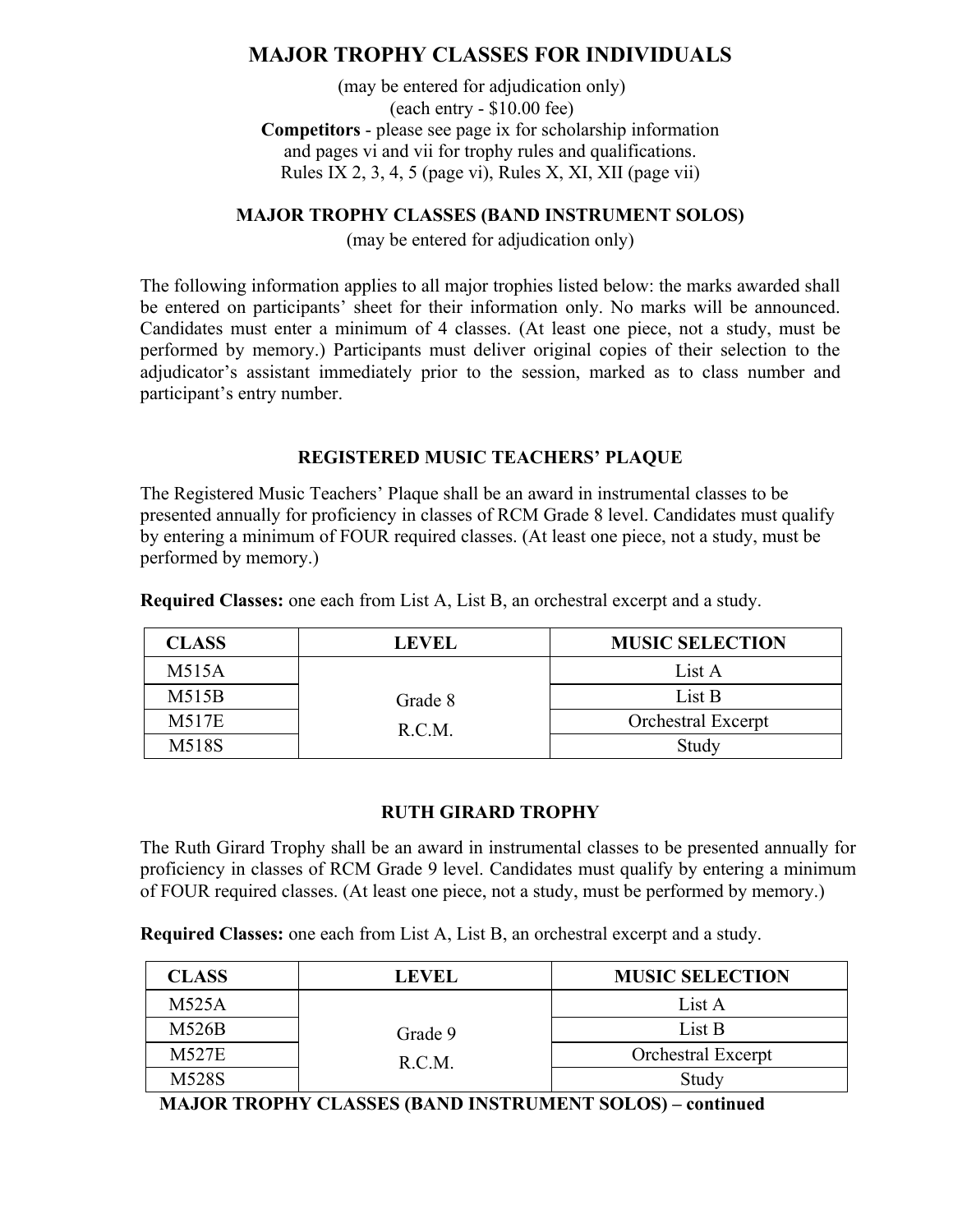# **INSTRUMENTAL ROSE BOWL**

The Instrumental Rose Bowl shall be the principal award in Instrumental classes, and shall be awarded annually for proficiency in classes of RCM Grade 10 level. Candidates must qualify by entering a minimum of FOUR required classes. (At least one piece, not a study, must be performed by memory.)

**Required Classes** – one from List A, List B and two orchestral excerpts.

# **INSTRUMENTAL ROSE BOWL**

(enter all four classes)

| <b>CLASS</b> | <b>LEVEL</b> | <b>MUSIC SELECTION</b>    |
|--------------|--------------|---------------------------|
| M530A        |              | List A                    |
| M531B        | Grade 10     | List B                    |
| M532E        | R.C.M.       | <b>Orchestral Excerpt</b> |
| M533E        |              | <b>Orchestral Excerpt</b> |

# **MINOR TROPHY CLASSES FOR INDIVIDUALS AND ENSEMBLES**

(may be entered for adjudication only)

Choose "T" if entering for Trophy. Choose "A" if entering for adjudication only.

# **KENORA KINSMEN TROPHY**

| CLASS | LEVEL                   | <b>MUSIC SELECTION</b>          |
|-------|-------------------------|---------------------------------|
| M507T | $R.C.M.$ Grades $4 - 7$ | Two Contrasting Selections (15) |
| M507A |                         | minute time limit)              |

# **SYMPHONIC, WINDS AND PERCUSSION BAND PARENTS' ASSOCIATION TROPHY**

(may be entered for adjudication only)

The level represents the school grade not R.C.M. grade.

| CLASS | <b>LEVEL</b>           | <b>MUSIC SELECTION</b>          |
|-------|------------------------|---------------------------------|
| M511T | School Grades 10 to 12 | Two Contrasting Selections (15) |
| M511A |                        | minute time limit)              |

#### **MARY K. SIBBALD TROPHY FOR RECORDER ENSEMBLES**

(Entry Fee - \$40.00)

# own choice

| <b>CLASS</b> | <b>LEVEL</b>   | <b>SELECTION</b>           |
|--------------|----------------|----------------------------|
| M633T M633A  | Primary/Junior | Two contrasting selections |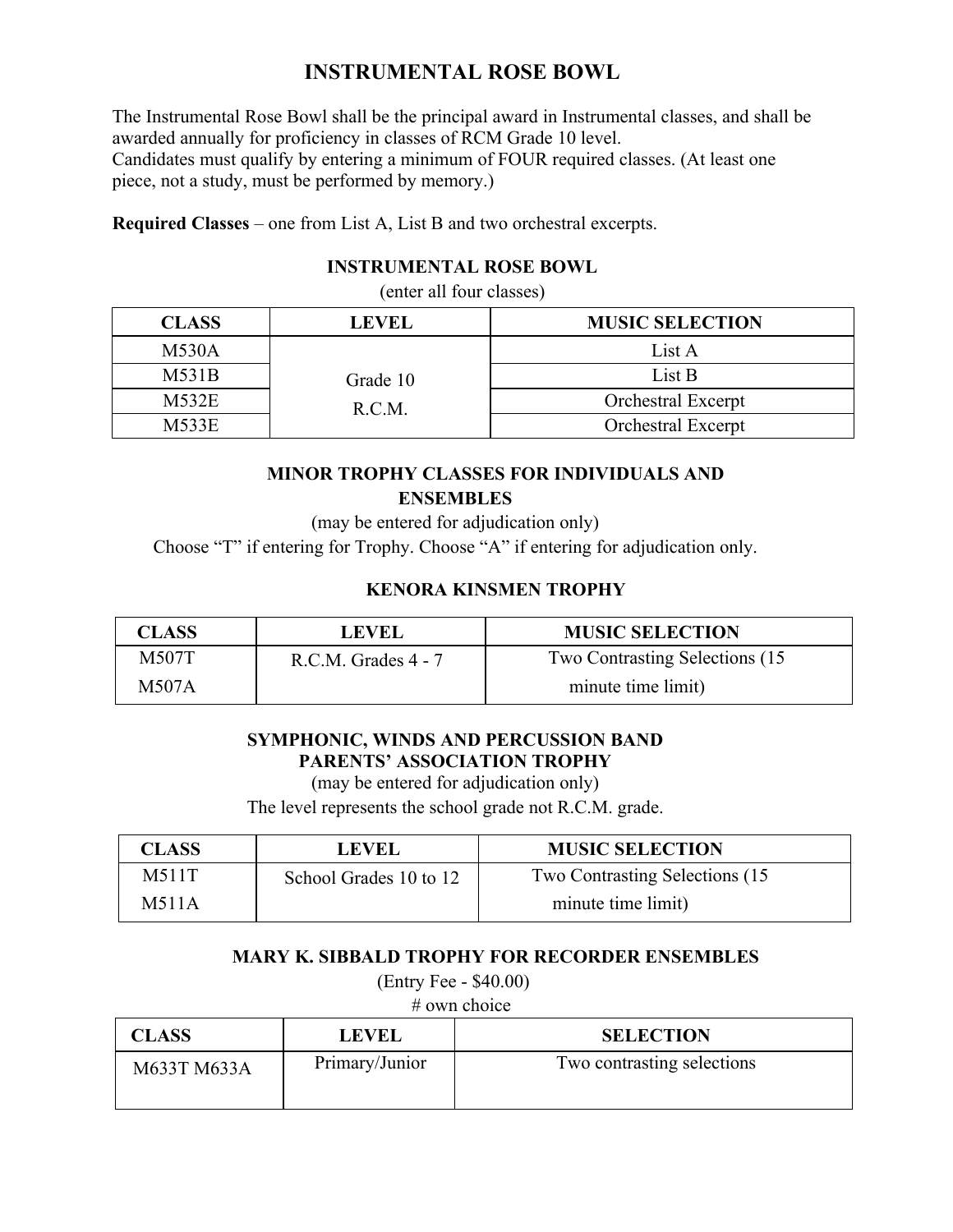# **DRAMATIC ARTS**

Classes in Dramatic Arts are particularly helpful in teaching children a better use of language, with emphasis on good diction, rhythm, imagination and interpretation. Copies of these poems will be available by clicking on the link on the website at www.KDFA.ca . "Poetry".

#### **FRENCH VERSE SPEAKING - Individual**

(Entry Fee - \$10.00) Selections must be memorized.

#### **WORKSHOP SECTION**

Choose one poem. Go to the www.KDFA.ca site to download the poetry

| <b>CLASS</b>   | <b>GRADE</b> | <b>SELECTION</b>                                    |
|----------------|--------------|-----------------------------------------------------|
|                | Kindergarten | Ma soeur Laura – Spike Milligan                     |
| <b>JK/SK</b>   | & Under      | La passoire – Corinne Albaut                        |
|                | Grade 1      | Petit doigts de pieds - Piccolia                    |
| S <sub>1</sub> |              | Le ver $-$ Pierre Coran                             |
|                | Grade 2      | Le chameau – Pierre Coran                           |
| S <sub>2</sub> |              | <b>Qui veut un <math>C</math>?</b> – Corinne Albaut |
| S <sub>3</sub> | Grade 3      | La mouche qui louche - Jean Orizet                  |
|                |              | Le môme néant – Jean Tardieu                        |
| S4             | Grade 4      | Ce qui est comique – Maurice Carême                 |
|                |              | Trois microbes - Jean-Louis Vanham                  |
| S <sub>5</sub> | Grade 5      | Les perles de rose – Gilbert Saint-Pré              |
|                |              | Le mot caché – Kayo                                 |

#### FRENCH **POETRY READING BY DUET, TRIO, QUARTET OR ENSEMBLE**

(Entry Fee - Duet - \$14.00, Trio - \$21.00, Quartet - \$30.00 and Ensemble - \$40.00)

| S <sub>30</sub> | Primary, Grades 1 - 3 | Own choice, time $limit$ – three minutes        |
|-----------------|-----------------------|-------------------------------------------------|
| S31             | Grades $4 - 6$        | Own choice, time $\lim_{x \to 0}$ three minutes |
| S32             | Grades 7 - 9          | Own choice, time $\lim_{x \to 0}$ three minutes |

If own choice, bring a copy of your selection for the adjudicator.

#### **FRENCH OPEN CLASSES**

(any age, any grouping, own choice, one selection) (Entry Fee: Solo - \$10.00, Duet - \$14.00, Trio - \$21.00, Quartet - \$30.00 and Ensemble - \$40.00)

| S <sub>11</sub> | FRENCH CHORAL SPEAKING                                                                                                    |
|-----------------|---------------------------------------------------------------------------------------------------------------------------|
|                 | any grade – one selection                                                                                                 |
| S <sub>13</sub> | Own composition or Own choice                                                                                             |
|                 | FRENCH DRAMATIC PERFORMANCE                                                                                               |
| S <sub>14</sub> | Present a scene, no longer than 10 minutes from a play (classical<br>or modern), fully acted. May use costumes and props. |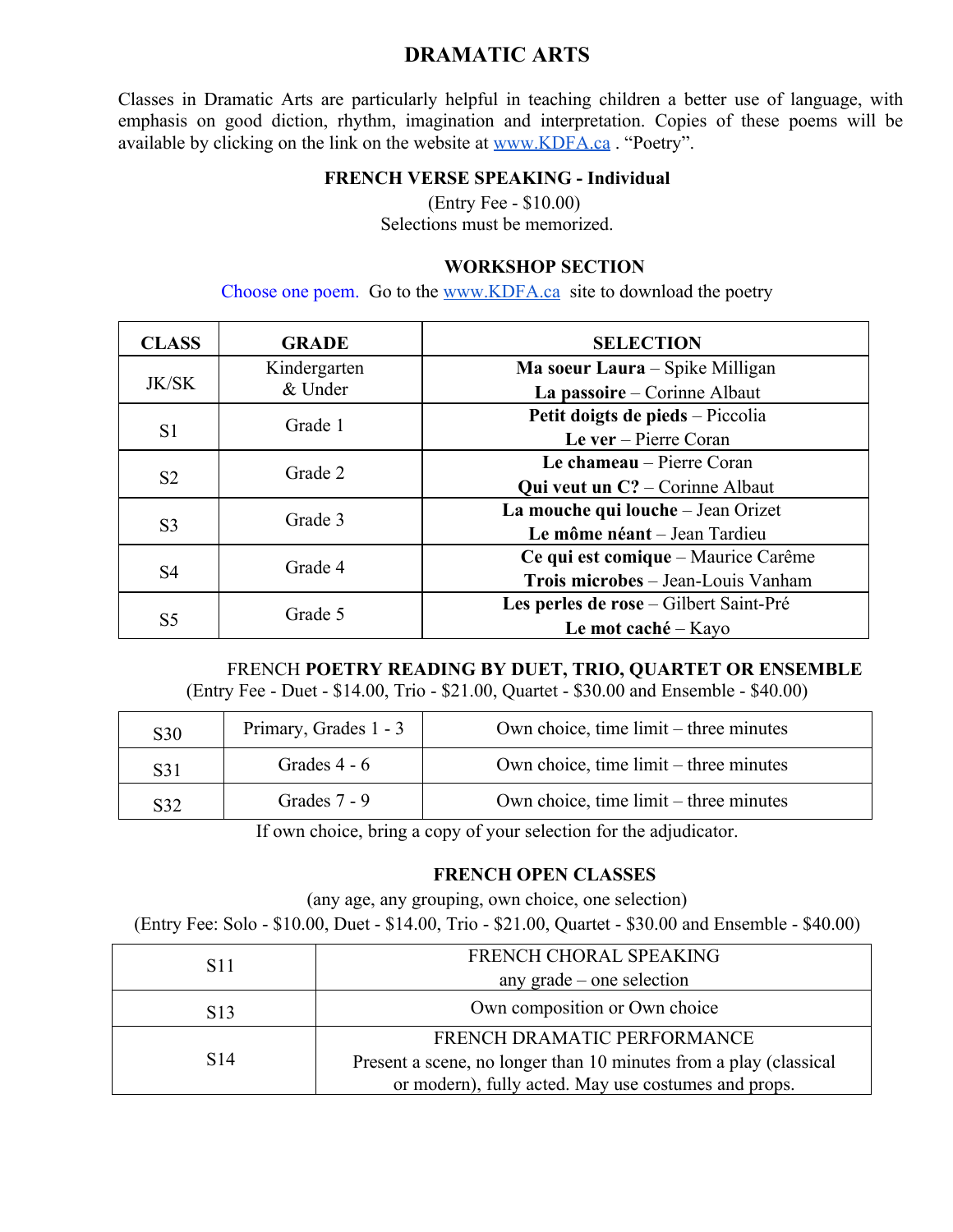### **FRENCH TROPHY SECTION – Individual Verse Speaking**

Each of these classes offers two options: Choose "T" if entering for Trophy competition. Choose "A" if entering for Adjudication only. These options will be scheduled separately. Selections must be memorized. (Entry Fee: \$10.00). Choose one poem.

| S <sub>6</sub> T | Grade 6  | XI EPSILON NU - BETA SIGMA PHI SORORITY TROPHY     |
|------------------|----------|----------------------------------------------------|
| S <sub>6</sub> A |          | Ah! Ah! Ah! Rhinocéros! - Gwénaëlle Boulet         |
|                  |          | Je suis riche – Florent Bélanger                   |
| S <sub>7</sub> T | Grade 7  | ANN AND EMIL BLOUIN TROPHY                         |
| S <sub>7</sub> A |          | Le chou - Anonymous                                |
|                  |          | Écoute mon ami - André Guilloux                    |
| S <sub>8</sub> T | Grade 8  | <b>SISTER BERNARDIN TROPHY</b>                     |
| S <sub>8</sub> A |          | La sale à manger - Francis Janimes                 |
|                  |          | Les éléphants – Leconte de Lisle                   |
| S <sub>9</sub> T | Grades 9 | <b>KENORA DISTRICT FESTIVAL OF THE ARTS</b>        |
| S <sub>9</sub> A | & 10     | Compte rendu sportif de poésie – Jean Cacteau      |
|                  |          | Trois petits oiseaux dans les blés - Jean Richepin |

# **DRAMATIC ARTS - ENGLISH POETRY, READINGS and DRAMA**

(Entry Fee - \$10.00 for individuals, \$40.00 for groups) Unless the class is specified as 'Reading', the entry is memorized. (Please bring a copy of your selection for the adjudicator)

| <b>OPEN TO ALL AGES, OWN CHOICE</b> |  |
|-------------------------------------|--|
|-------------------------------------|--|

| S16                                                                                                                                      | Spoken Poetry, One Selection                                                                                                                      |
|------------------------------------------------------------------------------------------------------------------------------------------|---------------------------------------------------------------------------------------------------------------------------------------------------|
| S <sub>18</sub>                                                                                                                          | Readings - General, Time Limit - 2 - 3 minutes approximately                                                                                      |
| S <sub>19</sub>                                                                                                                          | Creative English – own composition: prose or poetry (no<br>longer than 3 minutes)                                                                 |
| S <sub>40</sub>                                                                                                                          | Dramatic Monologue: Present a scene from a play (classical or<br>modern), no longer than 3 minutes, fully acted.                                  |
|                                                                                                                                          | May use costumes and props                                                                                                                        |
| S41A<br>Junior Grades 4 -<br>6 S41B<br>Intermediate<br>Grades $7-8$<br><b>S41C</b><br>Senior Grades 9 - 12<br>S <sub>41</sub> D<br>Adult | Dramatic Performance: Present a scene from a play (classical or<br>modern), no longer than 10 minutes, fully acted.<br>May use costumes and props |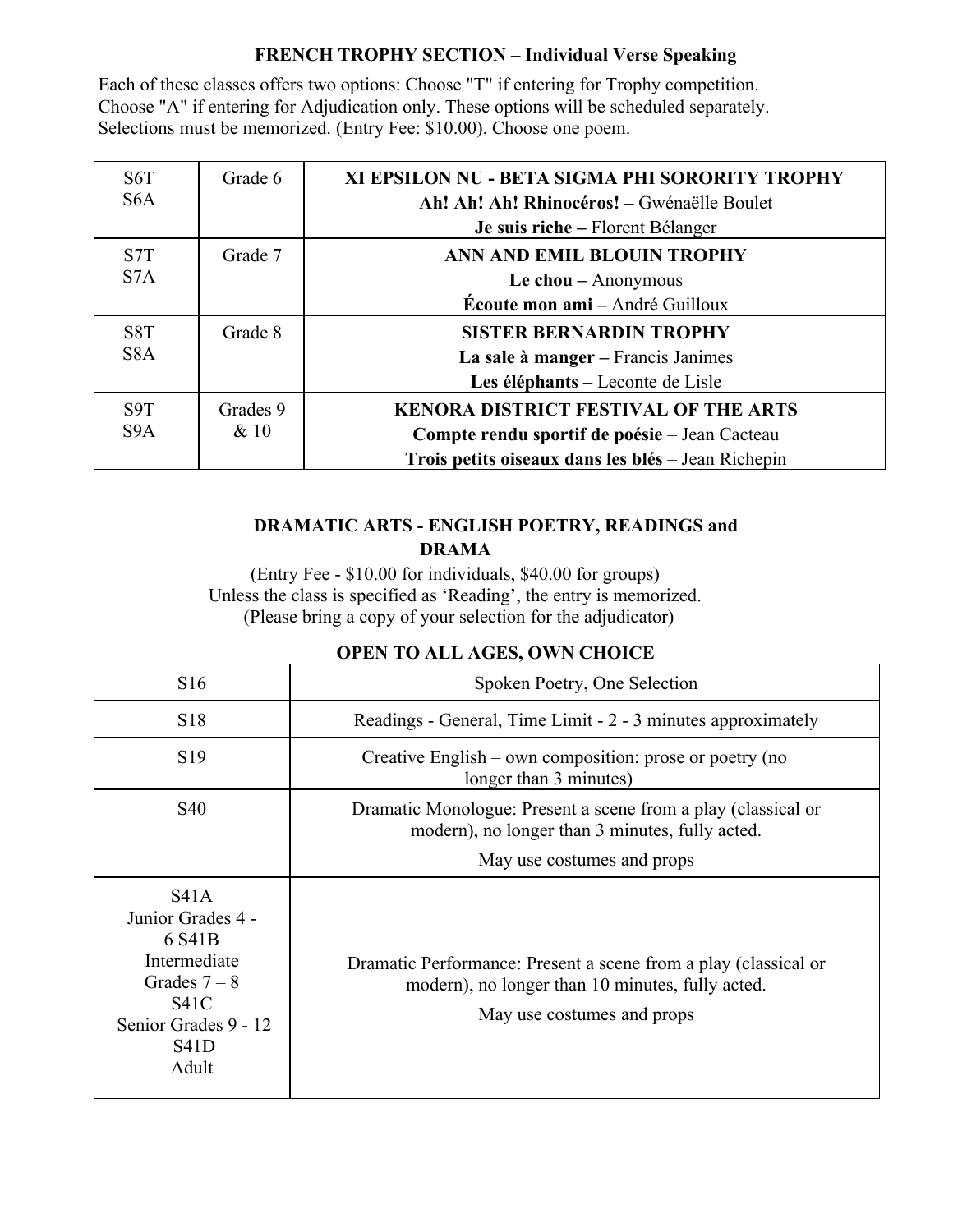(May be entered for adjudication only)

The marks awarded shall be entered on participants' sheets for their information only. No marks will be announced. Comments should be made regarding the work of all competitors. See Rules – IX 2, 3, 4, 5 (page vi) and Rules X, XI, XII (page vii).

#### **TRYLIGHT THEATRE DRAMATIC ARTS TROPHY**

The TryLight Theatre Dramatic Arts Trophy shall be the intermediate award in spoken classes and shall be awarded annually to a participant of Grade 7 to Grade 10 level, who has reached a degree of proficiency approved by the adjudicator. Candidates must qualify by entering four classes: Required Classes - Test Piece, Contrasting Poetry, Creative Performance and Sight. **With the exception of Sight, all selections must be memorized.**

Candidates must check rules for Prose Sight Reading (page viii) and Test and Own Choice pieces Rule IV (pages ii and iii).

| <b>CLA</b><br><b>SS</b> | <b>TYPE</b>                          | <b>SELECTION</b>                                                                                                                                                                            |
|-------------------------|--------------------------------------|---------------------------------------------------------------------------------------------------------------------------------------------------------------------------------------------|
| <b>S20</b>              | <b>Test Piece</b>                    | <b>Lost</b> by David Wagoner                                                                                                                                                                |
| S <sub>21</sub>         | <b>Spoken Poetry</b><br>and or Prose | Own choice, two contrasting<br>selections (minimum of 14<br>lines each)                                                                                                                     |
| S <sub>22</sub>         | Dramatic<br>Performance              | Own choice of subject, may be original or published script.<br>Performance may include props and costumes and may<br>involve Up to two people in minor supporting roles. 5 - 10<br>minutes. |
| S <sub>2</sub> 3        | Sight Reading                        | Adjudicator's choice of selection                                                                                                                                                           |

**TRYLIGHT THEATRE DRAMATIC ARTS TROPHY CLASSES**

Entry Fee - \$10.00 per class. Classes S20, 21, 22, 23 See Rules IX 2, 3, 5, pg. vi

#### **DRAMATIC ARTS ROSE BOWL**

The Dramatic Arts Rose Bowl shall be the principal award in spoken classes, and shall be awarded annually to a participant of Grade 11 level (academic) or beyond, who has reached a degree of proficiency approved by the adjudicator. Candidates must qualify by entering FIVE classes.

**Required Classes** - Spoken Poetry, Shakespeare, Dramatic Performance, Test Piece and Sight. With the exception of Sight, all Selections must be memorized. Candidates must check rules for Prose Sight Reading (page viii) and Test and Own Choice pieces Rule IV (pages ii and iii).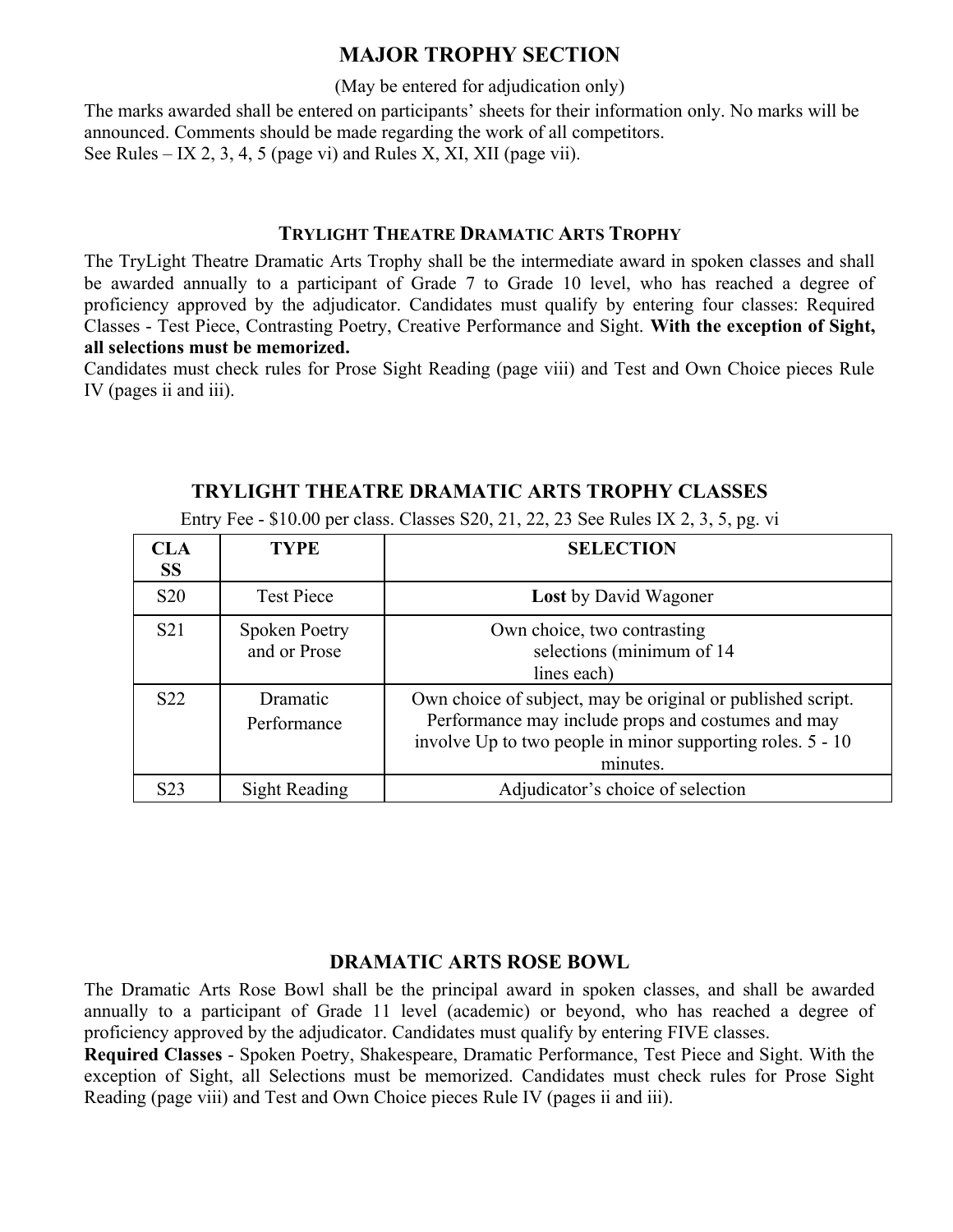| Entry Fee \$10.00 per class. (Classes S100 to S107 incl.)<br>See Rules IX 2, 3, 5, pg. vi |                            |                                                                                                                                                                                             |  |
|-------------------------------------------------------------------------------------------|----------------------------|---------------------------------------------------------------------------------------------------------------------------------------------------------------------------------------------|--|
| <b>CLASS</b>                                                                              | <b>TYPE</b>                | <b>SELECTION</b>                                                                                                                                                                            |  |
| S <sub>100</sub>                                                                          | Spoken Poetry and or Prose | Own choice, Two contrasting selections                                                                                                                                                      |  |
| S <sub>104</sub>                                                                          | Wm. Shakespeare            | $\#$ Own choice $-$ 24 lines minimum                                                                                                                                                        |  |
| S <sub>105</sub>                                                                          | Dramatic Performance       | Own choice of subject, may be original or published<br>script. Performance may include props and costumes<br>and may involve up to two people in minor supporting<br>roles. 5 - 10 minutes. |  |
| S <sub>106</sub>                                                                          | <b>Test Piece</b>          | Caged Bird by Maya Angelou                                                                                                                                                                  |  |
| S107                                                                                      | <b>Sight Reading</b>       | Adjudicator's choice of selection                                                                                                                                                           |  |

#### **DRAMATIC ARTS ROSE BOWL CLASSES**

For special instructions see pages following the General Rules and Regulations.

# **DANCE**

The Dance component of The Kenora District Festival of the Arts will be held at Dance Kenora (contact Erin McCuaig). The performance classes will be adjudicated during the morning and afternoon. There will be no separate workshop session, but the adjudication will have a workshop component.

A total of 2 adjudicator's choice awards will be awarded; 1 for their overall choice and 1 specifically for the student choreography category. The winner of the student choreography award will also receive a \$100 award. The recipients will be recommended by the adjudicator at the end of the adjudication and will be announced at the Hi-Lites evening.

# **Dance Performance Classes**

#### **BALLET**

From classical to contemporary ballet; routine must consist of ballet technique movements and classical steps.

| <b>CLASS</b> | <b>DESCRIPTION</b> | <b>ENTRY FEE</b> |
|--------------|--------------------|------------------|
| DBS          | Solo               | \$10.00          |
| DBD          | Duet               | \$14.00          |
| DBT          | Trio               | \$21.00          |
| <b>DBGI</b>  | Group of 8 or less | \$40.00          |
| DBGII        | Group of 9 or more | \$65.00          |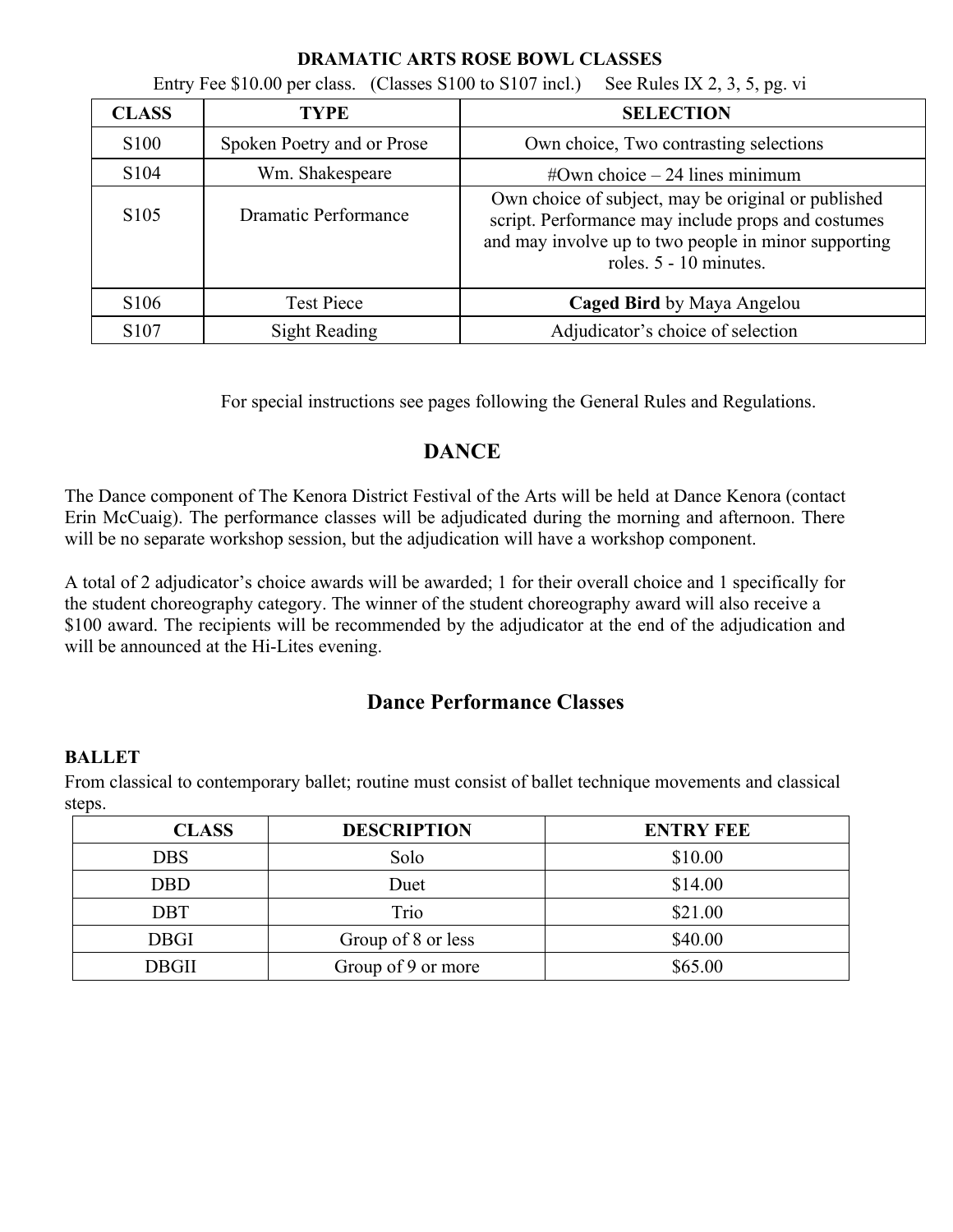# **JAZZ**

From street jazz to contemporary jazz; routine must consist primarily of jazz technique incorporating jumps, leaps, turns and kicks.

| <b>CLASS</b> | <b>DESCRIPTION</b> | <b>ENTRY FEE</b> |
|--------------|--------------------|------------------|
| <b>DJS</b>   | Solo               | \$10.00          |
| DJD          | Duet               | \$14.00          |
| DJT          | Trio               | \$21.00          |
| <b>DJGI</b>  | Group of 8 or less | \$40.00          |
| <b>DJGII</b> | Group of 9 or more | \$65.00          |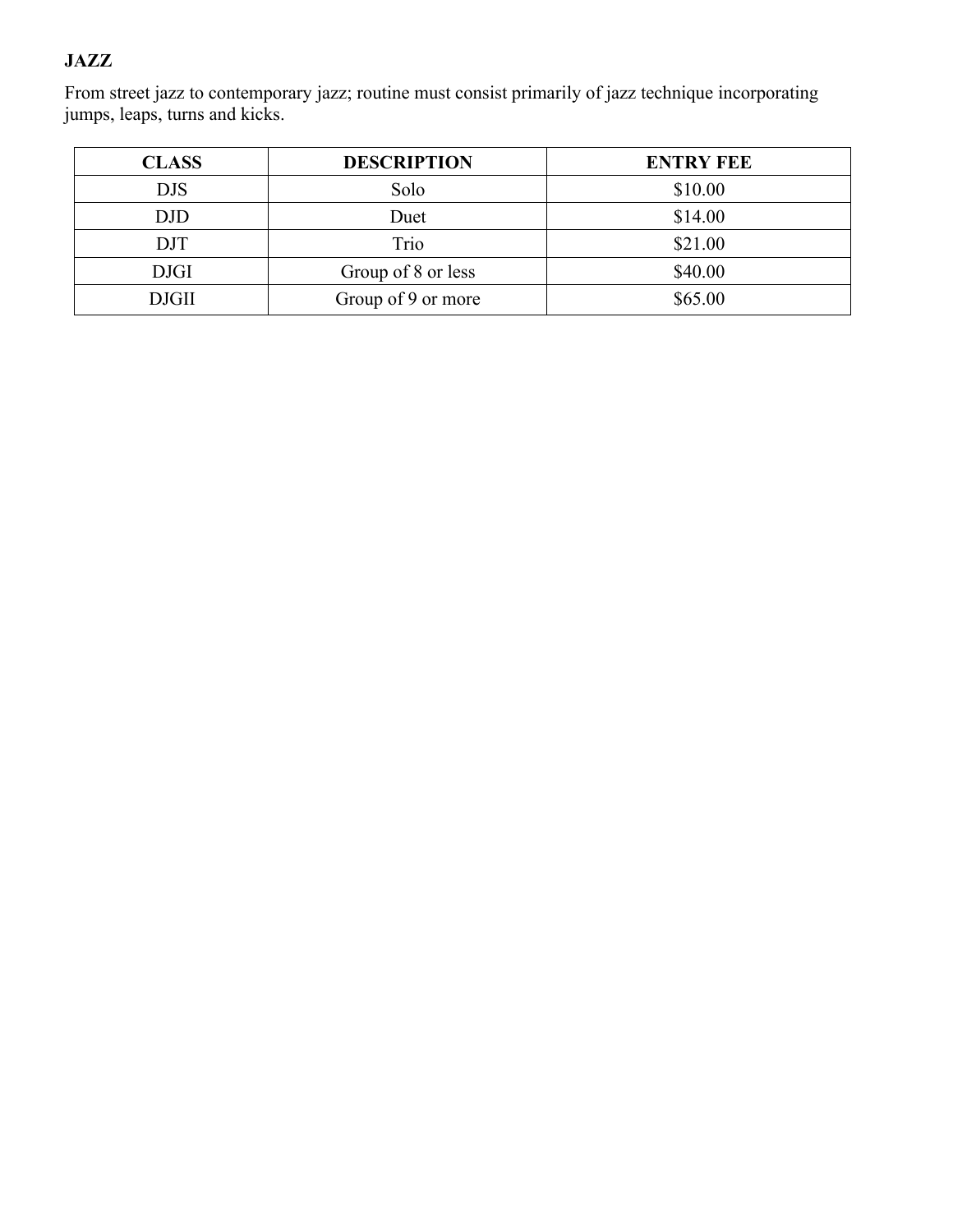# **TAP**

| <b>CLASS</b> | <b>DESCRIPTION</b> | <b>ENTRY FEE</b> |
|--------------|--------------------|------------------|
| <b>DTS</b>   | Solo               | \$10.00          |
| <b>DTD</b>   | Duet               | \$14.00          |
| <b>DTT</b>   | Trio               | \$21.00          |
| <b>DTGI</b>  | Group of 8 or less | \$40.00          |
| <b>DTGII</b> | Group of 9 or more | \$65.00          |

A rhythmical style of dance, routines must consist primarily of tap technique and include patterns of foot movement and audible foot tapping. Tap sounds cannot be present in the audio track.

# **CONTEMPORARY/MODERN/LYRICAL**

A style of dance where movement and mood is expressive of feelings. Routines can include a blend of ballet, jazz, and modern technique, as well as explore experimental or non-traditional movement, in order to convey the message and feeling of the piece.

| <b>CLASS</b> | <b>DESCRIPTION</b> | <b>ENTRY FEE</b> |
|--------------|--------------------|------------------|
| <b>DCS</b>   | Solo               | \$10.00          |
| <b>DCD</b>   | Duet               | \$14.00          |
| <b>DCT</b>   | Trio               | \$21.00          |
| <b>DCGI</b>  | Group of 8 or less | \$40.00          |
| <b>DCGII</b> | Group of 9 or more | \$65.00          |

#### **HIP HOP**

Routines must be street styles of dance with a relaxed, groove based movement. Styles associated with Hip Hop include breaking, popping, locking and krumping.

| <b>CLASS</b> | <b>DESCRIPTION</b> | <b>ENTRY FEE</b> |
|--------------|--------------------|------------------|
| <b>DHS</b>   | Solo               | \$10.00          |
| <b>DHD</b>   | Duet               | \$14.00          |
| <b>DHT</b>   | Trio               | \$21.00          |
| <b>DHGI</b>  | Group of 8 or less | \$40.00          |
| <b>DHGII</b> | Group of 9 or more | \$65.00          |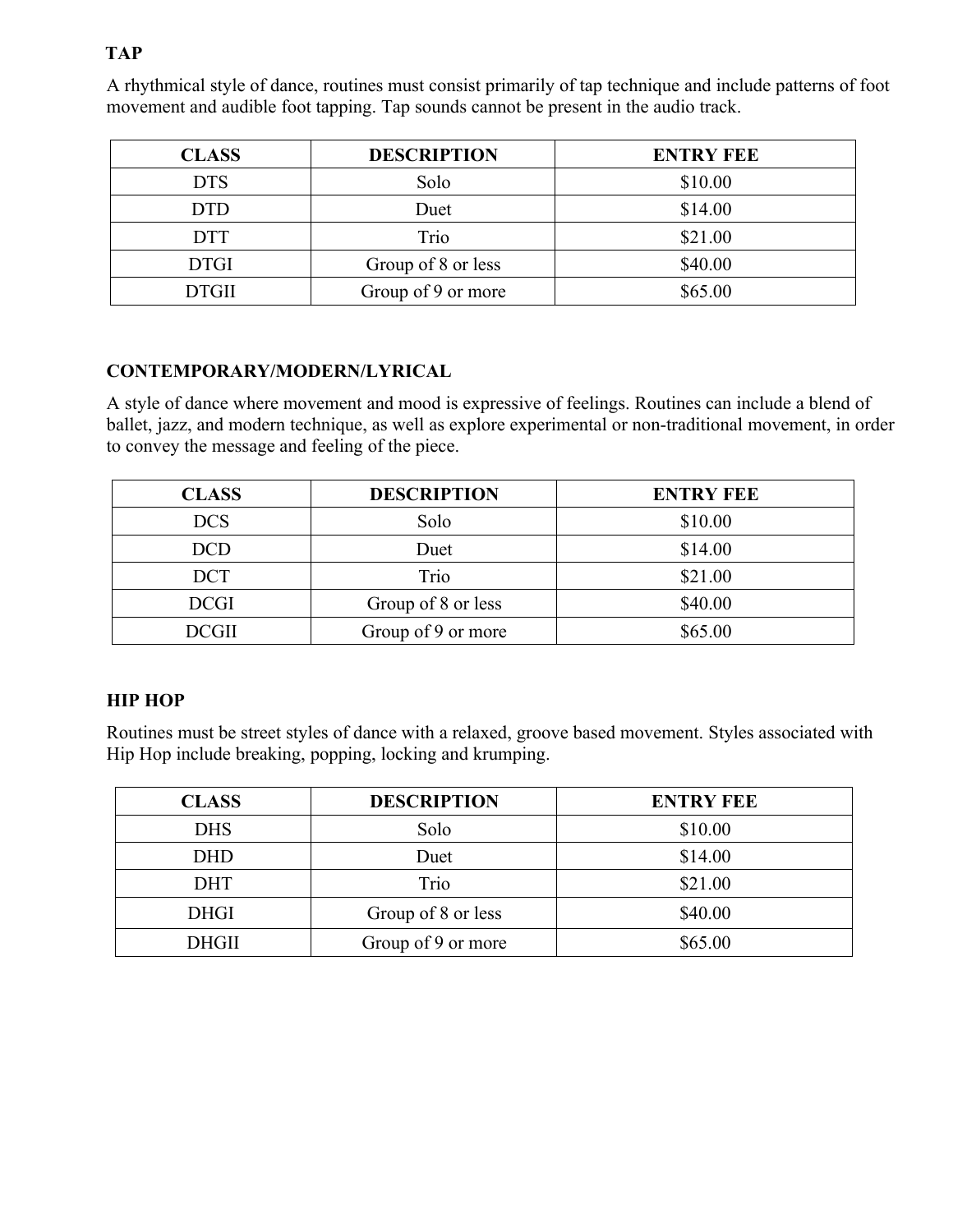### **STUDENT CHOREOGRAPHY**

Routines must be an original work, choreographed by the students without assistance, and must not be taken or adapted from any other source. Feedback will be given with respect to vocabulary used, theme, mood, style, structure and flow, and the use of space. Student choreography entries are eligible for the Adjudicator's Choice Award for Student Choreography.

| <b>CLASS</b> | <b>DESCRIPTION</b> | <b>ENTRY FEE</b> |
|--------------|--------------------|------------------|
| <b>DSCS</b>  | Solo               | \$10.00          |
| <b>DSCD</b>  | Duet               | \$14.00          |
| <b>DSCT</b>  | Trio               | \$21.00          |
| <b>DSCG</b>  | Group              | \$40.00          |

# **OPEN / OTHER**

Ideal for interdisciplinary choreography or performance dance forms for which there are no specific categories. Routines must have dance as the main component but may incorporate non-traditional elements.

| <b>CLASS</b>     | <b>DESCRIPTION</b> | <b>ENTRY FEE</b> |
|------------------|--------------------|------------------|
| <b>DOS</b>       | Solo               | \$10.00          |
| <b>DOD</b>       | Duet               | \$14.00          |
| <b>DOT</b>       | Trio               | \$21.00          |
| DOG1             | Group of 8 or less | \$40.00          |
| DOG <sub>2</sub> | Group of 9 or more | \$65.00          |

Please note:

- All dancers should be at least 6 years old
- Props must be approved in advance of performance
- Please submit all names and ages (as of January 1, 2022) of all participants in dance entries along with the routine name, length, music title and artist. (Attach a separate sheet to entry form if necessary).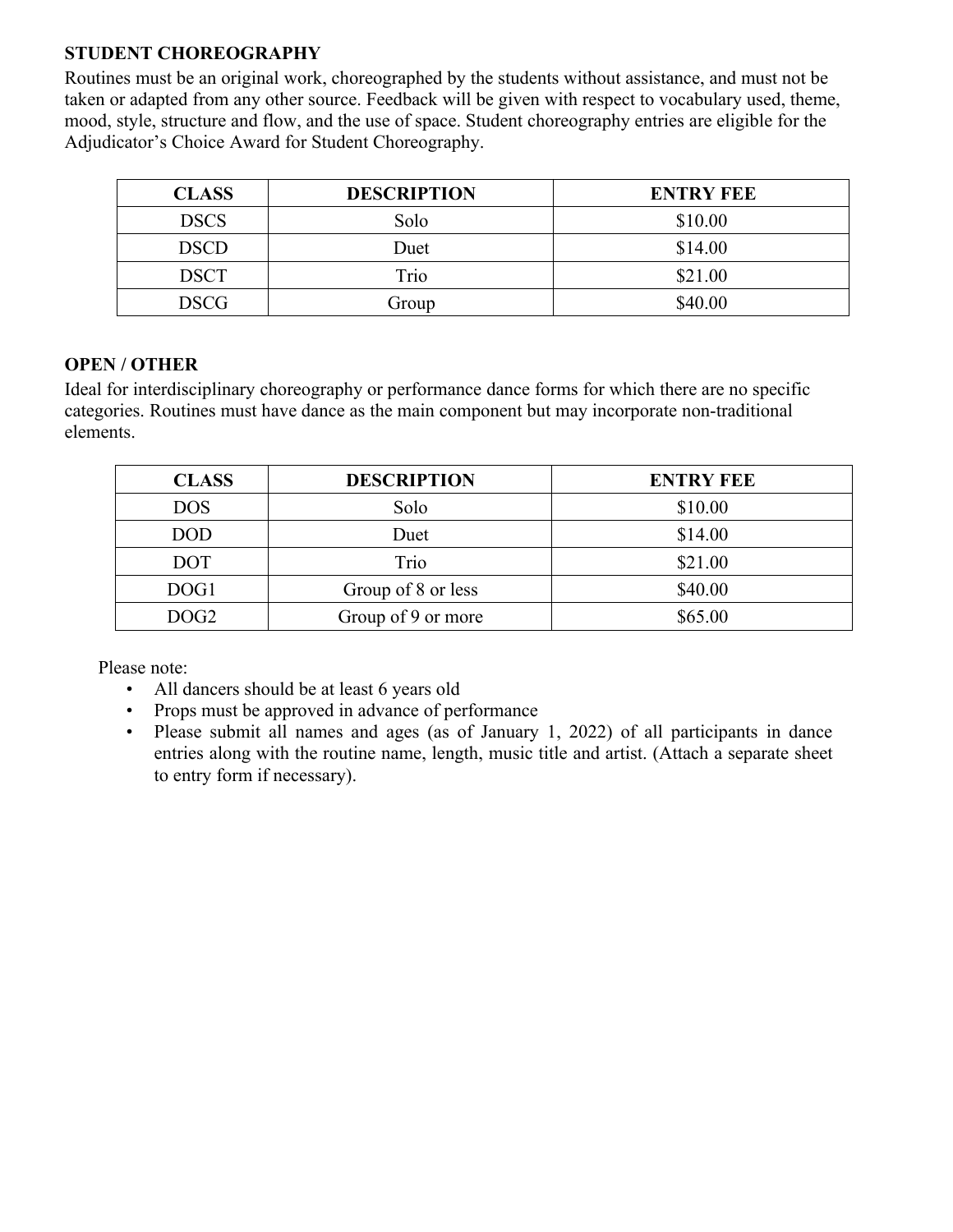# **VISUAL ARTS**

VA1, VA2 and VA3 classes will be non-competitive, but will be adjudicated. VA4 and VA5 classes will be competitive.

**DROP OFF** of submissions will be at Inglenook Studio, 1051 Railway Street, #3, Kenora, ON tel. 407-1170

**N.B. Artist's Statements:** Artists entering classes VA5A/B/C *must include an artist's statement along with their artwork.* It should be no longer than 75 words. Artist's statements would be an *added bonus for the VA 4 category* as well, but not mandatory. This statement should contain no spelling errors and should express the main idea artists wish to communicate and the artistic decisions they have made to communicate it/them.

#### **ENTRY CLASSES & FEES**

#### **Two-Dimensional**

#### **(examples: drawing, painting, photography, printing, mixed media) Individual - \$10.00**

| <b>CLASS</b>      | <b>GRADE</b> | <b>CLASS</b>      | <b>GRADE</b> |
|-------------------|--------------|-------------------|--------------|
| VA <sub>1</sub> A | $1 - 3$      | VA <sub>4</sub> A | $10 - 12$    |
| VA <sub>2</sub> A | $4 - 6$      | VA5A              | Adult        |
| VA3A              | $7 - 9$      |                   |              |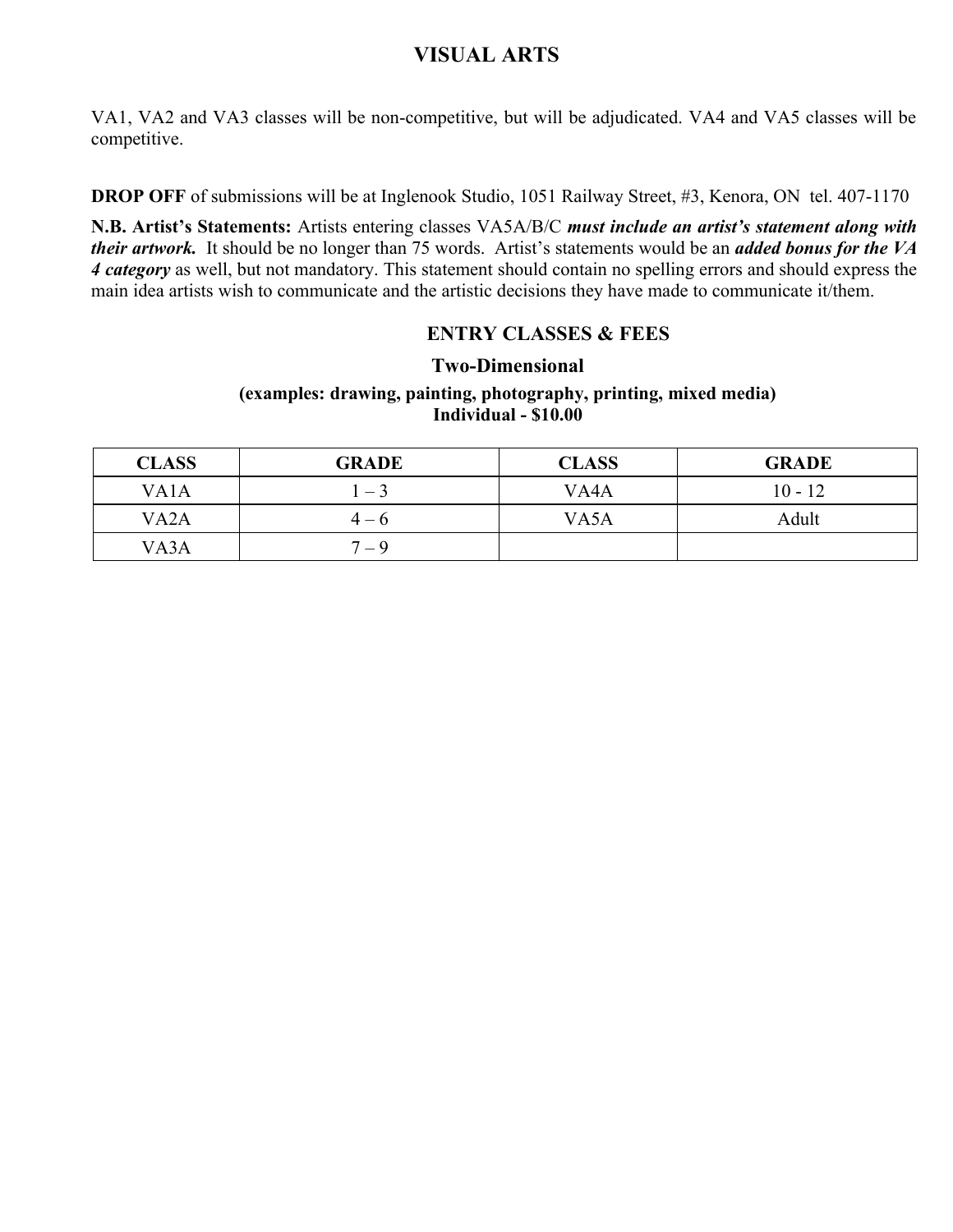# **Three-Dimensional**

| <b>CLASS</b>      | <b>GRADE</b> | <b>CLASS</b> | <b>GRADE</b> |  |  |
|-------------------|--------------|--------------|--------------|--|--|
| VA <sub>1</sub> B | $-3$         | VA4B         | $10 - 12$    |  |  |
| VA <sub>2</sub> B | $4 - 6$      | VA5B         | Adult        |  |  |
| VA3B              | $7 - 9$      |              |              |  |  |

#### **(examples: pottery, ceramic, sculpture, mosaic) Individual - \$10.00**

### **DESIGN**

**(examples: jewelry, apparel, costume, masks, textile/quilt, felted, hooked) Design is defined as something fabricated and functional. The artwork must be a completely original, innovative concept and design (no kits or copies allowed). This will be a juried category that will require an artist's statement for Classes VA5C, and encouraged for VA4C.**

| Individual - \$10.00 |              |              |              |  |
|----------------------|--------------|--------------|--------------|--|
| <b>CLASS</b>         | <b>GRADE</b> | <b>CLASS</b> | <b>GRADE</b> |  |
| VA1C                 | $-3$         | VA4C         | $10 - 12$    |  |
| VA <sub>2</sub> C    | 4 - 6        | VA5C         | Adult        |  |
| VA3C                 | 7 - 9        |              |              |  |

# **NEW CLASS: Youth/Adult Community Art Media Two or Three Dimensional Group Submissions \$40.00**

**(examples: drawings, collages, paintings, mixed media, mosaics, photography, etc.) Contact Visual Arts Coordinator to confirm category.**

| CLASS |                                          |
|-------|------------------------------------------|
| A I   | Any age combination (multi generational) |

#### **The Festival Committee encourages participation from all adult artists who wish to share their work with the younger artists.**

#### **Rules and Regulations:**

- 1. Each artist is limited to two entries. There will be a **maximum of 120 entries** accepted. If we exceed this number, artists will be limited to one entry.
- 2. Entries should have been completed within 2 years of the exhibit.
- 3. Entry forms and fees must be received no later than February 28, 2022. Art pieces do not have to be completed at the time, but finished by drop off date and delivered to the exhibit location, Inglenook Studios, 1051 Railway Street #3, Kenora, ON P9N 0B2, on the date specified (between 9:30am – Noon. April 18, 2022).
- 4. Entries must be ready for display. You must contact the Visual Arts Coordinator if the work has special requirements for display.
- 5. Artists are responsible for arranging the drop-off and pick-up of their works on the **specified dates and times.** The festival is not responsible for unclaimed artwork.

# **Visual Arts Coordinator**